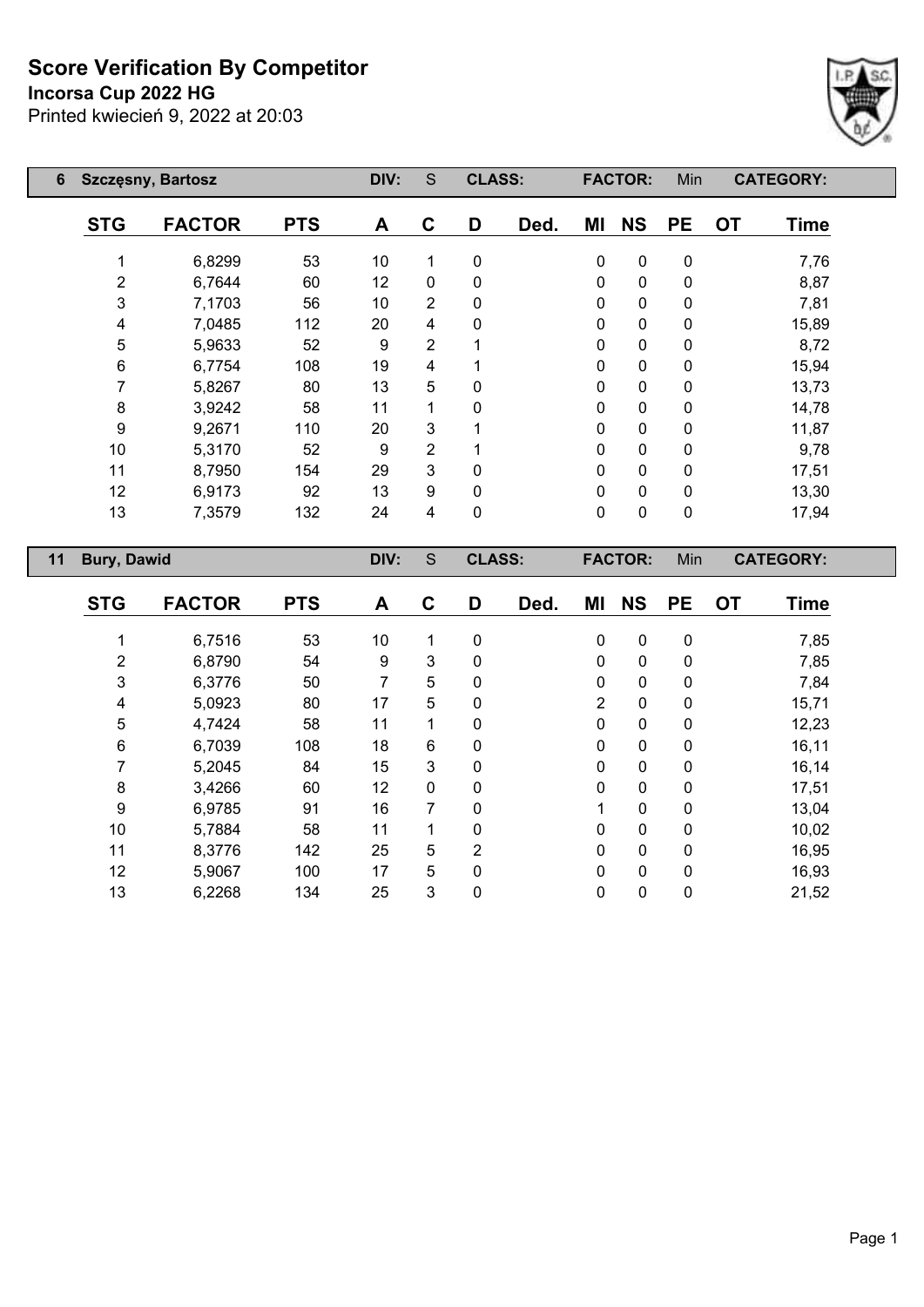**Incorsa Cup 2022 HG**



| 16<br>Glezgo, Tomas        |               |            | DIV: | P              | <b>CLASS:</b> |      |              | <b>FACTOR:</b> | Min       | <b>CATEGORY:</b>         | S |
|----------------------------|---------------|------------|------|----------------|---------------|------|--------------|----------------|-----------|--------------------------|---|
| <b>STG</b>                 | <b>FACTOR</b> | <b>PTS</b> | A    | $\mathbf{C}$   | D             | Ded. | ΜI           | <b>NS</b>      | <b>PE</b> | <b>OT</b><br><b>Time</b> |   |
|                            | 3,7500        | 36         | 8    | $\overline{2}$ | $\pmb{0}$     |      | 1            | $\pmb{0}$      | 0         | 9,60                     |   |
| $\overline{2}$             | 5,7792        | 56         | 10   | $\overline{2}$ | 0             |      | $\mathbf{0}$ | $\pmb{0}$      | $\pmb{0}$ | 9,69                     |   |
| 3                          | 4,9850        | 50         | 8    | 3              |               |      | 0            | $\pmb{0}$      | $\pmb{0}$ | 10,03                    |   |
| 4                          | 5,0693        | 106        | 17   | 7              | 0             |      | $\mathbf{0}$ | $\pmb{0}$      | $\pmb{0}$ | 20,91                    |   |
| 5                          | 4,7079        | 54         | 9    | 3              | $\mathbf{0}$  |      | $\mathbf{0}$ | $\mathbf 0$    | $\pmb{0}$ | 11,47                    |   |
| 6                          | 5,7056        | 112        | 21   | 2              |               |      | 0            | $\pmb{0}$      | 0         | 19,63                    |   |
| 7                          | 4,8098        | 86         | 16   | 2              | 0             |      | 0            | $\mathbf 0$    | 0         | 17,88                    |   |
| 8                          | 3,4682        | 54         | 9    | 3              | $\Omega$      |      | $\mathbf 0$  | $\mathbf 0$    | 0         | 15,57                    |   |
| 9                          | 6,4753        | 106        | 18   | 5              |               |      | 0            | $\pmb{0}$      | $\pmb{0}$ | 16,37                    |   |
| 10                         | 4,9952        | 52         | 8    | 4              | 0             |      | $\mathbf{0}$ | $\mathbf 0$    | $\pmb{0}$ | 10,41                    |   |
| 11                         | 6,4603        | 144        | 24   | 8              | 0             |      | $\mathbf{0}$ | $\mathbf 0$    | 0         | 22,29                    |   |
| 12                         | 5,7953        | 94         | 14   | 8              | 0             |      | $\mathbf{0}$ | $\mathbf 0$    | 0         | 16,22                    |   |
| 13                         | 3,8776        | 128        | 22   | 6              | 0             |      | $\mathbf 0$  | $\mathbf 0$    | $\pmb{0}$ | 33,01                    |   |
| 18<br><b>Gzyl, Bartosz</b> |               |            | DIV: | P              | <b>CLASS:</b> |      |              | <b>FACTOR:</b> | Min       | <b>CATEGORY:</b>         |   |
|                            |               |            |      |                |               |      |              |                |           |                          |   |

| <b>STG</b> | <b>FACTOR</b> | <b>PTS</b> | A  | C              | D | Ded. | ΜI           | <b>NS</b>    | <b>PE</b> | <b>OT</b> | <b>Time</b> |
|------------|---------------|------------|----|----------------|---|------|--------------|--------------|-----------|-----------|-------------|
|            |               |            |    |                |   |      |              |              |           |           |             |
|            | 4,1329        | 51         | 10 | 0              |   |      | $\mathbf 0$  | 0            | 0         |           | 12,34       |
| 2          | 4,6823        | 42         | 5  | 5              | 2 |      | $\Omega$     | $\mathbf{0}$ | 0         |           | 8,97        |
| 3          | 4,6073        | 44         | 8  | 0              | 4 |      | $\Omega$     | $\mathbf{0}$ | 0         |           | 9,55        |
| 4          | 4,9571        | 104        | 16 | 8              | 0 |      | $\mathbf{0}$ | 0            | 0         |           | 20,98       |
| 5          | 4,2772        | 50         | 9  | 1              | 2 |      | $\Omega$     | 0            | 0         |           | 11,69       |
| 6          | 3,8533        | 62         | 11 | 8              | 3 |      | 2            | $\mathbf{0}$ | 0         |           | 16,09       |
|            | 3,8886        | 74         | 11 | 6              |   |      | $\Omega$     | $\Omega$     | 0         |           | 19,03       |
| 8          | 0,7667        | 26         | 8  | $\overline{2}$ | 0 |      | 2            | $\mathbf{0}$ | 0         |           | 33,91       |
| 9          | 7,1028        | 114        | 21 | 3              | 0 |      | $\Omega$     | $\Omega$     | 0         |           | 16,05       |
| 10         | 2,6020        | 37         | 8  | $\overline{2}$ |   |      |              | $\mathbf{0}$ | 0         |           | 14,22       |
| 11         | 4,9263        | 107        | 14 | 15             | 2 |      |              | $\Omega$     | 0         |           | 21,72       |
| 12         | 5,3276        | 87         | 18 | $\overline{2}$ |   |      |              | $\mathbf{0}$ | 0         |           | 16,33       |
| 13         | 5,3245        | 128        | 23 | 4              |   |      | 0            | 0            | 0         |           | 24,04       |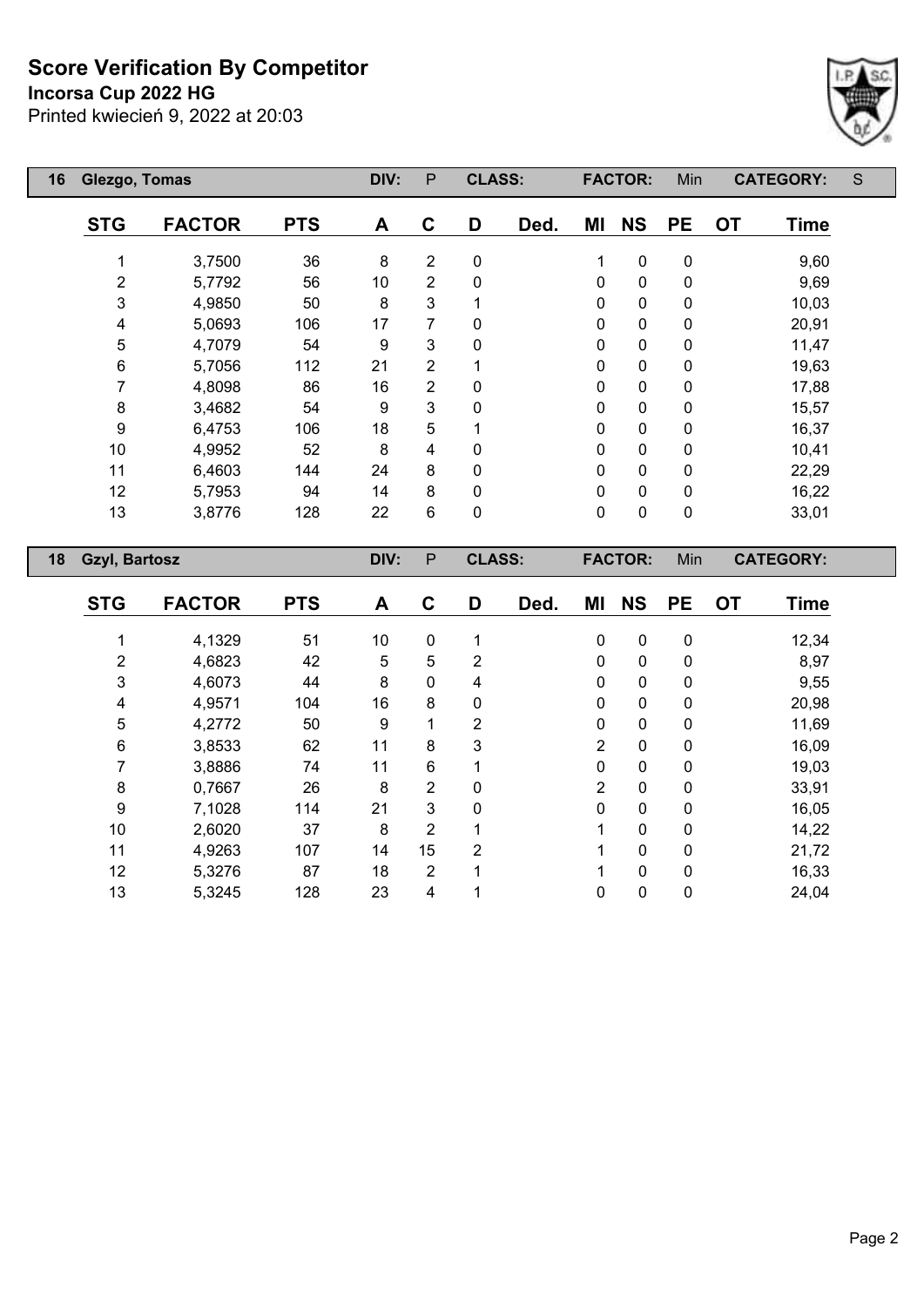**Incorsa Cup 2022 HG**

 $\mathbb{R}$ 



| 19 | loskevich, Vitaly |               |            | DIV: | P              | <b>CLASS:</b>  |      |                | <b>FACTOR:</b> | Min         |           | <b>CATEGORY:</b> |  |
|----|-------------------|---------------|------------|------|----------------|----------------|------|----------------|----------------|-------------|-----------|------------------|--|
|    | <b>STG</b>        | <b>FACTOR</b> | <b>PTS</b> | A    | C              | D              | Ded. | ΜI             | <b>NS</b>      | <b>PE</b>   | <b>OT</b> | <b>Time</b>      |  |
|    |                   | 2,8594        | 36         | 9    | $\mathbf 0$    | 1              |      | 1              | $\mathbf 0$    | $\mathbf 0$ |           | 12,59            |  |
|    | 2                 | 6,0543        | 58         | 11   |                | $\mathbf{0}$   |      | $\mathbf{0}$   | $\mathbf 0$    | 0           |           | 9,58             |  |
|    | 3                 | 3,4790        | 39         | 8    | 3              | $\mathbf{0}$   |      | 1              | $\mathbf 0$    | $\mathbf 0$ |           | 11,21            |  |
|    | 4                 | 3,7583        | 79         | 11   | 11             |                |      | 1              | $\mathbf 0$    | 0           |           | 21,02            |  |
|    | 5                 | 4,7863        | 56         | 10   | $\overline{2}$ | 0              |      | $\mathbf{0}$   | $\mathbf 0$    | 0           |           | 11,70            |  |
|    | 6                 | 4,3726        | 92         | 13   | 8              | 3              |      | $\mathbf 0$    | $\mathbf 0$    | $\mathbf 0$ |           | 21,04            |  |
|    | 7                 | 2,8443        | 57         | 9    | 7              |                |      | 1              | $\mathbf 0$    | 0           |           | 20,04            |  |
|    | 8                 | 1,1014        | 43         | 10   |                | 0              |      | 1              | $\mathbf 0$    | $\pmb{0}$   |           | 39,04            |  |
|    | 9                 | 4,9116        | 100        | 15   | 8              |                |      | $\mathbf 0$    | $\mathbf 0$    | $\mathbf 0$ |           | 20,36            |  |
|    | 10                | 3,0172        | 35         | 6    | 5              | 0              |      | 1              | $\mathbf 0$    | 0           |           | 11,60            |  |
|    | 11                | 4,1135        | 100        | 20   | 10             | 0              |      | $\overline{2}$ | $\mathbf 0$    |             |           | 24,31            |  |
|    | 12                | 5,1483        | 92         | 15   | 5              | $\overline{2}$ |      | $\mathbf 0$    | $\mathbf 0$    | $\mathbf 0$ |           | 17,87            |  |
|    | 13                | 2,5408        | 84         | 14   | 11             | 1              |      | $\overline{2}$ | $\mathbf 0$    | $\pmb{0}$   |           | 33,06            |  |

| 21 |            | Minkowski, Adam |            | DIV: | P <sub>O</sub> | <b>CLASS:</b>  |      |    | <b>FACTOR:</b> | Min          |           | <b>CATEGORY:</b> | S |
|----|------------|-----------------|------------|------|----------------|----------------|------|----|----------------|--------------|-----------|------------------|---|
|    | <b>STG</b> | <b>FACTOR</b>   | <b>PTS</b> | A    | $\mathbf C$    | D              | Ded. | ΜI | <b>NS</b>      | <b>PE</b>    | <b>OT</b> | <b>Time</b>      |   |
|    |            | 5,3508          | 45         | 6    | 5              | 0              |      | 0  | $\mathbf 0$    | 0            |           | 8,41             |   |
|    | 2          | 3,0481          | 26         | 8    | 2              | 0              |      | 2  | $\mathbf 0$    | 0            |           | 8,53             |   |
|    | 3          | 4,7035          | 46         | 8    | 1              | 3              |      | 0  | $\mathbf 0$    | 0            |           | 9,78             |   |
|    | 4          | 5,4304          | 94         | 12   | 11             |                |      | 0  | 0              | 0            |           | 17,31            |   |
|    | 5          | 5,6232          | 60         | 12   | $\mathbf 0$    | 0              |      | 0  | 0              | 0            |           | 10,67            |   |
|    | 6          | 4,3455          | 83         | 16   | 3              | 4              |      | 1  | $\mathbf{0}$   | 0            |           | 19,10            |   |
|    |            | 3,3333          | 57         | 9    |                |                |      | 1  | $\mathbf{0}$   | 0            |           | 17,10            |   |
|    | 8          | 2,9967          | 46         | 6    | 5              |                |      | 0  | 0              | 0            |           | 15,35            |   |
|    | 9          | 6,6877          | 106        | 19   | 3              | $\overline{2}$ |      | 0  | 0              | 0            |           | 15,85            |   |
|    | 10         | 5,3279          | 52         | 8    | 4              | 0              |      | 0  | 0              | 0            |           | 9,76             |   |
|    | 11         | 6,2311          | 144        | 25   | 6              |                |      | 0  | $\mathbf{0}$   | $\mathbf{0}$ |           | 23,11            |   |
|    | 12         | 5,5024          | 92         | 14   | 7              |                |      | 0  | $\mathbf{0}$   | 0            |           | 16,72            |   |
|    | 13         | 4,6837          | 97         | 17   | 6              | 4              |      |    | 0              | 0            |           | 20,71            |   |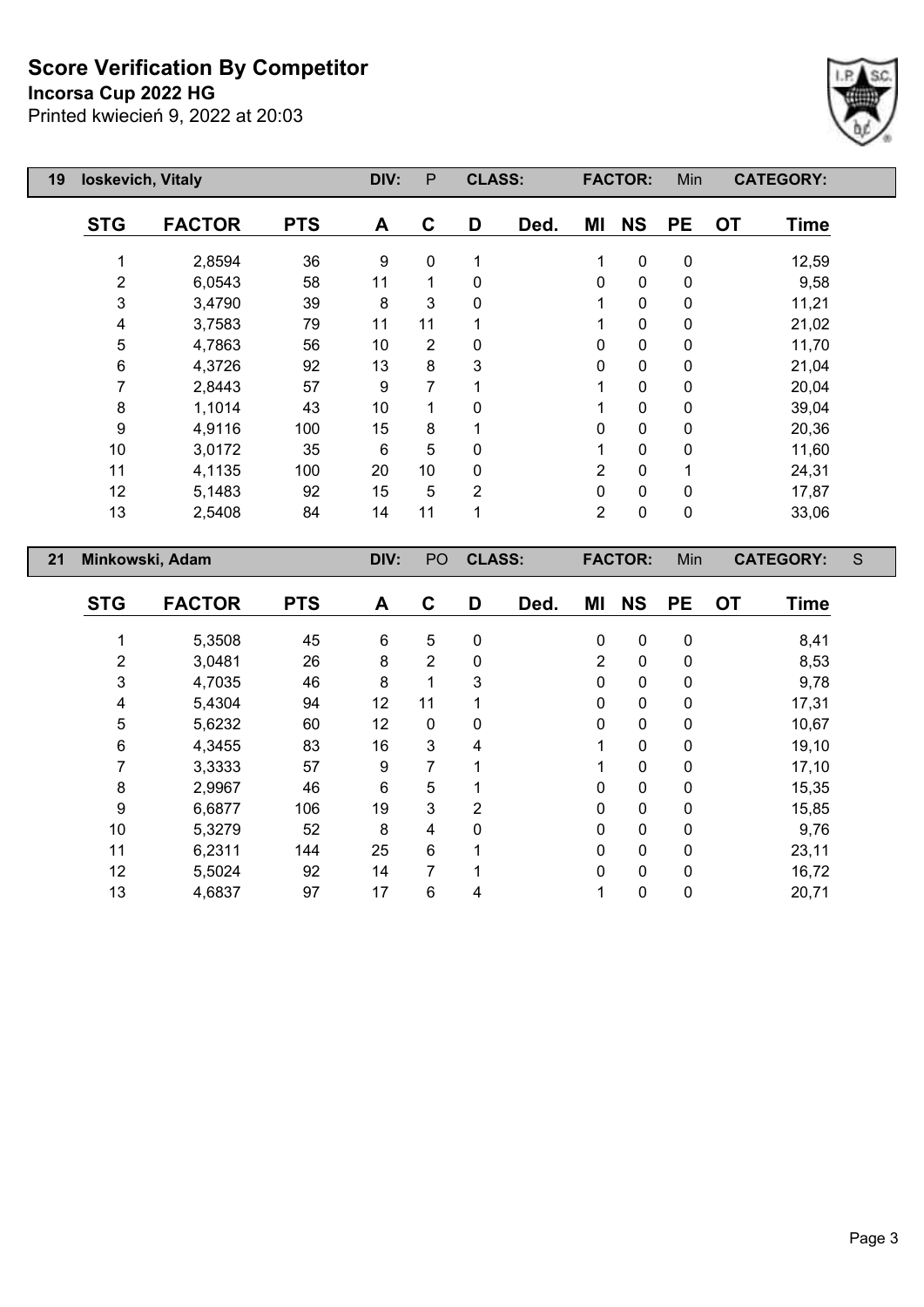**Incorsa Cup 2022 HG**

Printed kwiecień 9, 2022 at 20:03



| 23 |                 | Chomicki, Szymon |            | DIV: | P | <b>CLASS:</b>  |      |              | <b>FACTOR:</b> | Min       | <b>CATEGORY:</b>         | J |
|----|-----------------|------------------|------------|------|---|----------------|------|--------------|----------------|-----------|--------------------------|---|
|    | <b>STG</b>      | <b>FACTOR</b>    | <b>PTS</b> | A    | C | D              | Ded. | ΜI           | <b>NS</b>      | <b>PE</b> | <b>OT</b><br><b>Time</b> |   |
|    | 1               | 3,4717           | 51         | 9    | 2 | $\mathbf 0$    |      | $\mathbf 0$  | $\pmb{0}$      | $\pmb{0}$ | 14,69                    |   |
|    | $\overline{c}$  | 4,3219           | 58         | 11   | 1 | 0              |      | 0            | 0              | 0         | 13,42                    |   |
|    | 3               | 2,7279           | 41         | 9    | 2 | 0              |      | 1            | $\pmb{0}$      | 0         | 15,03                    |   |
|    | 4               | 3,7688           | 118        | 23   | 1 | 0              |      | $\mathbf{0}$ | $\pmb{0}$      | 0         | 31,31                    |   |
|    | 5               | 3,2622           | 52         | 8    | 4 | 0              |      | 0            | 0              | 0         | 15,94                    |   |
|    | 6               | 3,4788           | 114        | 21   | 3 | 0              |      | 0            | $\pmb{0}$      | 0         | 32,77                    |   |
|    | 7               | 3,2573           | 80         | 14   | 3 |                |      | 0            | 0              | 0         | 24,56                    |   |
|    | 8               | 2,0624           | 39         | 8    | 3 | 0              |      | 1            | 0              | 0         | 18,91                    |   |
|    | 9               | 4,4010           | 108        | 18   | 6 | 0              |      | 0            | 0              | 0         | 24,54                    |   |
|    | 10              | 3,4423           | 60         | 12   | 0 | $\mathbf 0$    |      | 0            | 0              | 0         | 17,43                    |   |
|    | 11              | 3,3606           | 119        | 23   | 8 | $\mathbf 0$    |      | 1            | 1              | 0         | 35,41                    |   |
|    | 12              | 4,0833           | 102        | 18   | 4 | $\mathbf 0$    |      | 0            | 0              | 0         | 24,98                    |   |
|    | 13              | 2,9815           | 124        | 22   | 4 | $\overline{2}$ |      | 0            | $\pmb{0}$      | $\pmb{0}$ | 41,59                    |   |
| 25 | Chomicki, Karol |                  |            | DIV: | P | <b>CLASS:</b>  |      |              | <b>FACTOR:</b> | Min       | <b>CATEGORY:</b>         |   |
|    | <b>STG</b>      | <b>FACTOR</b>    | <b>PTS</b> | A    | C | D              | Ded. | ΜI           | <b>NS</b>      | <b>PE</b> | <b>OT</b><br><b>Time</b> |   |

 3,5000 49 8 3 0 0 0 0 14,00 5,4688 56 10 2 0 0 0 0 10,24 3,2695 41 9 2 0 1 0 0 12,54 4,1261 106 19 3 2 0 0 0 25,69 3,6049 50 8 3 1 0 0 0 13,87 3,3087 94 13 9 2 0 0 0 28,41 3,6257 74 11 6 1 0 0 0 20,41 1,5107 31 6 3 2 1 0 0 20,52 4,2623 91 16 7 0 1 0 0 21,35 4,3588 52 8 4 0 0 0 0 11,93 3,1997 91 18 10 1 3 0 0 28,44 3,9876 77 12 9 0 1 0 0 19,31 3,3841 111 20 7 0 1 0 0 32,80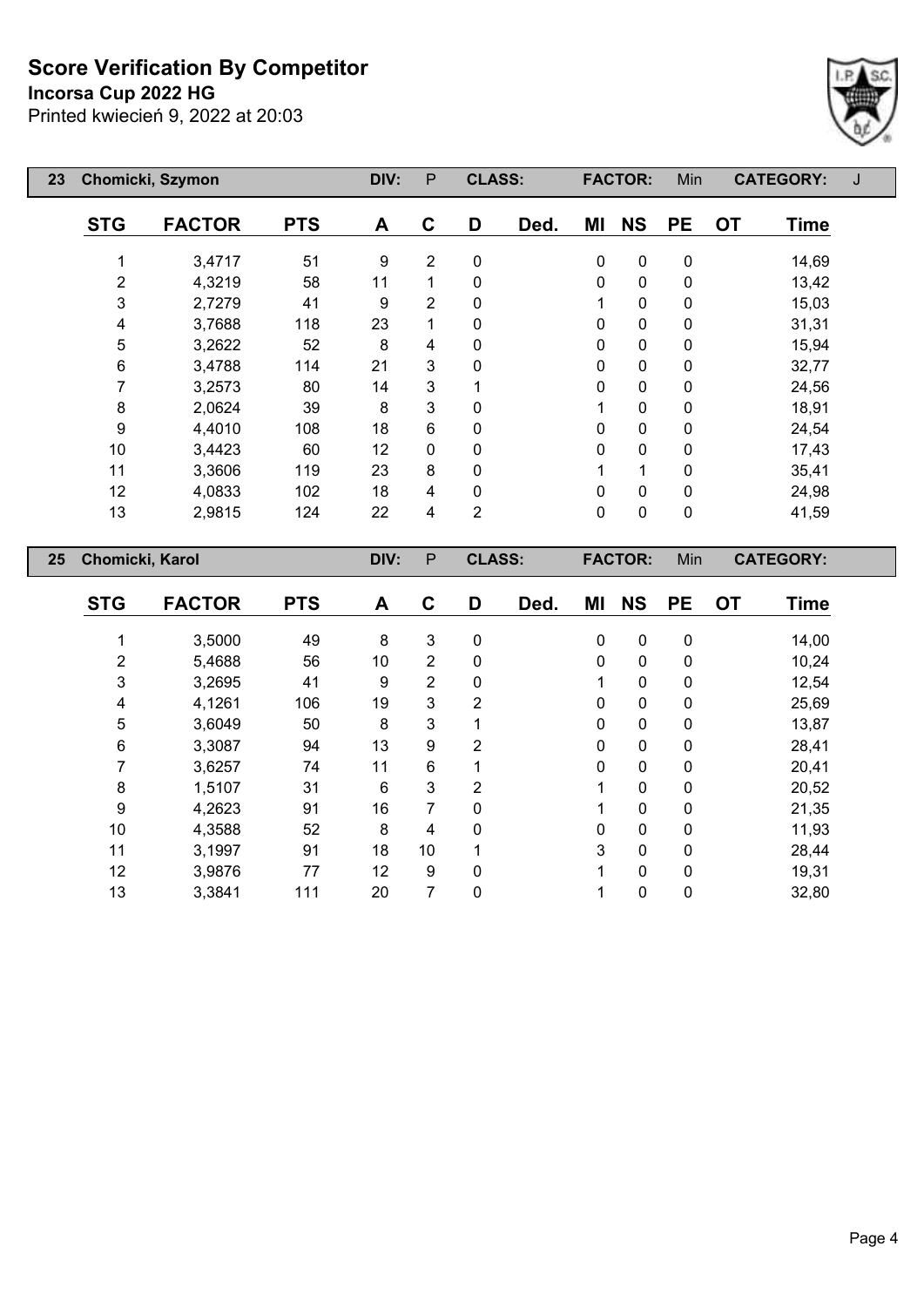**Incorsa Cup 2022 HG**



| 36 | Wrzesiński, Przemysław |                   |            | DIV:           | PO | <b>CLASS:</b>  |      |             | <b>FACTOR:</b> | Min         | <b>CATEGORY:</b>         |  |
|----|------------------------|-------------------|------------|----------------|----|----------------|------|-------------|----------------|-------------|--------------------------|--|
|    | <b>STG</b>             | <b>FACTOR</b>     | <b>PTS</b> | A              | C  | D              | Ded. | ΜI          | <b>NS</b>      | <b>PE</b>   | <b>OT</b><br><b>Time</b> |  |
|    |                        | 4,0335            | 53         | 10             | 1  | 0              |      | $\mathbf 0$ | $\pmb{0}$      | $\pmb{0}$   | 13,14                    |  |
|    | 2                      | 4,8430            | 54         | 9              | 3  | 0              |      | 0           | $\pmb{0}$      | 0           | 11,15                    |  |
|    | 3                      | 4,6432            | 54         | 9              | 3  | 0              |      | 0           | $\pmb{0}$      | $\pmb{0}$   | 11,63                    |  |
|    | 4                      | 4,7986            | 112        | 20             | 4  | 0              |      | 0           | $\pmb{0}$      | $\mathbf 0$ | 23,34                    |  |
|    | 5                      | 4,7393            | 50         | 8              | 3  |                |      | 0           | $\pmb{0}$      | $\pmb{0}$   | 10,55                    |  |
|    | 6                      | 5,1161            | 108        | 19             | 4  |                |      | 0           | $\pmb{0}$      | $\mathbf 0$ | 21,11                    |  |
|    | 7                      | 4,0796            | 80         | 13             | 5  | 0              |      | 0           | $\pmb{0}$      | $\pmb{0}$   | 19,61                    |  |
|    | 8                      | 2,2680            | 54         | 9              | 3  | 0              |      | 0           | $\pmb{0}$      | $\mathbf 0$ | 23,81                    |  |
|    | $\boldsymbol{9}$       | 5,1973            | 108        | 18             | 6  | 0              |      | 0           | $\mathbf 0$    | 0           | 20,78                    |  |
|    | 10                     | 4,5845            | 48         | $\overline{7}$ | 4  |                |      | 0           | $\pmb{0}$      | $\pmb{0}$   | 10,47                    |  |
|    | 11                     | 5,4339            | 134        | 20             | 11 |                |      | 0           | $\mathbf 0$    | $\pmb{0}$   | 24,66                    |  |
|    | 12                     | 4,7219            | 90         | 14             | 6  | $\overline{2}$ |      | 0           | $\pmb{0}$      | $\pmb{0}$   | 19,06                    |  |
|    | 13                     | 5,0989            | 134        | 25             | 3  | 0              |      | 0           | $\mathbf 0$    | $\mathbf 0$ | 26,28                    |  |
| 40 |                        | Michoń, Krzysztof |            | DIV:           | S  | <b>CLASS:</b>  |      |             | <b>FACTOR:</b> | Min         | <b>CATEGORY:</b>         |  |
|    | <b>STG</b>             | <b>FACTOR</b>     | <b>PTS</b> | A              | C  | D              | Ded. | ΜI          | <b>NS</b>      | PE          | <b>OT</b><br><b>Time</b> |  |

| <b>v</b> 1 v | ייט וא | ט ו | A  | ັ  | ◡ | DGU. | 171 L | טוו      | . .          | ◡ | סווווי |
|--------------|--------|-----|----|----|---|------|-------|----------|--------------|---|--------|
|              |        |     |    |    |   |      |       |          |              |   |        |
|              | 4,2024 | 49  | 9  | 1  |   |      | 0     | 0        | 0            |   | 11,66  |
| 2            | 3,7471 | 48  | 8  | 2  | 2 |      | 0     | 0        | 0            |   | 12,81  |
| 3            | 5,4108 | 54  | 9  | 3  | 0 |      | 0     | 0        | 0            |   | 9,98   |
| 4            | 5,0556 | 100 | 15 | 8  |   |      | 0     | $\Omega$ | $\mathbf{0}$ |   | 19,78  |
| 5            | 5,1010 | 48  | 7  | 4  |   |      | 0     | 0        | 0            |   | 9,41   |
| 6            | 4,8591 | 100 | 15 | 8  |   |      | 0     | 0        | 0            |   | 20,58  |
|              | 4,4174 | 80  | 13 | 5  | 0 |      | 0     | 0        | $\mathbf{0}$ |   | 18,11  |
| 8            | 2,9345 | 52  | 8  | 4  | 0 |      | 0     | $\Omega$ | $\mathbf{0}$ |   | 17,72  |
| 9            | 6,3337 | 104 | 17 | 6  |   |      | 0     | 0        | 0            |   | 16,42  |
| 10           | 3,5153 | 38  | 3  | 7  | 2 |      | 0     | $\Omega$ | $\mathbf{0}$ |   | 10,81  |
| 11           | 5,3170 | 130 | 18 | 13 |   |      | 0     | $\Omega$ | $\mathbf{0}$ |   | 24,45  |
| 12           | 4,3116 | 88  | 12 | 9  |   |      | 0     | 0        | 0            |   | 20,41  |
| 13           | 4,9422 | 124 | 22 | 4  | 2 |      | 0     | 0        | 0            |   | 25,09  |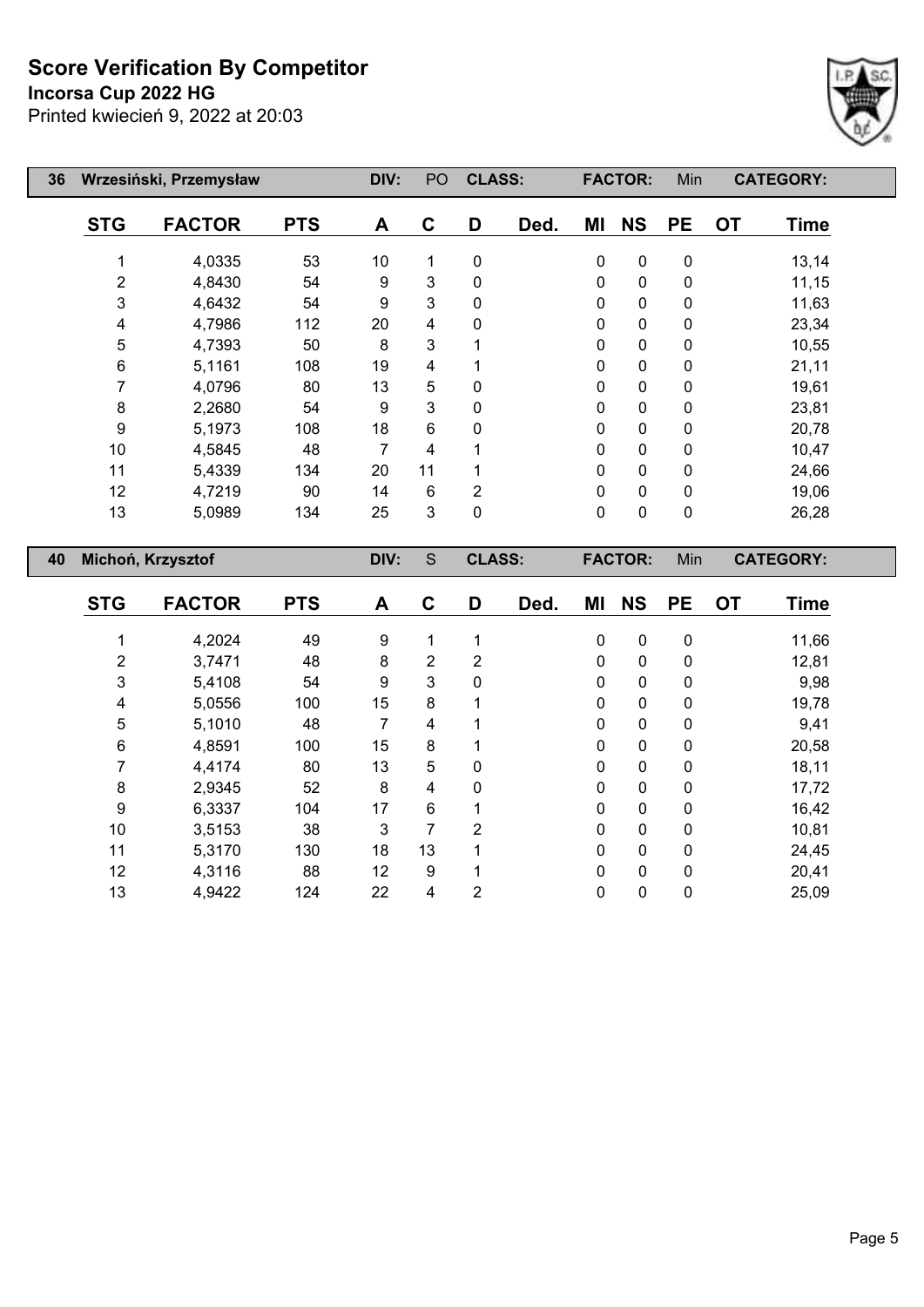**Incorsa Cup 2022 HG**

Printed kwiecień 9, 2022 at 20:03



| 42 |                         | Koronkiewicz, Michał |            | DIV: | $\mathbf S$    | <b>CLASS:</b>  |      |              | <b>FACTOR:</b> | Min       |           | <b>CATEGORY:</b> |  |
|----|-------------------------|----------------------|------------|------|----------------|----------------|------|--------------|----------------|-----------|-----------|------------------|--|
|    | <b>STG</b>              | <b>FACTOR</b>        | <b>PTS</b> | A    | C              | D              | Ded. | ΜI           | <b>NS</b>      | <b>PE</b> | <b>OT</b> | <b>Time</b>      |  |
|    | 1                       | 6,8238               | 55         | 11   | $\mathbf 0$    | $\mathbf 0$    |      | $\pmb{0}$    | $\pmb{0}$      | $\pmb{0}$ |           | 8,06             |  |
|    | $\overline{\mathbf{c}}$ | 6,2275               | 52         | 9    | $\overline{2}$ |                |      | $\pmb{0}$    | $\pmb{0}$      | $\pmb{0}$ |           | 8,35             |  |
|    | 3                       | 3,4240               | 34         | 6    | 4              | $\overline{2}$ |      | 0            | $\mathbf{1}$   | $\pmb{0}$ |           | 9,93             |  |
|    | 4                       | 7,6080               | 118        | 23   | 1              | $\mathbf 0$    |      | 0            | $\pmb{0}$      | $\pmb{0}$ |           | 15,51            |  |
|    | 5                       | 5,9429               | 52         | 9    | $\overline{2}$ |                |      | 0            | $\pmb{0}$      | $\pmb{0}$ |           | 8,75             |  |
|    | 6                       | 6,5554               | 110        | 19   | 5              | $\Omega$       |      | 0            | $\pmb{0}$      | $\pmb{0}$ |           | 16,78            |  |
|    | 7                       | 5,2151               | 80         | 13   | 5              | 0              |      | 0            | $\pmb{0}$      | $\pmb{0}$ |           | 15,34            |  |
|    | 8                       | 3,7945               | 48         | 8    | $\overline{2}$ | $\overline{2}$ |      | 0            | $\pmb{0}$      | $\pmb{0}$ |           | 12,65            |  |
|    | $\boldsymbol{9}$        | 8,5470               | 110        | 19   | 5              | $\mathbf 0$    |      | 0            | $\pmb{0}$      | $\pmb{0}$ |           | 12,87            |  |
|    | 10                      | 4,6192               | 37         | 8    | $\overline{2}$ |                |      | 1            | $\pmb{0}$      | $\pmb{0}$ |           | 8,01             |  |
|    | 11                      | 8,0317               | 142        | 24   | 7              |                |      | 0            | $\pmb{0}$      | $\pmb{0}$ |           | 17,68            |  |
|    | 12                      | 7,8491               | 104        | 19   | 3              | 0              |      | $\pmb{0}$    | $\pmb{0}$      | $\pmb{0}$ |           | 13,25            |  |
|    | 13                      | 7,1651               | 115        | 22   | 5              | 0              |      | $\mathbf{1}$ | $\pmb{0}$      | $\pmb{0}$ |           | 16,05            |  |
| 43 | Mijal, Rafał            |                      |            | DIV: | $\mathsf{P}$   | <b>CLASS:</b>  |      |              | <b>FACTOR:</b> | Min       |           | <b>CATEGORY:</b> |  |
|    | <b>STG</b>              | <b>FACTOR</b>        | <b>PTS</b> | A    | C              | D              | Ded. | ΜI           | <b>NS</b>      | <b>PE</b> | <b>OT</b> | <b>Time</b>      |  |
|    | 1                       | 5,8499               | 53         | 10   | 1              | 0              |      | $\pmb{0}$    | 0              | $\pmb{0}$ |           | 9,06             |  |
|    | 2                       | 6,1983               | 60         | 12   | $\mathbf 0$    | 0              |      | 0            | $\pmb{0}$      | $\pmb{0}$ |           | 9,68             |  |
|    | 3                       | 6,8421               | 52         | 8    | 4              | 0              |      | $\pmb{0}$    | $\pmb{0}$      | 0         |           | 7,60             |  |

 5,6683 95 19 3 1 1 0 0 16,76 6,6975 58 11 1 0 0 0 0 8,66 5,4648 87 17 3 3 1 0 0 15,92 3,8275 63 12 4 1 1 0 0 16,46 4,4518 54 9 3 0 0 0 0 12,13 7,8082 114 21 3 0 0 0 0 14,60 6,4057 54 10 1 1 0 0 0 8,43 8,1560 138 23 7 2 0 0 0 16,92 7,0307 94 15 6 1 0 0 0 13,37 5,6931 115 22 5 0 1 0 0 20,20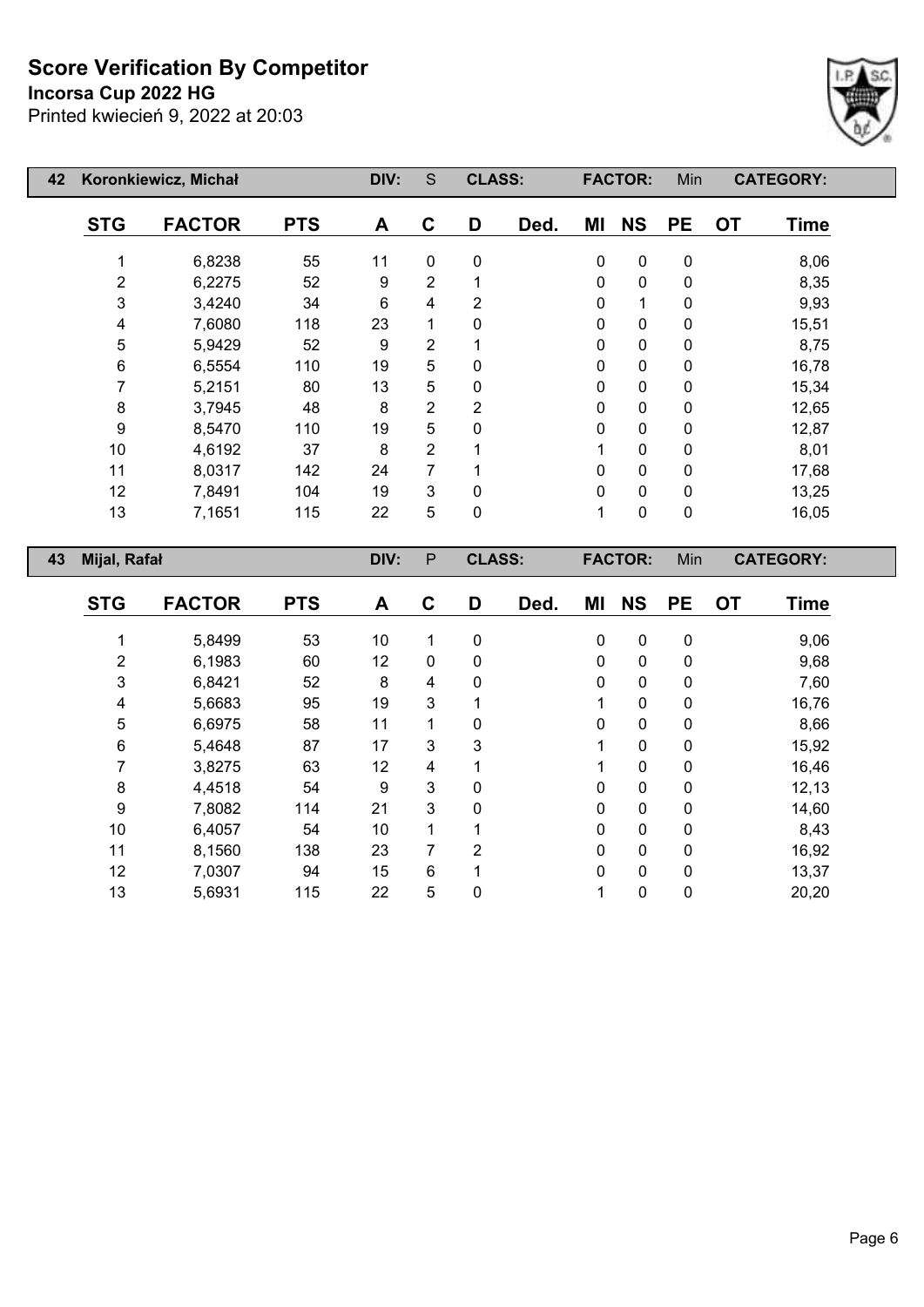**Incorsa Cup 2022 HG**

Printed kwiecień 9, 2022 at 20:03



| 46 |                         | Filipiak, Remigiusz  |            | DIV:             | $\circ$        | <b>CLASS:</b>  |      |             | <b>FACTOR:</b> | Maj       |           | <b>CATEGORY:</b> |  |
|----|-------------------------|----------------------|------------|------------------|----------------|----------------|------|-------------|----------------|-----------|-----------|------------------|--|
|    | <b>STG</b>              | <b>FACTOR</b>        | <b>PTS</b> | A                | $\mathbf C$    | D              | Ded. | ΜI          | <b>NS</b>      | <b>PE</b> | <b>OT</b> | <b>Time</b>      |  |
|    | 1                       | 5,5324               | 53         | $\boldsymbol{9}$ | $\overline{2}$ | $\mathbf 0$    |      | $\pmb{0}$   | $\pmb{0}$      | $\pmb{0}$ |           | 9,58             |  |
|    | 2                       | 6,4442               | 56         | 8                | 4              | 0              |      | 0           | $\pmb{0}$      | 0         |           | 8,69             |  |
|    | 3                       | 5,9211               | 54         | 8                | 3              | 1              |      | $\mathbf 0$ | $\pmb{0}$      | 0         |           | 9,12             |  |
|    | 4                       | 7,2653               | 106        | 14               | 8              | 2              |      | 0           | $\pmb{0}$      | 0         |           | 14,59            |  |
|    | 5                       | 4,7725               | 43         | 9                | $\overline{2}$ | 0              |      |             | $\pmb{0}$      | $\pmb{0}$ |           | 9,01             |  |
|    | 6                       | 4,9818               | 96         | 16               | 6              | 1              |      | 1           | $\pmb{0}$      | $\pmb{0}$ |           | 19,27            |  |
|    | 7                       | 5,1027               | 82         | 10               | 8              | 0              |      | 0           | $\pmb{0}$      | 0         |           | 16,07            |  |
|    | $\,8\,$                 | 4,1504               | 53         | $\overline{7}$   | 4              |                |      | 0           | $\pmb{0}$      | 0         |           | 12,77            |  |
|    | 9                       | 8,1351               | 106        | 16               | 5              | 3              |      | 0           | $\pmb{0}$      | 0         |           | 13,03            |  |
|    | 10                      | 4,7847               | 40         | 8                | $\overline{2}$ | 1              |      | 1           | $\pmb{0}$      | $\pmb{0}$ |           | 8,36             |  |
|    | 11                      | 6,6087               | 152        | 24               | 8              | 0              |      | 0           | $\pmb{0}$      | $\pmb{0}$ |           | 23,00            |  |
|    | 12                      | 6,3113               | 103        | 15               | 7              | $\mathbf 0$    |      | 0           | $\pmb{0}$      | $\pmb{0}$ |           | 16,32            |  |
|    | 13                      | 6,0766               | 127        | 19               | $\overline{7}$ | $\overline{2}$ |      | 0           | $\pmb{0}$      | $\pmb{0}$ |           | 20,90            |  |
| 47 |                         | Murzydło, Małgorzata |            | DIV:             | $\mathsf S$    | <b>CLASS:</b>  |      |             | <b>FACTOR:</b> | Min       |           | <b>CATEGORY:</b> |  |
|    | <b>STG</b>              | <b>FACTOR</b>        | <b>PTS</b> | A                | C              | D              | Ded. | ΜI          | <b>NS</b>      | <b>PE</b> | <b>OT</b> | <b>Time</b>      |  |
|    | 1                       | 5,0049               | 51         | 9                | $\overline{2}$ | $\mathbf 0$    |      | $\mathbf 0$ | $\pmb{0}$      | $\pmb{0}$ |           | 10,19            |  |
|    | $\overline{\mathbf{c}}$ | 5,4475               | 56         | 10               | $\overline{2}$ | 0              |      | 0           | $\pmb{0}$      | $\pmb{0}$ |           | 10,28            |  |
|    | 3                       | 3,6558               | 48         | $\overline{7}$   | 4              | 1              |      | $\pmb{0}$   | $\pmb{0}$      | $\pmb{0}$ |           | 13, 13           |  |
|    | 4                       | 4,3443               | 106        | 17               | 7              | 0              |      | $\mathbf 0$ | $\pmb{0}$      | $\pmb{0}$ |           | 24,40            |  |
|    | 5                       | 4,2662               | 50         | 8                | 3              | 1              |      | 0           | $\pmb{0}$      | 0         |           | 11,72            |  |

 3,8787 87 16 5 2 1 0 0 22,43 3,6520 68 11 3 4 0 0 0 18,62 3,3251 54 9 3 0 0 0 0 16,24 5,8140 110 19 5 0 0 0 0 18,92 3,5088 46 5 7 0 0 0 0 13,11 5,8756 154 29 3 0 0 0 0 26,21 5,3533 100 17 5 0 0 0 0 18,68 5,1000 130 23 5 0 0 0 0 25,49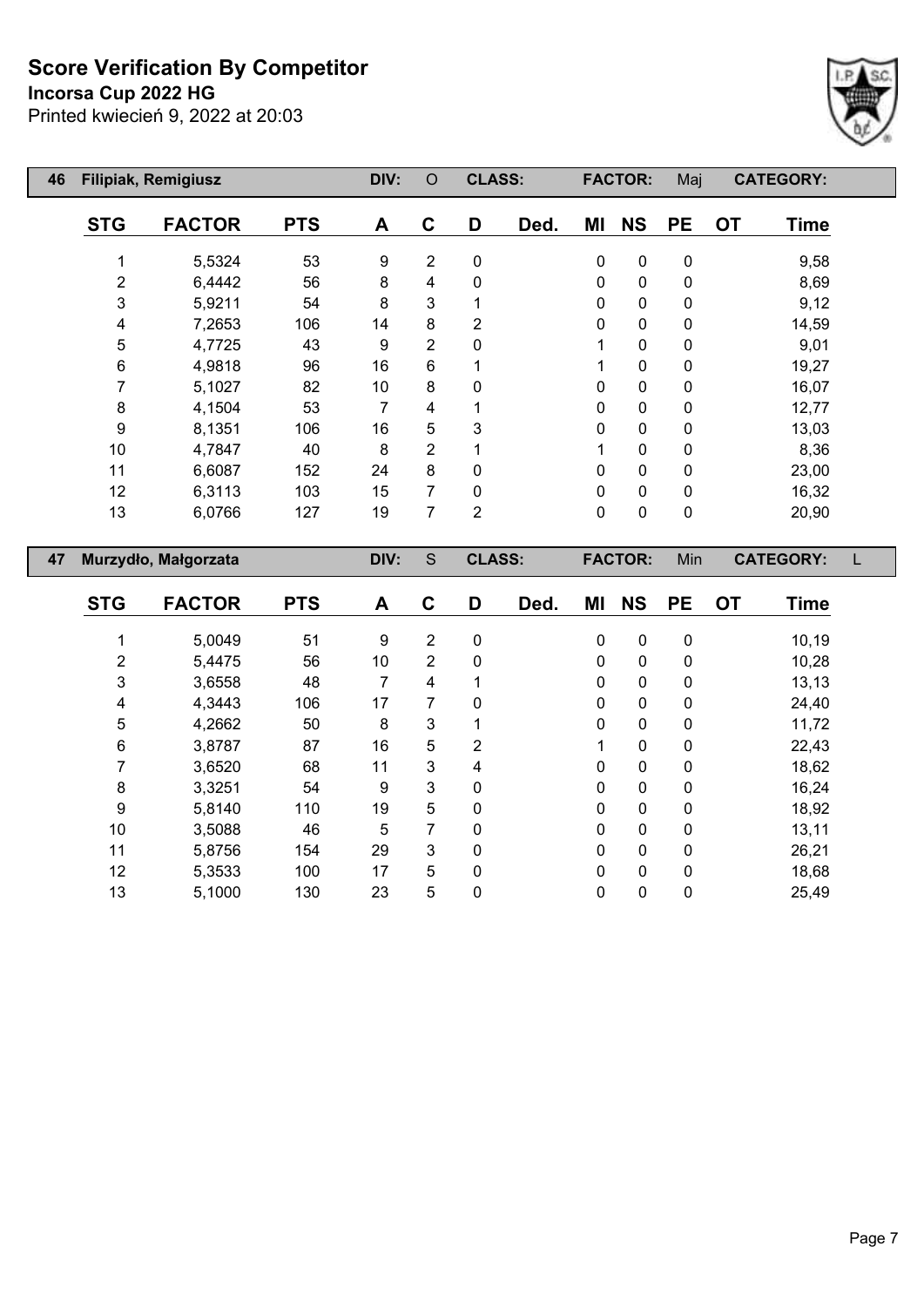**Incorsa Cup 2022 HG**



| 48 | Gądek, Wojciech |                          |            | DIV: | P  | <b>CLASS:</b> |      |    | <b>FACTOR:</b> | Min       |           | <b>CATEGORY:</b> | S |
|----|-----------------|--------------------------|------------|------|----|---------------|------|----|----------------|-----------|-----------|------------------|---|
|    | <b>STG</b>      | <b>FACTOR</b>            | <b>PTS</b> | A    | C  | D             | Ded. | ΜI | <b>NS</b>      | <b>PE</b> | <b>OT</b> | <b>Time</b>      |   |
|    |                 | 2,9772                   | 34         | 8    |    |               |      | 1  | $\mathbf 0$    | 0         |           | 11,42            |   |
|    | $\overline{2}$  | 5,3886                   | 52         | 8    | 4  | 0             |      | 0  | $\mathbf 0$    | 0         |           | 9,65             |   |
|    | 3               | 5,1440                   | 50         | 8    | 3  |               |      | 0  | $\mathbf 0$    | 0         |           | 9,72             |   |
|    | 4               | 5,1741                   | 104        | 16   | 8  | 0             |      | 0  | $\mathbf 0$    | 0         |           | 20,10            |   |
|    | 5               | 4,7144                   | 52         | 9    | 2  |               |      | 0  | 0              | 0         |           | 11,03            |   |
|    | 6               | 4,6995                   | 104        | 16   | 8  | 0             |      | 0  | $\mathbf{0}$   | 0         |           | 22,13            |   |
|    |                 | 4,2328                   | 80         | 13   | 5  | 0             |      | 0  | $\mathbf{0}$   | 0         |           | 18,90            |   |
|    | 8               | 2,5688                   | 56         | 10   | 2  | 0             |      | 0  | 0              | 0         |           | 21,80            |   |
|    | 9               | 6,0433                   | 106        | 18   | 5  |               |      | 0  | 0              | 0         |           | 17,54            |   |
|    | 10              | 4,8193                   | 52         | 8    | 4  | 0             |      | 0  | 0              | 0         |           | 10,79            |   |
|    | 11              | 6,2634                   | 146        | 25   | 7  | 0             |      | 0  | 0              | 0         |           | 23,31            |   |
|    | 12              | 5,8263                   | 104        | 19   | 3  | 0             |      | 0  | 0              | 0         |           | 17,85            |   |
|    | 13              | 4,8577                   | 128        | 23   | 4  | 1             |      | 0  | 0              | 0         |           | 26,35            |   |
| 49 |                 | <b>Cwikowski, Hubert</b> |            | DIV: | PO | <b>CLASS:</b> |      |    | <b>FACTOR:</b> | Min       |           | <b>CATEGORY:</b> |   |

| <b>STG</b>     | <b>FACTOR</b> | <b>PTS</b> | A  | C              | D              | Ded. | ΜI           | <b>NS</b>   | <b>PE</b>    | <b>OT</b> | <b>Time</b> |
|----------------|---------------|------------|----|----------------|----------------|------|--------------|-------------|--------------|-----------|-------------|
|                | 5,0790        | 45         | 7  | 3              |                |      | $\mathbf 0$  | $\mathbf 0$ | $\mathbf 0$  |           | 8,86        |
| $\overline{2}$ | 6,4965        | 56         | 10 | $\overline{2}$ | 0              |      | 0            | 0           | 0            |           | 8,62        |
| 3              | 5,6805        | 48         | 6  | 6              | 0              |      | 0            | 0           | $\mathbf{0}$ |           | 8,45        |
| 4              | 5,9395        | 104        | 17 | 6              |                |      | 0            | 0           | $\mathbf 0$  |           | 17,51       |
| 5              | 6,3636        | 56         | 10 | $\overline{2}$ | 0              |      | $\mathbf{0}$ | $\mathbf 0$ | $\Omega$     |           | 8,80        |
| $\,6$          | 6,0533        | 100        | 15 | 8              |                |      | 0            | $\mathbf 0$ | $\mathbf{0}$ |           | 16,52       |
|                | 5,1833        | 82         | 14 | 4              | 0              |      | 0            | $\mathbf 0$ | $\mathbf{0}$ |           | 15,82       |
| 8              | 5,5449        | 58         | 11 | 4              | 0              |      | $\mathbf{0}$ | $\mathbf 0$ | $\mathbf{0}$ |           | 10,46       |
| 9              | 7,9537        | 110        | 19 | 5              | 0              |      | 0            | $\mathbf 0$ | $\mathbf 0$  |           | 13,83       |
| 10             | 5,9226        | 52         | 8  | 4              | 0              |      | $\mathbf{0}$ | $\mathbf 0$ | $\Omega$     |           | 8,78        |
| 11             | 8,1609        | 142        | 25 | $\sqrt{5}$     | $\overline{2}$ |      | 0            | $\mathbf 0$ | $\mathbf{0}$ |           | 17,40       |
| 12             | 6,0049        | 98         | 16 | 6              | 0              |      | 0            | $\mathbf 0$ | $\Omega$     |           | 16,32       |
| 13             | 7,1661        | 132        | 24 | 4              | 0              |      | $\pmb{0}$    | 0           | 0            |           | 18,42       |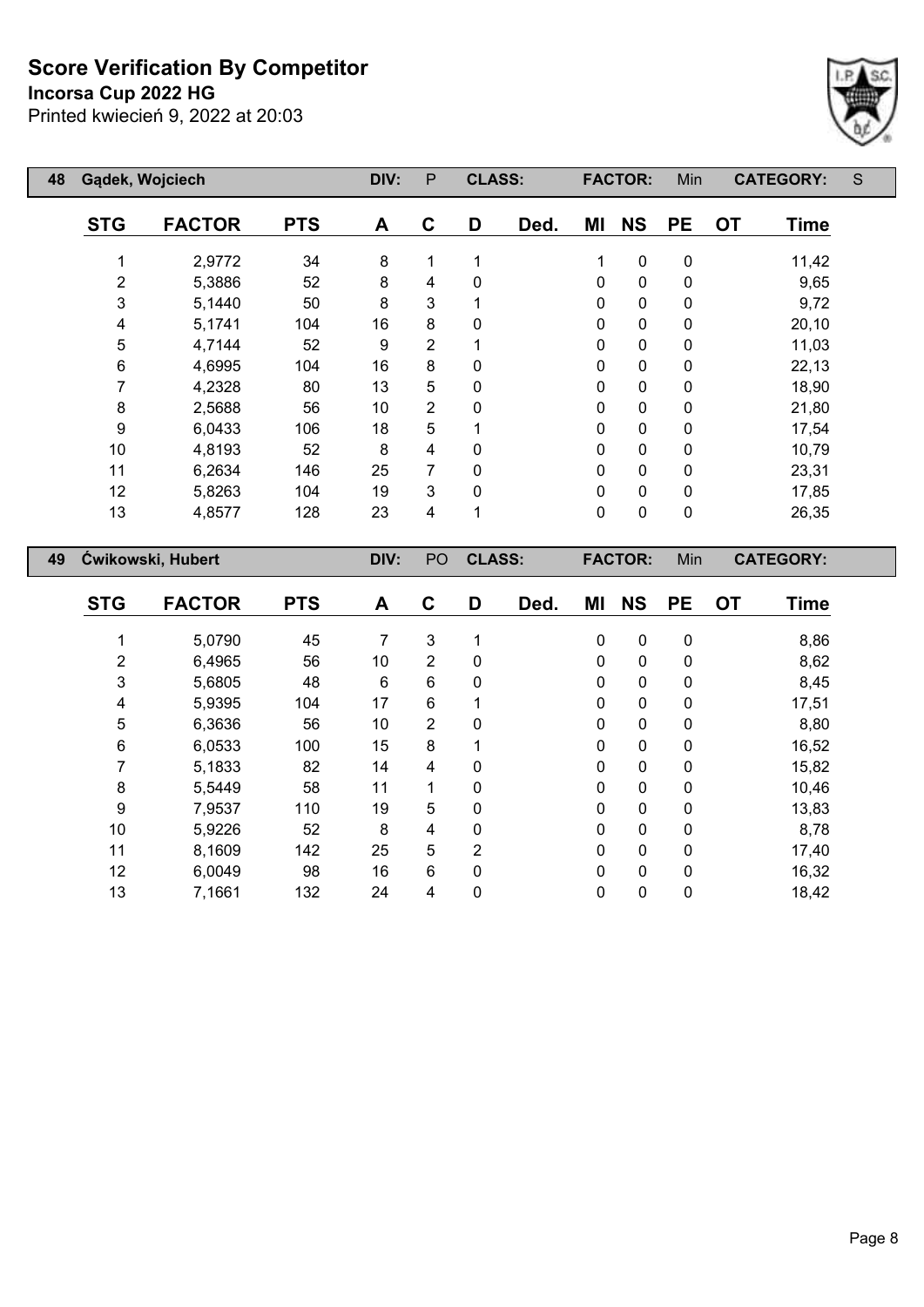**Incorsa Cup 2022 HG**



| 50 | Kumorek, Adam        |               |            | DIV: | PO             | <b>CLASS:</b> |      |                | <b>FACTOR:</b> | Min              | <b>CATEGORY:</b>         |  |
|----|----------------------|---------------|------------|------|----------------|---------------|------|----------------|----------------|------------------|--------------------------|--|
|    | <b>STG</b>           | <b>FACTOR</b> | <b>PTS</b> | A    | C              | D             | Ded. | ΜI             | <b>NS</b>      | <b>PE</b>        | <b>Time</b><br><b>OT</b> |  |
|    |                      | 3,9216        | 40         | 10   | $\mathbf 0$    | $\mathbf 0$   |      | 1              | $\mathbf 0$    | 0                | 10,20                    |  |
|    | $\overline{2}$       | 5,1232        | 52         | 9    | $\overline{2}$ |               |      | 0              | 0              | 0                | 10,15                    |  |
|    | 3                    | 5,4956        | 56         | 10   | $\overline{2}$ | 0             |      | 0              | 0              | $\mathbf 0$      | 10,19                    |  |
|    | 4                    | 3,3445        | 100        | 14   | 10             | 0             |      | 0              | 0              | 0                | 29,90                    |  |
|    | 5                    | 5,3886        | 52         | 9    | 2              |               |      | $\Omega$       | 0              | 0                | 9,65                     |  |
|    | 6                    | 4,2347        | 96         | 16   | 4              | 4             |      | $\Omega$       | 0              | $\mathbf 0$      | 22,67                    |  |
|    | 7                    | 3,0120        | 50         | 11   | 5              | 0             |      | 2              | 0              | 0                | 16,60                    |  |
|    | 8                    | 4,3580        | 56         | 10   | 2              | $\mathbf{0}$  |      | $\Omega$       | 0              | $\mathbf 0$      | 12,85                    |  |
|    | 9                    | 5,5677        | 102        | 16   | 7              |               |      | $\Omega$       | 0              | 0                | 18,32                    |  |
|    | 10                   | 5,0326        | 54         | 9    | 3              | 0             |      | $\Omega$       | 0              | 0                | 10,73                    |  |
|    | 11                   | 5,7799        | 156        | 30   | 2              | 0             |      | $\Omega$       | 0              | 0                | 26,99                    |  |
|    | 12                   | 5,5195        | 102        | 18   | 4              | $\mathbf 0$   |      | $\Omega$       | 0              | $\mathbf 0$      | 18,48                    |  |
|    | 13                   | 5,3030        | 126        | 21   | $\overline{7}$ | $\mathbf 0$   |      | $\Omega$       | $\mathbf 0$    | $\mathbf 0$      | 23,76                    |  |
| 51 | Franków, Maksymilian |               | DIV:       | PO   | <b>CLASS:</b>  |               |      | <b>FACTOR:</b> | Min            | <b>CATEGORY:</b> |                          |  |

| <b>STG</b>     | <b>FACTOR</b> | <b>PTS</b> | A  | C              | D | Ded. | ΜI           | <b>NS</b>    | <b>PE</b>    | <b>OT</b> | <b>Time</b> |
|----------------|---------------|------------|----|----------------|---|------|--------------|--------------|--------------|-----------|-------------|
|                | 5,5151        | 53         | 10 | 1              | 0 |      | 0            | $\mathbf 0$  | 0            |           | 9,61        |
| $\overline{2}$ | 5,1685        | 46         | 6  | 5              |   |      | $\mathbf{0}$ | $\mathbf 0$  | 0            |           | 8,90        |
| 3              | 5,7082        | 54         | 9  | 3              | 0 |      | $\mathbf{0}$ | $\mathbf{0}$ | $\mathbf{0}$ |           | 9,46        |
| 4              | 6,1571        | 116        | 22 | $\overline{2}$ | 0 |      | $\mathbf 0$  | $\mathbf 0$  | 0            |           | 18,84       |
| 5              | 6,0150        | 56         | 11 | $\mathbf{0}$   | 1 |      | $\Omega$     | $\mathbf{0}$ | $\mathbf{0}$ |           | 9,31        |
| 6              | 5,2538        | 89         | 16 | 6              |   |      |              | 0            | 0            |           | 16,94       |
| 7              | 4,2246        | 82         | 14 | 4              | 0 |      | $\Omega$     | $\mathbf 0$  | $\mathbf{0}$ |           | 19,41       |
| 8              | 4,2879        | 56         | 10 | $\overline{2}$ | 0 |      | $\mathbf{0}$ | $\mathbf 0$  | $\mathbf{0}$ |           | 13,06       |
| 9              | 6,4450        | 95         | 18 | 5              | 0 |      |              | $\mathbf 0$  | 0            |           | 14,74       |
| 10             | 5,8885        | 56         | 10 | $\overline{2}$ | 0 |      | $\Omega$     | $\mathbf 0$  | $\Omega$     |           | 9,51        |
| 11             | 7,0994        | 140        | 22 | 10             | 0 |      | $\mathbf{0}$ | $\mathbf 0$  | 0            |           | 19,72       |
| 12             | 6,5906        | 104        | 20 | 1              | 1 |      | $\Omega$     | $\mathbf{0}$ | $\mathbf{0}$ |           | 15,78       |
| 13             | 7,1111        | 128        | 22 | 6              | 0 |      | 0            | $\mathbf 0$  | 0            |           | 18,00       |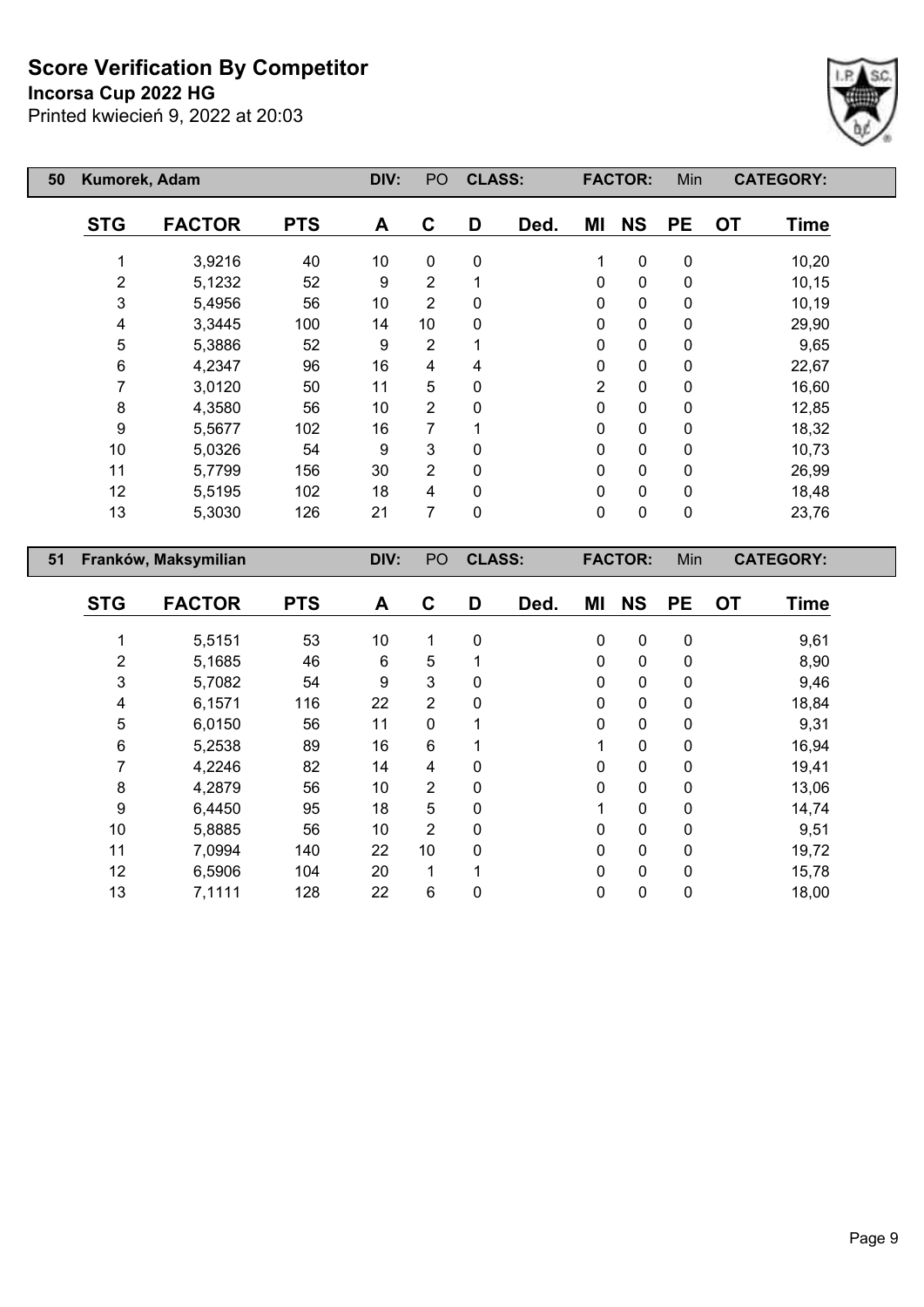**Incorsa Cup 2022 HG**



| 52 | Sadłoń, Bartosz  |               |            | DIV: | PO             | <b>CLASS:</b> |      |                | <b>FACTOR:</b> | Min         | <b>CATEGORY:</b>         |   |
|----|------------------|---------------|------------|------|----------------|---------------|------|----------------|----------------|-------------|--------------------------|---|
|    | <b>STG</b>       | <b>FACTOR</b> | <b>PTS</b> | A    | C              | D             | Ded. | ΜI             | <b>NS</b>      | <b>PE</b>   | <b>OT</b><br>Time        |   |
|    | 1                | 6,7688        | 53         | 10   | 1              | 0             |      | 0              | $\pmb{0}$      | 0           | 7,83                     |   |
|    | $\overline{2}$   | 6,2992        | 56         | 10   | $\overline{2}$ | 0             |      | $\mathbf 0$    | $\pmb{0}$      | 0           | 8,89                     |   |
|    | 3                | 5,5437        | 52         | 8    | 4              | 0             |      | 0              | 0              | 0           | 9,38                     |   |
|    | 4                | 6,6980        | 114        | 21   | 3              | 0             |      | 0              | 0              | 0           | 17,02                    |   |
|    | 5                | 6,4147        | 56         | 10   | 2              | 0             |      | 0              | $\pmb{0}$      | $\pmb{0}$   | 8,73                     |   |
|    | $\,6$            | 5,5785        | 108        | 19   | 4              |               |      | 0              | $\pmb{0}$      | 0           | 19,36                    |   |
|    | 7                | 5,4233        | 82         | 14   | 4              | 0             |      | 0              | 0              | 0           | 15, 12                   |   |
|    | 8                | 4,9153        | 58         | 11   | 1              | 0             |      | 0              | 0              | 0           | 11,80                    |   |
|    | $\boldsymbol{9}$ | 3,8050        | 64         | 15   | 6              |               |      | $\overline{2}$ | 0              | 1           | 16,82                    |   |
|    | 10               | 6,0280        | 56         | 10   | $\overline{2}$ | 0             |      | 0              | $\mathbf 0$    | 0           | 9,29                     |   |
|    | 11               | 7,3357        | 144        | 24   | 8              | 0             |      | 0              | 0              | 0           | 19,63                    |   |
|    | 12               | 5,5698        | 87         | 17   | 4              | 0             |      | 1              | $\mathbf 0$    | $\mathbf 0$ | 15,62                    |   |
|    | 13               | 6,2112        | 130        | 23   | 5              | 0             |      | $\mathbf 0$    | 0              | 0           | 20,93                    |   |
| 53 | Sieczka, Adam    |               |            | DIV: | $\mathsf{P}$   | <b>CLASS:</b> |      |                | <b>FACTOR:</b> | Min         | <b>CATEGORY:</b>         | J |
|    | <b>STG</b>       | <b>FACTOR</b> | <b>PTS</b> | A    | C              | D             | Ded. | ΜI             | <b>NS</b>      | <b>PE</b>   | <b>OT</b><br><b>Time</b> |   |

| <b>VIV</b> | ייטרע  | <u>гіч</u> | $\mathbf{\mathsf{m}}$ | v           | ◡            | Dca. | IVII     | טוו         | г н | ◡ | סוווו |
|------------|--------|------------|-----------------------|-------------|--------------|------|----------|-------------|-----|---|-------|
|            | 4,8714 | 36         | 8                     | 2           | $\mathbf{0}$ |      | 1        | 0           | 0   |   | 7,39  |
|            |        |            |                       |             |              |      |          |             |     |   |       |
| 2          | 6,6339 | 54         | 9                     | 3           | 0            |      | 0        | 0           | 0   |   | 8,14  |
| 3          | 5,0239 | 42         | 4                     | 7           |              |      | 0        | 0           | 0   |   | 8,36  |
| 4          | 5,7633 | 94         | 18                    | 4           | 2            |      | $\Omega$ | 0           |     |   | 16,31 |
| 5          | 6,2069 | 54         | 9                     | 3           | $\mathbf{0}$ |      | $\Omega$ | 0           | 0   |   | 8,70  |
| 6          | 6,1087 | 100        | 17                    | 4           | 3            |      | 0        | 0           | 0   |   | 16,37 |
| 7          | 5,4983 | 80         | 14                    | 3           |              |      | $\Omega$ | 0           | 0   |   | 14,55 |
| 8          | 4,9426 | 56         | 11                    | $\mathbf 0$ |              |      | $\Omega$ | 0           | 0   |   | 11,33 |
| 9          | 8,0750 | 112        | 20                    | 4           | $\mathbf{0}$ |      | 0        | 0           | 0   |   | 13,87 |
| 10         | 4,3224 | 37         | 7                     | 4           | $\Omega$     |      |          | 0           | 0   |   | 8,56  |
| 11         | 7,4547 | 140        | 23                    | 8           |              |      | 0        | 0           | 0   |   | 18,78 |
| 12         | 5,9850 | 96         | 15                    | 7           | $\Omega$     |      | 0        | $\mathbf 0$ | 0   |   | 16,04 |
| 13         | 6,5207 | 134        | 25                    | 3           | 0            |      | 0        | 0           | 0   |   | 20,55 |
|            |        |            |                       |             |              |      |          |             |     |   |       |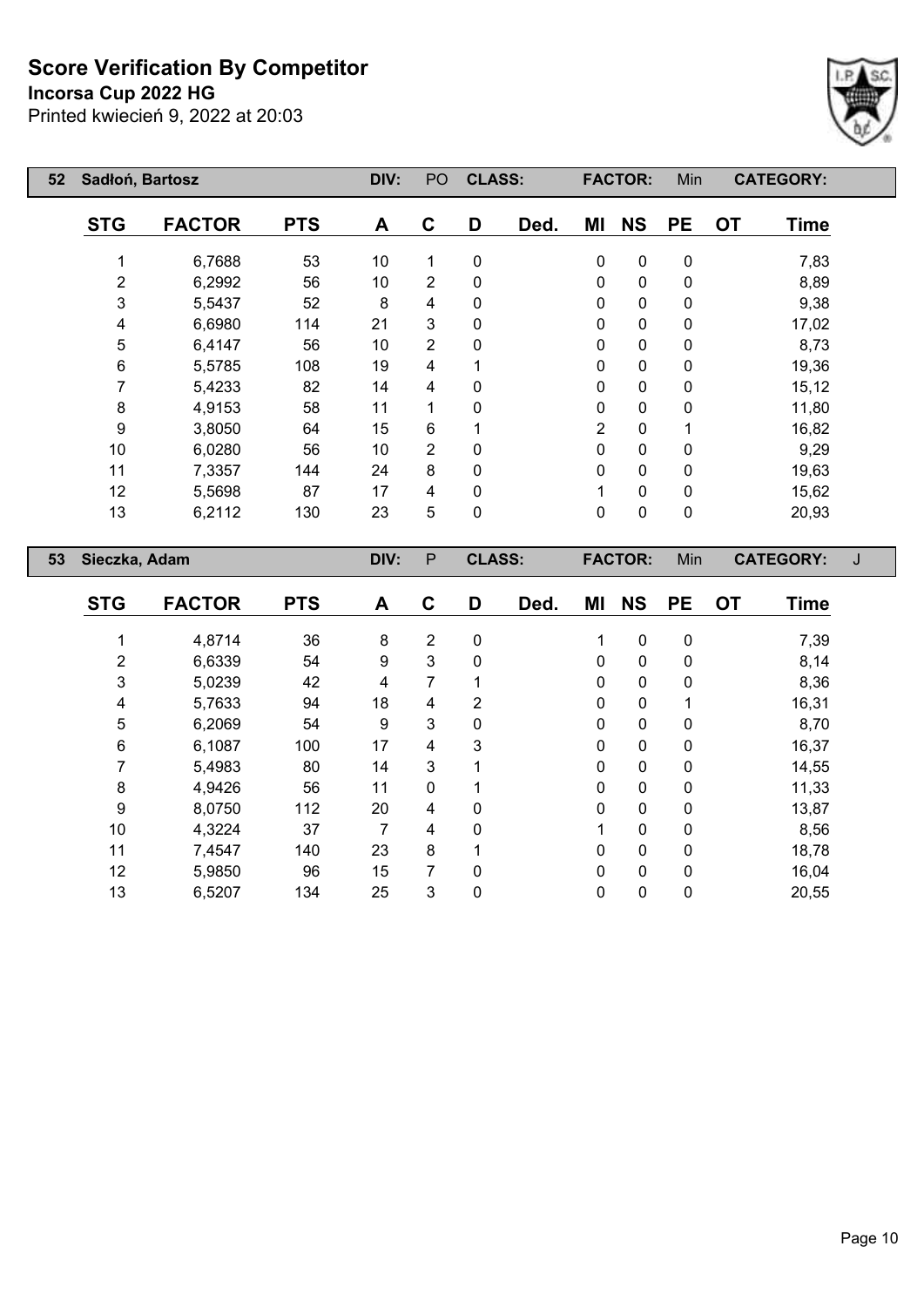**Incorsa Cup 2022 HG**



| 54 | Sieczka, Karol |               |            | DIV: | C              | <b>CLASS:</b>  |      |             | <b>FACTOR:</b> | Min         | <b>CATEGORY:</b>         | J |
|----|----------------|---------------|------------|------|----------------|----------------|------|-------------|----------------|-------------|--------------------------|---|
|    | <b>STG</b>     | <b>FACTOR</b> | <b>PTS</b> | A    | C              | D              | Ded. | ΜI          | <b>NS</b>      | <b>PE</b>   | <b>OT</b><br><b>Time</b> |   |
|    | 1              | 4,9133        | 51         | 9    | $\overline{2}$ | 0              |      | 0           | 0              | $\mathbf 0$ | 10,38                    |   |
|    | $\overline{2}$ | 6,0879        | 54         | 10   | 1              |                |      | $\Omega$    | $\mathbf 0$    | $\mathbf 0$ | 8,87                     |   |
|    | 3              | 5,4271        | 54         | 9    | 3              | 0              |      | $\mathbf 0$ | $\mathbf 0$    | $\mathbf 0$ | 9,95                     |   |
|    | 4              | 2,6773        | 94         | 13   | 9              | $\overline{2}$ |      | 0           | 0              | 0           | 35,11                    |   |
|    | 5              | 2,9551        | 50         | 8    | 3              |                |      | 0           | 0              | 0           | 16,92                    |   |
|    | 6              | 4,1633        | 102        | 16   | 7              |                |      | 0           | $\mathbf 0$    | 0           | 24,50                    |   |
|    | 7              | 3,2258        | 63         | 12   | 4              |                |      | 1           | $\mathbf 0$    | $\mathbf 0$ | 19,53                    |   |
|    | 8              | 1,4414        | 37         | 8    | $\overline{2}$ |                |      |             | $\mathbf 0$    | 0           | 25,67                    |   |
|    | 9              | 4,9080        | 104        | 16   | 8              | 0              |      | $\Omega$    | $\mathbf 0$    | $\mathbf 0$ | 21,19                    |   |
|    | 10             | 5,2385        | 56         | 10   | $\overline{2}$ | 0              |      | $\Omega$    | $\mathbf 0$    | 0           | 10,69                    |   |
|    | 11             | 4,8033        | 138        | 21   | 11             | 0              |      | $\Omega$    | $\mathbf 0$    | $\mathbf 0$ | 28,73                    |   |
|    | 12             | 4,2808        | 100        | 17   | 5              | $\mathbf{0}$   |      | $\Omega$    | $\mathbf 0$    | 0           | 23,36                    |   |
|    | 13             | 4,9718        | 132        | 24   | $\overline{4}$ | $\mathbf 0$    |      | 0           | $\mathbf 0$    | $\mathbf 0$ | 26,55                    |   |
| 55 | Kubis, Andrzej |               |            | DIV: | P              | <b>CLASS:</b>  |      |             | <b>FACTOR:</b> | Min         | <b>CATEGORY:</b>         |   |

| <b>STG</b> | <b>FACTOR</b> | <b>PTS</b> | A  | C              | D              | Ded. | ΜI | <b>NS</b>    | <b>PE</b>   | <b>OT</b> | <b>Time</b> |
|------------|---------------|------------|----|----------------|----------------|------|----|--------------|-------------|-----------|-------------|
|            |               |            |    |                |                |      |    |              |             |           |             |
|            | 5,0797        | 51         | 9  | $\overline{2}$ | $\mathbf 0$    |      | 0  | 0            | 0           |           | 10,04       |
| 2          | 6,9712        | 58         | 11 |                | $\Omega$       |      | 0  | 0            | 0           |           | 8,32        |
| 3          | 5,1282        | 50         | 7  | 5              | 0              |      | 0  | $\mathbf{0}$ | 0           |           | 9,75        |
| 4          | 4,7237        | 106        | 17 | 7              | $\mathbf{0}$   |      | 0  | 0            | 0           |           | 22,44       |
| 5          | 4,6429        | 52         | 9  | $\overline{2}$ |                |      | 0  | 0            | 0           |           | 11,20       |
| 6          | 5,0027        | 93         | 17 | 6              | $\mathbf{0}$   |      |    | 0            | 0           |           | 18,59       |
|            | 3,4525        | 57         | 10 | 5              | $\overline{2}$ |      |    | $\mathbf{0}$ | 0           |           | 16,51       |
| 8          | 2,6415        | 56         | 10 | $\overline{2}$ | $\mathbf{0}$   |      | 0  | $\mathbf{0}$ | 0           |           | 21,20       |
| 9          | 6,9175        | 114        | 21 | 3              | $\mathbf{0}$   |      | 0  | $\mathbf{0}$ | 0           |           | 16,48       |
| 10         | 4,7198        | 48         | 6  | 6              | $\mathbf{0}$   |      | 0  | 0            | 0           |           | 10,17       |
| 11         | 6,3103        | 144        | 26 | 4              | $\overline{2}$ |      | 0  | $\mathbf{0}$ | 0           |           | 22,82       |
| 12         | 5,9004        | 96         | 17 | 3              | 2              |      | 0  | $\mathbf{0}$ | $\mathbf 0$ |           | 16,27       |
| 13         | 4,9917        | 120        | 20 | 6              | 2              |      | 0  | 0            | 0           |           | 24,04       |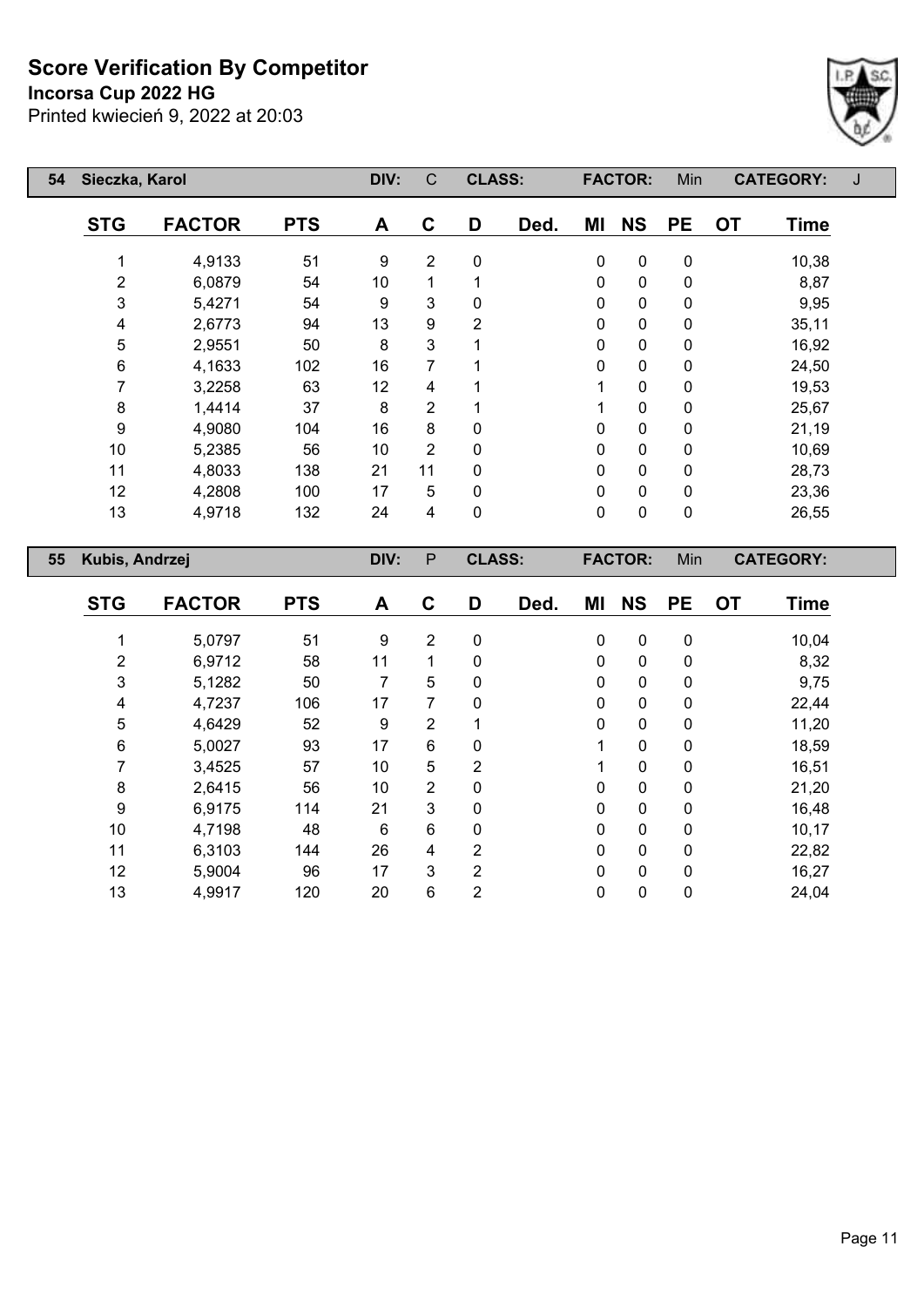**Incorsa Cup 2022 HG**



| 56 | Gardian, Michal    |               |            | DIV: | PO             | <b>CLASS:</b> |      |              | <b>FACTOR:</b> | Min       | <b>CATEGORY:</b>         |    |
|----|--------------------|---------------|------------|------|----------------|---------------|------|--------------|----------------|-----------|--------------------------|----|
|    | <b>STG</b>         | <b>FACTOR</b> | <b>PTS</b> | A    | C              | D             | Ded. | ΜI           | <b>NS</b>      | <b>PE</b> | <b>OT</b><br><b>Time</b> |    |
|    |                    | 6,7550        | 51         | 9    | 2              | 0             |      | 0            | $\pmb{0}$      | 0         | 7,55                     |    |
|    | 2                  | 7,3604        | 58         | 11   | 1              | 0             |      | 0            | 0              | 0         | 7,88                     |    |
|    | 3                  | 6,4442        | 56         | 10   | $\overline{2}$ | 0             |      | 0            | $\mathbf 0$    | 0         | 8,69                     |    |
|    | 4                  | 5,5879        | 96         | 14   | 8              | 2             |      | 0            | 0              | 0         | 17,18                    |    |
|    | 5                  | 6,7146        | 56         | 10   | $\overline{2}$ | 0             |      | 0            | 0              | 0         | 8,34                     |    |
|    | 6<br>7,2924<br>108 |               | 18         | 6    | 0              |               | 0    | 0            | 0              | 14,81     |                          |    |
|    | 7                  | 5,7348        | 80         | 13   | 5              | 0             |      | 0            | 0              | 0         | 13,95                    |    |
|    | 8                  | 6,1644        | 54         | 10   | 1              |               |      | 0            | 0              | 0         | 8,76                     |    |
|    | 9                  | 7,1952        | 108        | 18   | 6              | 0             |      | 0            | 0              | 0         | 15,01                    |    |
|    | 10                 | 7,2524        | 52         | 9    | 2              |               |      | 0            | 0              | 0         | 7,17                     |    |
|    | 11                 | 5,2462        | 130        | 18   | 13             |               |      | $\mathbf{0}$ | 0              | 0         | 24,78                    |    |
|    | 12                 | 5,6921        | 88         | 12   | 9              |               |      | 0            | 0              | $\pmb{0}$ | 15,46                    |    |
|    | 13                 | 5,7301        | 124        | 20   | 8              | 0             |      | $\mathbf 0$  | 0              | 0         | 21,64                    |    |
| 59 | Górka, Tadeusz     |               |            | DIV: | $\mathsf{P}$   | <b>CLASS:</b> |      |              | <b>FACTOR:</b> | Min       | <b>CATEGORY:</b>         | SS |
|    | <b>STG</b>         | <b>FACTOR</b> | <b>PTS</b> | A    | C              | D             | Ded. | ΜI           | <b>NS</b>      | <b>PE</b> | <b>OT</b><br><b>Time</b> |    |

| <b>STG</b> | <b>FACTOR</b> | <b>PTS</b> | A  | C | D              | Ded. | ΜI | <b>NS</b>   | <b>PE</b> | <b>OT</b> | <b>Time</b> |
|------------|---------------|------------|----|---|----------------|------|----|-------------|-----------|-----------|-------------|
|            | 4,8490        | 53         | 10 | 1 | $\mathbf 0$    |      | 0  | 0           | 0         |           | 10,93       |
|            |               |            |    |   |                |      |    |             |           |           |             |
| 2          | 4,5939        | 56         | 10 | 2 | $\mathbf 0$    |      | 0  | $\mathbf 0$ | 0         |           | 12,19       |
| 3          | 2,9020        | 37         | 7  | 4 | $\mathbf 0$    |      |    | 0           | 0         |           | 12,75       |
| 4          | 4,1038        | 106        | 17 | 7 | $\mathbf 0$    |      | 0  | 0           | 0         |           | 25,83       |
| 5          | 3,1144        | 46         | 7  | 3 | 2              |      | 0  | 0           | 0         |           | 14,77       |
| 6          | 4,5436        | 110        | 20 | 3 | 4              |      | 0  | $\pmb{0}$   | 0         |           | 24,21       |
|            | 3,3972        | 78         | 12 | 6 | $\mathbf 0$    |      | 0  | $\mathbf 0$ | 0         |           | 22,96       |
| 8          | 1,0033        | 42         | 5  | 5 | $\overline{2}$ |      | 0  | $\mathbf 0$ | 0         |           | 41,86       |
| 9          | 5,2117        | 112        | 20 | 4 | $\mathbf{0}$   |      | 0  | 0           | 0         |           | 21,49       |
| 10         | 3,3552        | 46         | 5  | 7 | $\mathbf 0$    |      | 0  | 0           | 0         |           | 13,71       |
| 11         | 5,3306        | 154        | 29 | 3 | $\mathbf{0}$   |      | 0  | $\mathbf 0$ | 0         |           | 28,89       |
| 12         | 4,9765        | 106        | 20 | 2 | $\mathbf 0$    |      | 0  | $\mathbf 0$ | 0         |           | 21,30       |
| 13         | 4,4728        | 126        | 22 | 5 |                |      | 0  | 0           | 0         |           | 28,17       |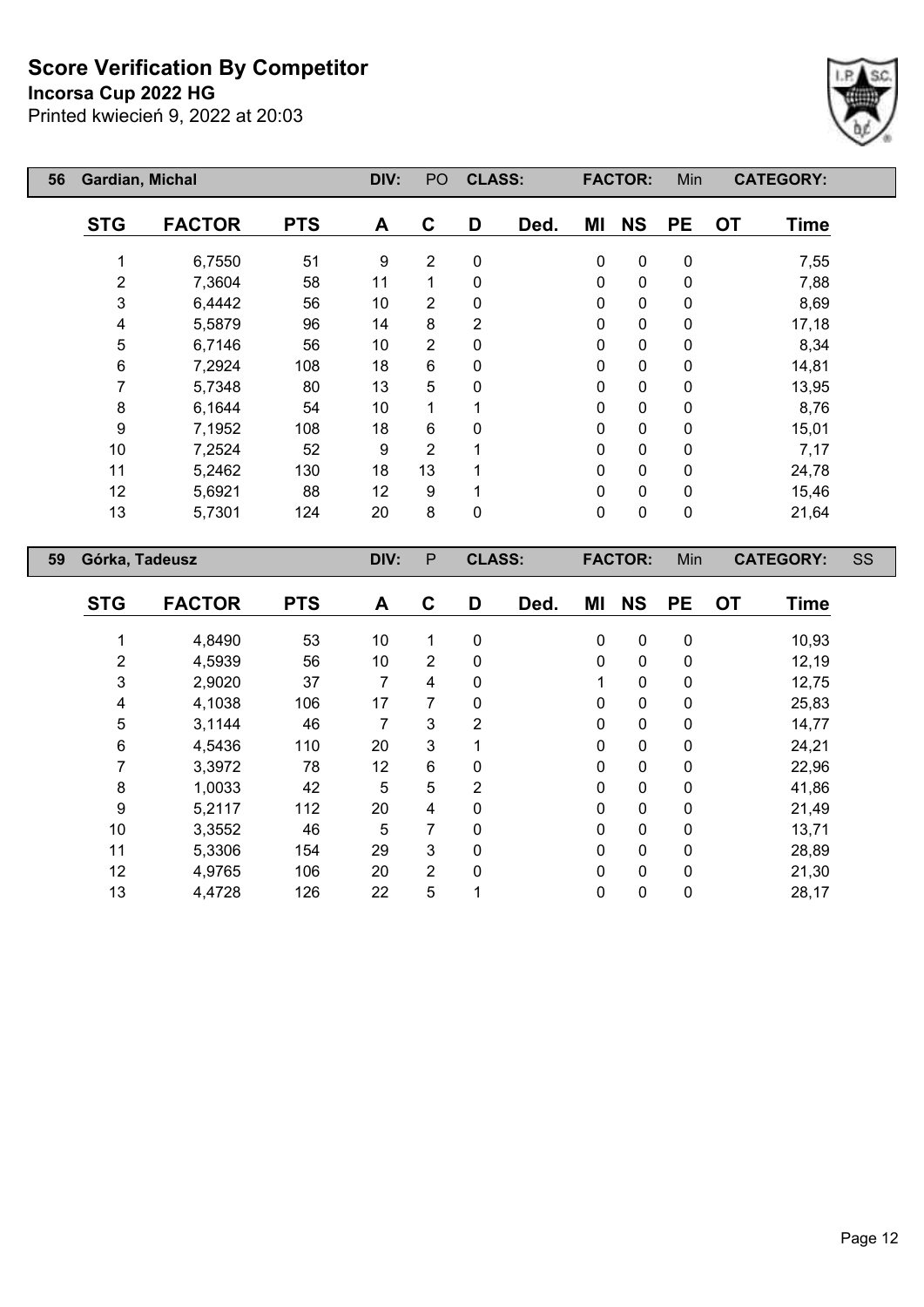**Incorsa Cup 2022 HG**



| 60 | Gdela, Gabriela |                  |            | DIV: | S              | <b>CLASS:</b>  |      |    | <b>FACTOR:</b> | Min       | <b>CATEGORY:</b>         |  |
|----|-----------------|------------------|------------|------|----------------|----------------|------|----|----------------|-----------|--------------------------|--|
|    | <b>STG</b>      | <b>FACTOR</b>    | <b>PTS</b> | A    | C              | D              | Ded. | ΜI | <b>NS</b>      | <b>PE</b> | <b>OT</b><br><b>Time</b> |  |
|    |                 | 4,6314           | 49         | 8    | 3              | 0              |      | 0  | $\pmb{0}$      | 0         | 10,58                    |  |
|    | $\overline{2}$  | 4,1420           | 56         | 10   | $\overline{2}$ | 0              |      | 0  | $\pmb{0}$      | $\pmb{0}$ | 13,52                    |  |
|    | 3               | 4,2320           | 54         | 10   | 1              |                |      | 0  | $\mathbf 0$    | 0         | 12,76                    |  |
|    | 4               | 4,9383           | 104        | 16   | 8              | 0              |      | 0  | $\pmb{0}$      | 0         | 21,06                    |  |
|    | 5               | 4,6198           | 48         | 6    | 6              | 0              |      | 0  | $\mathbf 0$    | 0         | 10,39                    |  |
|    | 6               | 3,9625           | 93         | 19   | 2              | 2              |      | 1  | $\mathbf 0$    | 0         | 23,47                    |  |
|    | 7               | 3,6935           | 67         | 14   | 2              |                |      | 1  | 0              | 0         | 18,14                    |  |
|    | 8               | 3,1802           | 54         | 9    | 3              | 0              |      | 0  | $\pmb{0}$      | 0         | 16,98                    |  |
|    | 9               | 6,1981           | 112        | 20   | 4              | 0              |      | 0  | $\pmb{0}$      | 0         | 18,07                    |  |
|    | 10              | 4,5340           | 54         | 9    | 3              | 0              |      | 0  | $\pmb{0}$      | 0         | 11,91                    |  |
|    | 11              | 5,9701           | 148        | 26   | 6              | 0              |      | 0  | $\pmb{0}$      | 0         | 24,79                    |  |
|    | 12              | 5,7276           | 98         | 17   | 4              |                |      | 0  | $\pmb{0}$      | 0         | 17,11                    |  |
|    | 13              | 3,4594           | 107        | 20   | 5              | $\overline{2}$ |      | 1  | $\pmb{0}$      | 0         | 30,93                    |  |
| 61 |                 | Rożyński, Michał |            | DIV: | PO             | <b>CLASS:</b>  |      |    | <b>FACTOR:</b> | Min       | <b>CATEGORY:</b>         |  |

| <b>STG</b> | <b>FACTOR</b> | <b>PTS</b> | A  | $\mathbf c$    | D | Ded. | ΜI           | <b>NS</b>   | <b>PE</b>    | <b>OT</b> | <b>Time</b> |
|------------|---------------|------------|----|----------------|---|------|--------------|-------------|--------------|-----------|-------------|
|            | 3,9629        | 47         | 7  | 4              | 0 |      | $\mathbf{0}$ | $\mathbf 0$ | $\mathbf{0}$ |           | 11,86       |
| 2          | 5,2731        | 56         | 10 | $\overline{2}$ | 0 |      | 0            | 0           | 0            |           | 10,62       |
| 3          | 4,2910        | 46         | 7  | 3              | 2 |      | $\mathbf{0}$ | 0           | $\mathbf{0}$ |           | 10,72       |
| 4          | 3,5744        | 85         | 13 | 10             | 0 |      | 1            | 0           | $\mathbf{0}$ |           | 23,78       |
| 5          | 6,1506        | 58         | 11 | 1              | 0 |      | 0            | 0           | $\mathbf{0}$ |           | 9,43        |
| 6          | 4,7279        | 106        | 17 | 7              | 0 |      | $\mathbf{0}$ | 0           | $\Omega$     |           | 22,42       |
|            | 3,4759        | 78         | 13 | 4              |   |      | 0            | 0           | $\mathbf{0}$ |           | 22,44       |
| 8          | 2,4424        | 35         | 7  | 3              |   |      | 1            | 0           | $\Omega$     |           | 14,33       |
| 9          | 6,1159        | 114        | 21 | 3              | 0 |      | 0            | 0           | 0            |           | 18,64       |
| 10         | 4,2845        | 50         | 8  | 3              | 1 |      | $\mathbf{0}$ | 0           | $\Omega$     |           | 11,67       |
| 11         | 5,5086        | 150        | 27 | 5              | 0 |      | $\mathbf{0}$ | 0           | 0            |           | 27,23       |
| 12         | 4,8548        | 102        | 18 | 4              | 0 |      | $\mathbf{0}$ | 0           | $\Omega$     |           | 21,01       |
| 13         | 5,7046        | 134        | 25 | 3              | 0 |      | 0            | 0           | 0            |           | 23,49       |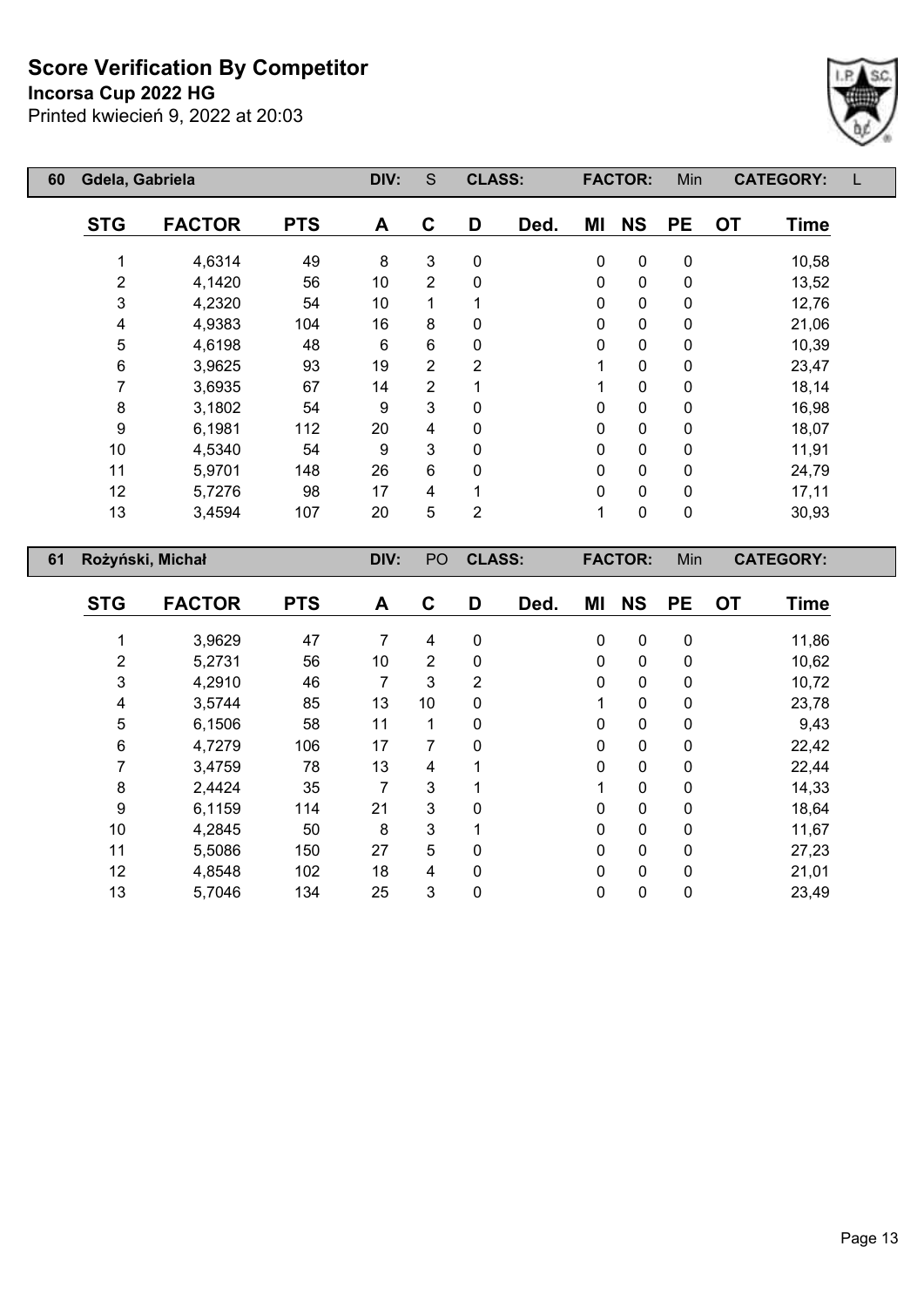**Incorsa Cup 2022 HG**



| 62 |                         | Górszczak, Dawid |            | DIV: | P              | <b>CLASS:</b>  |              |              | <b>FACTOR:</b> | Min         | <b>CATEGORY:</b>         |  |
|----|-------------------------|------------------|------------|------|----------------|----------------|--------------|--------------|----------------|-------------|--------------------------|--|
|    | <b>STG</b>              | <b>FACTOR</b>    | <b>PTS</b> | A    | C              | D              | Ded.         | ΜI           | <b>NS</b>      | <b>PE</b>   | <b>OT</b><br><b>Time</b> |  |
|    |                         | 3,1895           | 34         | 7    | 3              | $\mathbf 0$    |              | 1            | $\pmb{0}$      | $\mathbf 0$ | 10,66                    |  |
|    | $\overline{2}$          | 6,3927           | 56         | 10   | $\overline{2}$ | 0              |              | $\mathbf{0}$ | $\pmb{0}$      | $\mathbf 0$ | 8,76                     |  |
|    | 3                       | 5,4945           | 50         | 9    | 1              | $\overline{2}$ |              | $\mathbf{0}$ | $\pmb{0}$      | $\mathbf 0$ | 9,10                     |  |
|    | 4                       | 5,1742           | 98         | 13   | 11             | $\mathbf{0}$   |              | $\mathbf{0}$ | $\mathbf 0$    | $\mathbf 0$ | 18,94                    |  |
|    | 5                       | 3,7572           | 52         | 9    | 2              |                |              | $\mathbf{0}$ | $\mathbf 0$    | 0           | 13,84                    |  |
|    | $\,6\,$<br>4,5498<br>96 |                  | 15         | 6    | 3              |                | $\mathbf{0}$ | $\mathbf 0$  | 0              | 21,10       |                          |  |
|    | 7<br>4,7301<br>78       |                  | 12         | 6    | 0              |                | $\mathbf 0$  | $\mathbf 0$  | $\mathbf 0$    | 16,49       |                          |  |
|    | 8                       | 2,9491           | 44         | 6    | 4              | 2              |              | $\mathbf 0$  | $\mathbf 0$    | $\mathbf 0$ | 14,92                    |  |
|    | 9                       | 6,7542           | 108        | 18   | 6              | 0              |              | $\mathbf 0$  | $\mathbf 0$    | $\mathbf 0$ | 15,99                    |  |
|    | 10                      | 4,2056           | 36         | 3    | 6              | 3              |              | $\mathbf 0$  | $\mathbf 0$    | $\mathbf 0$ | 8,56                     |  |
|    | 11                      | 6,6023           | 130        | 18   | 13             |                |              | $\mathbf 0$  | $\pmb{0}$      | $\mathbf 0$ | 19,69                    |  |
|    | 12                      | 7,0922           | 100        | 18   | 3              |                |              | $\mathbf 0$  | $\pmb{0}$      | 0           | 14,10                    |  |
|    | 13                      | 4,9455           | 118        | 19   | 7              | $\overline{2}$ |              | $\mathbf 0$  | $\mathbf 0$    | $\mathbf 0$ | 23,86                    |  |
| 64 | Hoczyk, Andrzej         |                  |            | DIV: | S              | <b>CLASS:</b>  |              |              | <b>FACTOR:</b> | Min         | <b>CATEGORY:</b>         |  |

| <b>STG</b> | <b>FACTOR</b> | <b>PTS</b> | A  | C              | D            | Ded. | ΜI       | <b>NS</b>    | <b>PE</b>    | <b>OT</b> | <b>Time</b> |
|------------|---------------|------------|----|----------------|--------------|------|----------|--------------|--------------|-----------|-------------|
|            | 6,3473        | 53         | 10 | 1              | 0            |      | 0        | 0            | 0            |           | 8,35        |
| 2          | 6,2366        | 58         | 11 | 1              | 0            |      | $\Omega$ | 0            | $\mathbf{0}$ |           | 9,30        |
| 3          | 4,4248        | 45         | 11 | 0              | 0            |      | 1        | 0            | 0            |           | 10,17       |
| 4          | 6,2069        | 108        | 18 | 6              | $\mathbf{0}$ |      | 0        | 0            | 0            |           | 17,40       |
| 5          | 5,8559        | 52         | 9  | $\overline{2}$ |              |      | 0        | 0            | 0            |           | 8,88        |
| 6          | 5,3421        | 89         | 15 | 8              | $\mathbf{0}$ |      | 1        | $\mathbf{0}$ | $\Omega$     |           | 16,66       |
| 7          | 4,0518        | 72         | 9  | 9              | 0            |      | 0        | 0            | 0            |           | 17,77       |
| 8          | 4,2791        | 46         | 6  | 5              | 4            |      | 0        | 0            | 0            |           | 10,75       |
| 9          | 7,7410        | 110        | 19 | 5              | 0            |      | 0        | $\mathbf 0$  | 0            |           | 14,21       |
| 10         | 6,5169        | 58         | 11 | 1              | $\Omega$     |      | $\Omega$ | 0            | 0            |           | 8,90        |
| 11         | 6,4870        | 142        | 23 | 9              | 0            |      | 0        | 0            | 0            |           | 21,89       |
| 12         | 6,1212        | 104        | 19 | 3              | $\mathbf{0}$ |      | $\Omega$ | 0            | $\mathbf{0}$ |           | 16,99       |
| 13         | 6,2008        | 134        | 25 | 3              | 0            |      | 0        | 0            | 0            |           | 21,61       |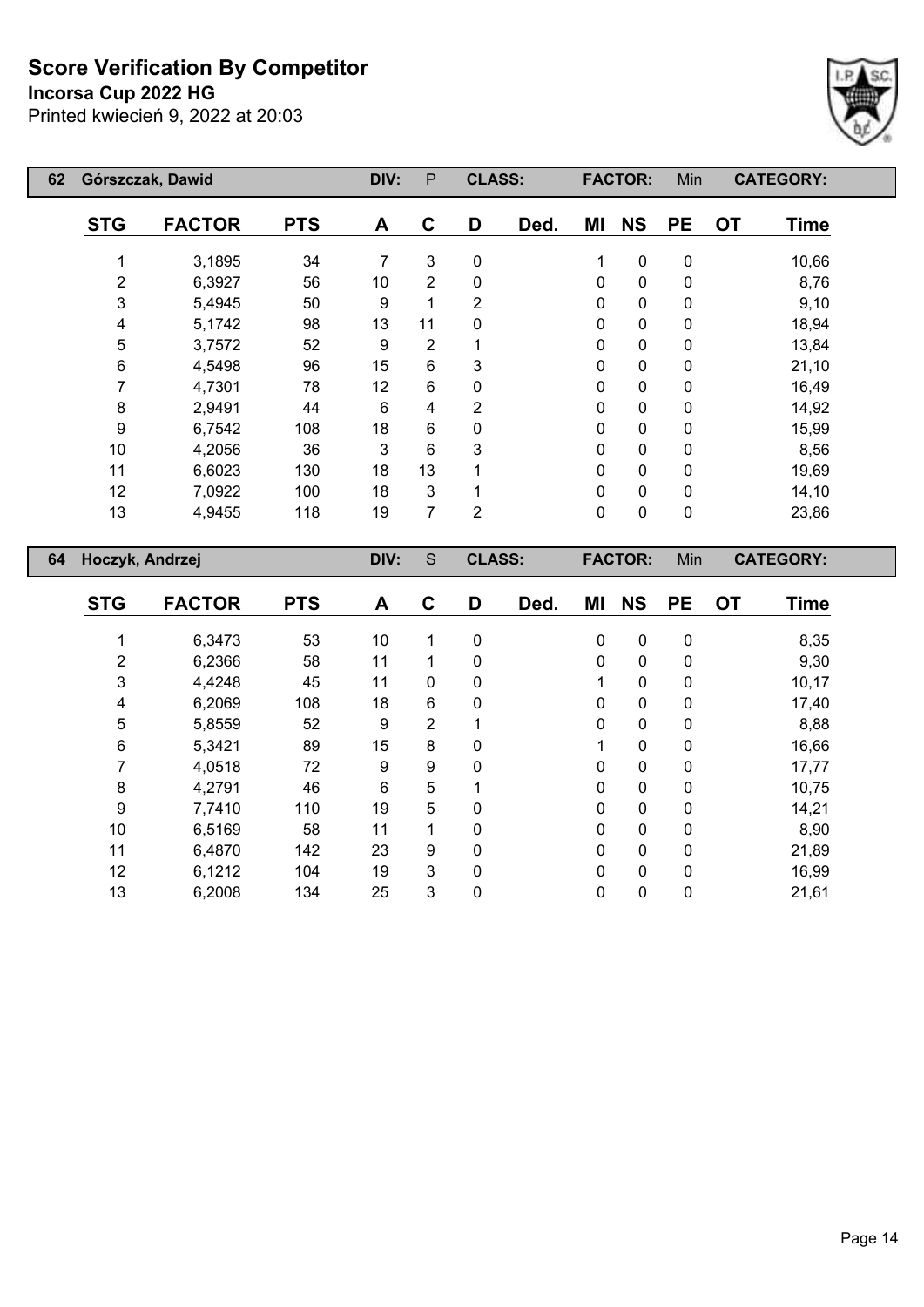**Incorsa Cup 2022 HG**

 $\mathsf{I}$ 

 $\overline{\phantom{a}}$ 



| 70 |                | Kaczmarczyk, Sebastian |            | DIV:         | P            | <b>CLASS:</b> |      |    | <b>FACTOR:</b> | Min       | <b>CATEGORY:</b>         |  |
|----|----------------|------------------------|------------|--------------|--------------|---------------|------|----|----------------|-----------|--------------------------|--|
|    | <b>STG</b>     | <b>FACTOR</b>          | <b>PTS</b> | A            | C            | D             | Ded. | ΜI | <b>NS</b>      | <b>PE</b> | <b>OT</b><br><b>Time</b> |  |
|    |                | 0,0000                 | 25         | 0            | 0            | 0             |      | 0  | $\mathbf 0$    | 0         | 0,00                     |  |
|    | $\overline{c}$ | 0,0000                 | 0          | 0            | 0            | 0             |      | 0  | 0              | 0         | 0,00                     |  |
|    | 3              | 0,0000                 | 0          | 0            | 0            | 0             |      | 0  | 0              | 0         | 0,00                     |  |
|    | 4              | 0,0000                 | 0          | 0            | $\mathbf{0}$ | 0             |      | 0  | 0              | 0         | 0,00                     |  |
|    | 5              | 0,0000                 | 20         | 0            | 0            | $\Omega$      |      | 0  | 0              | 0         | 0,00                     |  |
|    | 6              | 0,0000                 | 20         | 0            | 0            | 0             |      | 0  | 0              | 0         | 0,00                     |  |
|    |                | 0,0000                 | 10         | 0            | 0            | 0             |      | 0  | 0              | 0         | 0,00                     |  |
|    | 8              | 0,0000                 | 20         | 0            | 0            | 0             |      | 0  | 0              | 0         | 0,00                     |  |
|    | 9              | 0,0000                 | 0          | 0            | 0            | 0             |      | 0  | 0              | 0         | 0,00                     |  |
|    | 10             | 0,0000                 | 0          | 0            | 0            | 0             |      | 0  | 0              | 0         | 0,00                     |  |
|    | 11             | 0,0000                 | 0          | $\mathbf{0}$ | $\mathbf{0}$ | 0             |      | 0  | 0              | 0         | 0,00                     |  |
|    | 12             | 0,0000                 | 10         | 0            | $\Omega$     | 0             |      | 0  | 0              | 0         | 0,00                     |  |
|    | 13             | 0,0000                 | 30         | 0            | 0            | 0             |      | 0  | 0              | 0         | 0,00                     |  |
| 71 | Goik, Mateusz  |                        |            | DIV:         | $\mathsf{P}$ | <b>CLASS:</b> |      |    | <b>FACTOR:</b> | Min       | <b>CATEGORY:</b>         |  |
|    |                |                        |            |              |              |               |      |    |                |           |                          |  |

| <b>STG</b> | <b>FACTOR</b> | <b>PTS</b> | A  | С              | D | Ded. | ΜI | <b>NS</b>   | <b>PE</b>    | <b>OT</b> | <b>Time</b> |
|------------|---------------|------------|----|----------------|---|------|----|-------------|--------------|-----------|-------------|
|            | 4,9625        | 53         | 10 | 1              | 0 |      | 0  | 0           | 0            |           | 10,68       |
| 2          | 5,3571        | 60         | 12 | 0              | 0 |      | 0  | 0           | 0            |           | 11,20       |
| 3          | 5,4745        | 60         | 12 | 0              | 0 |      | 0  | 0           | 0            |           | 10,96       |
| 4          | 4,9822        | 112        | 20 | 4              | 0 |      | 0  | 0           | 0            |           | 22,48       |
| 5          | 5,3030        | 56         | 10 | $\overline{2}$ | 0 |      | 0  | 0           | $\Omega$     |           | 10,56       |
| 6          | 5,0909        | 112        | 21 | $\overline{2}$ |   |      | 0  | 0           | 0            |           | 22,00       |
|            | 4,2239        | 80         | 13 | 5              | 0 |      | 0  | 0           | 0            |           | 18,94       |
| 8          | 2,1532        | 43         | 10 | 1              | 0 |      |    | 0           | 0            |           | 19,97       |
| 9          | 4,9483        | 110        | 19 | 5              | 0 |      | 0  | 0           | $\Omega$     |           | 22,23       |
| 10         | 2,1053        | 26         | 8  | 2              | 0 |      | 2  | $\mathbf 0$ | $\mathbf{0}$ |           | 12,35       |
| 11         | 5,6068        | 152        | 28 | 4              | 0 |      | 0  | 0           | $\Omega$     |           | 27,11       |
| 12         | 5,0776        | 108        | 21 | 1              | 0 |      | 0  | 0           | $\mathbf{0}$ |           | 21,27       |
| 13         | 5,0681        | 134        | 25 | 3              | 0 |      | 0  | 0           | 0            |           | 26,44       |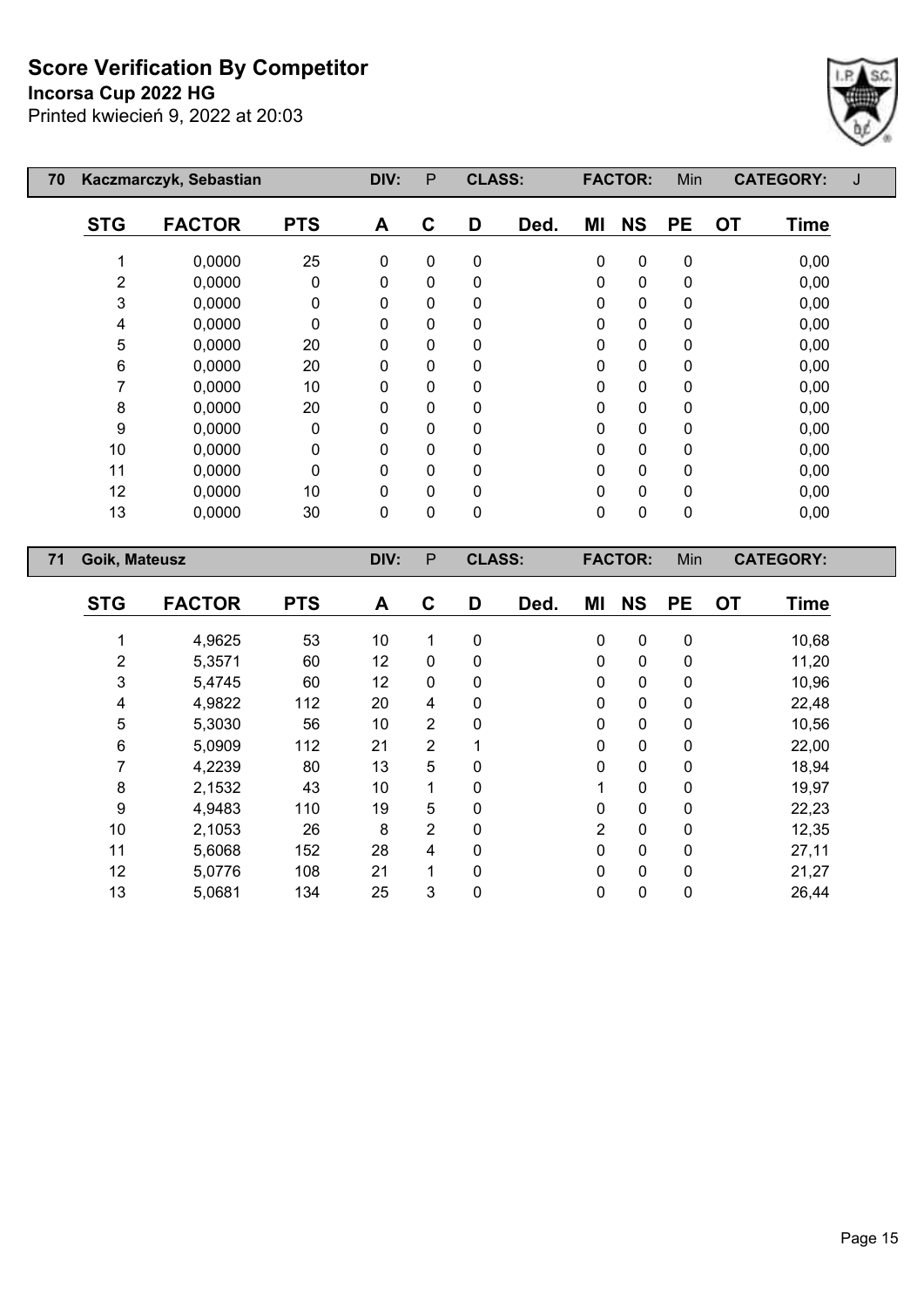**Incorsa Cup 2022 HG**

Printed kwiecień 9, 2022 at 20:03



| 74 |                         | Duricova, Gabriela  |            | DIV: | S              | <b>CLASS:</b>  |      |                  | <b>FACTOR:</b> | Min            |           | <b>CATEGORY:</b> |   |
|----|-------------------------|---------------------|------------|------|----------------|----------------|------|------------------|----------------|----------------|-----------|------------------|---|
|    | <b>STG</b>              | <b>FACTOR</b>       | <b>PTS</b> | A    | $\mathbf{C}$   | D              | Ded. | ΜI               | <b>NS</b>      | <b>PE</b>      | <b>OT</b> | <b>Time</b>      |   |
|    | 1                       | 2,1500              | 43         | 6    | 4              | 1              |      | $\boldsymbol{0}$ | 0              | $\pmb{0}$      |           | 20,00            |   |
|    | $\overline{\mathbf{c}}$ | 3,7984              | 52         | 8    | 4              | 0              |      | 0                | $\pmb{0}$      | 0              |           | 13,69            |   |
|    | 3                       | 2,4320              | 42         | 4    | 7              | 1              |      | $\mathbf 0$      | $\pmb{0}$      | $\pmb{0}$      |           | 17,27            |   |
|    | 4                       | 1,9910              | 93         | 17   | 6              | $\mathbf{0}$   |      | 1                | $\pmb{0}$      | $\pmb{0}$      |           | 46,71            |   |
|    | 5                       | 3,3100              | 52         | 9    | $\overline{2}$ |                |      | 0                | $\pmb{0}$      | $\pmb{0}$      |           | 15,71            |   |
|    | 6                       | 2,6729              | 80         | 17   | 5              | 0              |      | $\overline{2}$   | $\pmb{0}$      | $\pmb{0}$      |           | 29,93            |   |
|    | 7                       | 1,4622              | 46         | 10   | 5              | 1              |      | 2                | $\pmb{0}$      | $\pmb{0}$      |           | 31,46            |   |
|    | 8                       | 1,6645              | 39         | 9    | 1              |                |      | 1                | $\pmb{0}$      | 0              |           | 23,43            |   |
|    | 9                       | 2,3015              | 80         | 17   | 5              | 0              |      | $\overline{2}$   | $\pmb{0}$      | 0              |           | 34,76            |   |
|    | 10                      | 3,3852              | 50         | 8    | 3              | 1              |      | $\mathbf 0$      | $\pmb{0}$      | 0              |           | 14,77            |   |
|    | 11                      | 3,3430              | 138        | 23   | 7              | $\overline{2}$ |      | 0                | $\pmb{0}$      | $\pmb{0}$      |           | 41,28            |   |
|    | 12                      | 4,7166              | 104        | 19   | 3              | 0              |      | 0                | $\pmb{0}$      | $\pmb{0}$      |           | 22,05            |   |
|    | 13                      | 0,6051              | 20         | 18   | 3              | 1              |      | $\,6\,$          | $\pmb{0}$      | $\overline{2}$ |           | 33,05            |   |
| 75 |                         | Bocskoras, Benjamin |            | DIV: | PO             | <b>CLASS:</b>  |      |                  | <b>FACTOR:</b> | Min            |           | <b>CATEGORY:</b> | S |
|    | <b>STG</b>              | <b>FACTOR</b>       | <b>PTS</b> | A    | $\mathbf c$    | D              | Ded. | MI               | <b>NS</b>      | <b>PE</b>      | <b>OT</b> | <b>Time</b>      |   |
|    | 1                       | 4,2132              | 49         | 8    | 3              | 0              |      | $\mathbf 0$      | $\pmb{0}$      | $\pmb{0}$      |           | 11,63            |   |
|    | 2                       | 5,8127              | 54         | 9    | 3              | 0              |      | 0                | $\pmb{0}$      | $\pmb{0}$      |           | 9,29             |   |
|    | 3                       | 4,7402              | 52         | 8    | 4              | 0              |      | 0                | $\pmb{0}$      | $\pmb{0}$      |           | 10,97            |   |
|    | 4                       | 4,8214              | 112        | 20   | 4              | 0              |      | 0                | $\mathbf 0$    | 0              |           | 23,23            |   |

 4,7218 56 10 2 0 0 0 0 11,86 4,7799 114 21 3 0 0 0 0 23,85 4,1080 70 10 6 2 0 0 0 17,04 4,3939 58 11 1 0 0 0 0 13,20 6,1981 112 20 4 0 0 0 0 18,07 4,5361 44 5 6 1 0 0 0 9,70 6,7751 150 27 5 0 0 0 0 22,14 5,2295 98 16 6 0 0 0 0 18,74 5,7242 132 24 4 0 0 0 0 23,06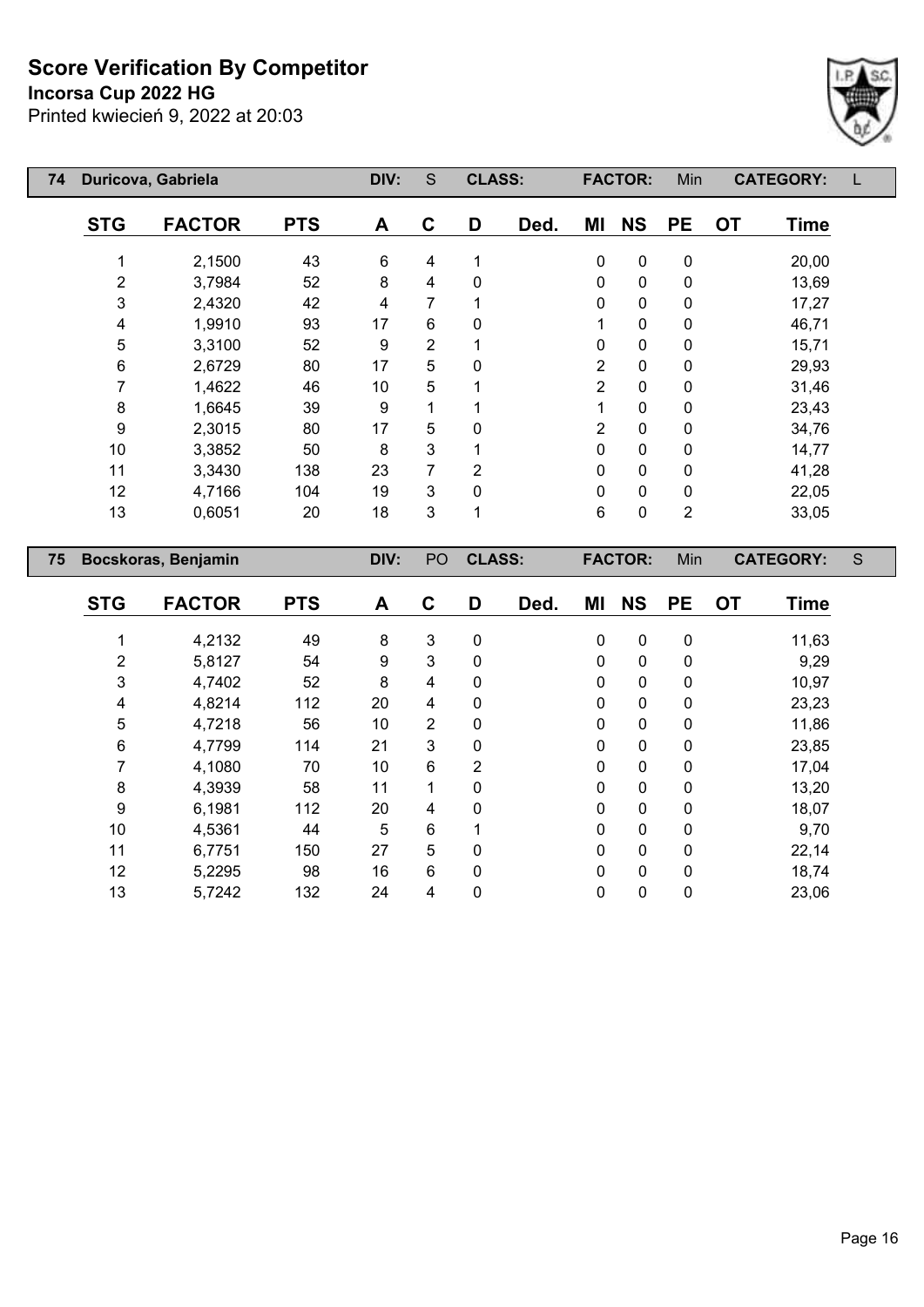**Incorsa Cup 2022 HG**



| 76 | Duda, Mariusz   |               |            | DIV: | P  | <b>CLASS:</b>  |      |          | <b>FACTOR:</b> | Min       | <b>CATEGORY:</b>         | S |
|----|-----------------|---------------|------------|------|----|----------------|------|----------|----------------|-----------|--------------------------|---|
|    | <b>STG</b>      | <b>FACTOR</b> | <b>PTS</b> | A    | C  | D              | Ded. | MI       | <b>NS</b>      | <b>PE</b> | <b>OT</b><br><b>Time</b> |   |
|    | 1               | 4,0508        | 51         | 10   | 0  | 1              |      | 0        | 0              | 0         | 12,59                    |   |
|    | $\overline{2}$  | 3,4360        | 29         | 5    | 4  | $\overline{2}$ |      | 1        | $\pmb{0}$      | 0         | 8,44                     |   |
|    | 3               | 4,2194        | 50         | 7    | 5  | 0              |      | $\Omega$ | $\mathbf 0$    | 0         | 11,85                    |   |
|    | 4               | 4,5923        | 98         | 14   | 9  | 1              |      | $\Omega$ | $\mathbf 0$    | 0         | 21,34                    |   |
|    | 5               | 3,5529        | 48         | 6    | 6  | 0              |      | 0        | $\pmb{0}$      | 0         | 13,51                    |   |
|    | 6               | 4,5521        | 93         | 17   | 6  | 0              |      | 1        | $\pmb{0}$      | 0         | 20,43                    |   |
|    | 7               | 2,9895        | 60         | 7    | 7  | 4              |      | 0        | $\mathbf 0$    | 0         | 20,07                    |   |
|    | 8               | 1,9383        | 54         | 9    | 3  | 0              |      | 0        | $\pmb{0}$      | 0         | 27,86                    |   |
|    | 9               | 5,3751        | 96         | 13   | 10 |                |      | 0        | $\pmb{0}$      | 0         | 17,86                    |   |
|    | 10              | 4,9477        | 52         | 8    | 4  | 0              |      | 0        | $\mathbf 0$    | 0         | 10,51                    |   |
|    | 11              | 4,2614        | 105        | 12   | 18 |                |      | 1        | $\mathbf 0$    | 0         | 24,64                    |   |
|    | 12              | 4,2972        | 96         | 15   | 7  | 0              |      | 0        | 0              | 0         | 22,34                    |   |
|    | 13              | 4,6562        | 130        | 24   | 3  | 1              |      | 0        | 0              | 0         | 27,92                    |   |
| 79 | Gardocki, Rafał |               |            | DIV: | S  | <b>CLASS:</b>  |      |          | <b>FACTOR:</b> | Min       | <b>CATEGORY:</b>         |   |

| <b>STG</b> | <b>FACTOR</b> | <b>PTS</b> | A  | C | D            | Ded. | ΜI | <b>NS</b>   | <b>PE</b>    | <b>OT</b> | <b>Time</b> |
|------------|---------------|------------|----|---|--------------|------|----|-------------|--------------|-----------|-------------|
|            | 4,2030        | 53         | 10 | 1 | 0            |      | 0  | 0           | $\mathbf 0$  |           | 12,61       |
| 2          | 5,0000        | 48         | 6  | 6 | 0            |      | 0  | 0           | 0            |           | 9,60        |
| 3          | 4,7926        | 52         | 8  | 4 | 0            |      | 0  | 0           | 0            |           | 10,85       |
| 4          | 3,7721        | 98         | 15 | 7 | 2            |      | 0  | 0           | 0            |           | 25,98       |
| 5          | 4,2994        | 54         | 9  | 3 | 0            |      | 0  | 0           | 0            |           | 12,56       |
| 6          | 4,9358        | 100        | 16 | 6 | 2            |      | 0  | 0           | 0            |           | 20,26       |
| 7          | 3,4096        | 70         | 10 | 6 | 2            |      | 0  | $\mathbf 0$ | 0            |           | 20,53       |
| 8          | 3,4286        | 54         | 9  | 3 | 0            |      | 0  | 0           | 0            |           | 15,75       |
| 9          | 5,4313        | 102        | 16 | 7 | 1            |      | 0  | 0           | 0            |           | 18,78       |
| 10         | 4,9815        | 54         | 9  | 3 | 0            |      | 0  | 0           | $\mathbf{0}$ |           | 10,84       |
| 11         | 4,8643        | 129        | 23 | 8 | 0            |      | 1  | 0           | 0            |           | 26,52       |
| 12         | 6,1224        | 108        | 21 | 1 | $\mathbf{0}$ |      | 0  | 0           | $\mathbf{0}$ |           | 17,64       |
| 13         | 4,1844        | 118        | 20 | 5 | 3            |      | 0  | 0           | 0            |           | 28,20       |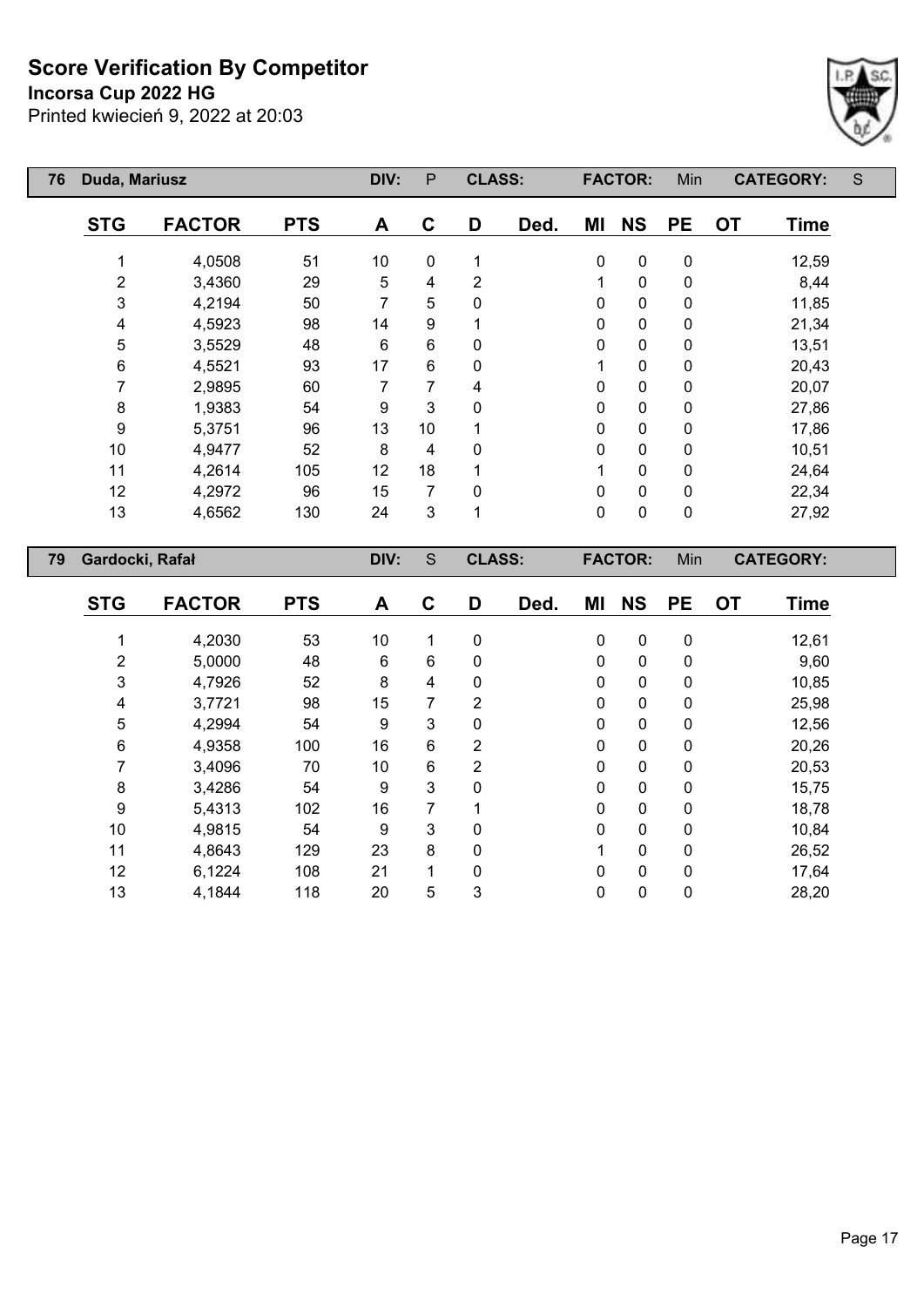**Incorsa Cup 2022 HG**

Printed kwiecień 9, 2022 at 20:03



| 80 | Goslicki, Rafał  |               | DIV:        | $\mathsf{C}$ | <b>CLASS:</b>  |               |      | <b>FACTOR:</b> | Min            |           | <b>CATEGORY:</b> |                  |
|----|------------------|---------------|-------------|--------------|----------------|---------------|------|----------------|----------------|-----------|------------------|------------------|
|    | <b>STG</b>       | <b>FACTOR</b> | <b>PTS</b>  | A            | C              | D             | Ded. | ΜI             | <b>NS</b>      | <b>PE</b> | <b>OT</b>        | <b>Time</b>      |
|    |                  | 5,4604        | 51          | 9            | $\overline{2}$ | $\pmb{0}$     |      | 0              | 0              | 0         |                  | 9,34             |
|    | $\overline{2}$   | 4,1226        | 39          | 9            | 1              |               |      | 1              | 0              | 0         |                  | 9,46             |
|    | 3                | 5,5675        | 52          | 9            | 2              |               |      | 0              | 0              | 0         |                  | 9,34             |
|    | 4                | 0,0000        | $\mathbf 0$ | $\Omega$     | 0              | 0             |      | 0              | 0              | 0         |                  | 0,00             |
|    | 5                | 3,3604        | 58          | 11           |                | 0             |      | 0              | 0              | 0         |                  | 17,26            |
|    | $\,6\,$          | 4,2623        | 104         | 17           | 6              |               |      | 0              | 0              | 0         |                  | 24,40            |
|    | 7                | 0,0000        | 10          | 0            | $\mathbf 0$    | 0             |      | 0              | 0              | 0         |                  | 0,00             |
|    | $\bf 8$          | 0,0000        | 20          | 0            | 0              | 0             |      | 0              | 0              | 0         |                  | 0,00             |
|    | $\boldsymbol{9}$ | 0,0000        | 0           | 0            | 0              | 0             |      | 0              | 0              | 0         |                  | 0,00             |
|    | 10               | 0,0000        | 0           | 0            | 0              | 0             |      | 0              | 0              | 0         |                  | 0,00             |
|    | 11               | 0,0000        | 0           | 0            | $\mathbf 0$    | 0             |      | 0              | 0              | 0         |                  | 0,00             |
|    | 12               | 0,0000        | 10          | 0            | 0              | 0             |      | 0              | 0              | 0         |                  | 0,00             |
|    | 13               | 0,0000        | 30          | 0            | 0              | 0             |      | 0              | 0              | 0         |                  | 0,00             |
|    |                  |               |             |              |                |               |      |                |                |           |                  |                  |
| 81 | Wolinski, Emil   |               |             | DIV:         | S              | <b>CLASS:</b> |      |                | <b>FACTOR:</b> | Maj       |                  | <b>CATEGORY:</b> |
|    | <b>STG</b>       | <b>FACTOR</b> | <b>PTS</b>  | A            | $\mathbf c$    | D             | Ded. | ΜI             | <b>NS</b>      | <b>PE</b> | <b>OT</b>        | <b>Time</b>      |
|    |                  | 5,8065        | 54          | 10           | 1              | $\mathbf 0$   |      | $\pmb{0}$      | $\pmb{0}$      | 0         |                  | 9,30             |
|    | $\overline{2}$   | 6,6279        | 57          | 9            | 3              | 0             |      | 0              | 0              | 0         |                  | 8,60             |

 6,2731 51 7 3 2 0 0 0 8,13 6,8662 117 21 3 0 0 0 0 17,04 5,4781 55 9 2 1 0 0 0 10,04 5,7246 111 17 6 1 0 0 0 19,39 5,1298 83 13 4 1 0 0 0 16,18 3,6649 56 8 4 0 0 0 0 15,28 8,0166 116 20 4 0 0 0 0 14,47 4,5359 43 9 2 0 1 0 0 9,48 6,8950 151 25 6 1 0 0 0 21,90 5,9603 108 20 2 0 0 0 0 18,12 5,7486 134 24 3 1 0 0 0 23,31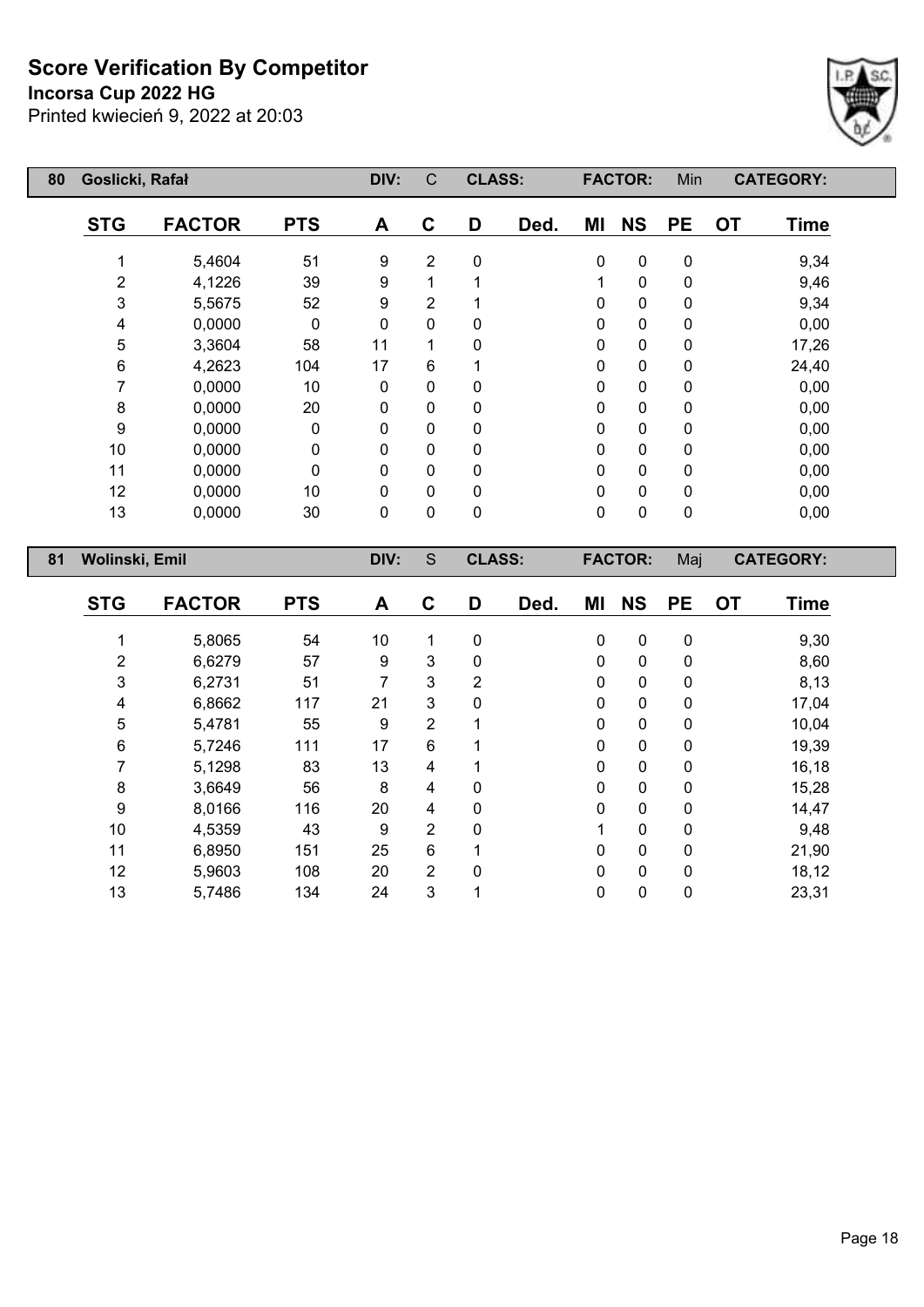**Incorsa Cup 2022 HG**

Printed kwiecień 9, 2022 at 20:03



| 82 |                | Koleśnikowski, Piotr |            | DIV:         | P            | <b>CLASS:</b> |      |    | <b>FACTOR:</b> | Min       |           | <b>CATEGORY:</b> |
|----|----------------|----------------------|------------|--------------|--------------|---------------|------|----|----------------|-----------|-----------|------------------|
|    | <b>STG</b>     | <b>FACTOR</b>        | <b>PTS</b> | A            | C            | D             | Ded. | ΜI | <b>NS</b>      | <b>PE</b> | <b>OT</b> | <b>Time</b>      |
|    |                | 0,0000               | 25         | $\mathbf 0$  | $\mathbf 0$  | $\mathbf 0$   |      | 0  | 0              | $\pmb{0}$ |           | 0,00             |
|    | $\overline{2}$ | 0,0000               | 0          | $\mathbf 0$  | 0            | 0             |      | 0  | 0              | 0         |           | 0,00             |
|    | 3              | 0,0000               | 0          | 0            | 0            | 0             |      | 0  | 0              | 0         |           | 0,00             |
|    | 4              | 0,0000               | 0          | 0            | 0            | 0             |      | 0  | 0              | 0         |           | 0,00             |
|    | 5              | 0,0000               | 20         | $\mathbf{0}$ | $\Omega$     | 0             |      | 0  | 0              | 0         |           | 0,00             |
|    | $\,6\,$        | 0,0000               | 20         | $\mathbf{0}$ | $\Omega$     | 0             |      | 0  | 0              | 0         |           | 0,00             |
|    | 7              | 0,0000               | 10         | $\mathbf{0}$ | 0            | 0             |      | 0  | 0              | 0         |           | 0,00             |
|    | $\bf 8$        | 0,0000               | 20         | 0            | 0            | 0             |      | 0  | 0              | 0         |           | 0,00             |
|    | 9              | 0,0000               | 0          | 0            | 0            | 0             |      | 0  | 0              | 0         |           | 0,00             |
|    | 10             | 0,0000               | 0          | 0            | 0            | 0             |      | 0  | 0              | 0         |           | 0,00             |
|    | 11             | 0,0000               | $\Omega$   | $\mathbf{0}$ | $\Omega$     | 0             |      | 0  | 0              | 0         |           | 0,00             |
|    | 12             | 0,0000               | 10         | 0            | 0            | 0             |      | 0  | 0              | 0         |           | 0,00             |
|    | 13             | 0,0000               | 30         | $\mathbf 0$  | 0            | 0             |      | 0  | 0              | 0         |           | 0,00             |
| 84 |                | Miller, Przemysław   |            | DIV:         | S            | <b>CLASS:</b> |      |    | <b>FACTOR:</b> | Min       |           | <b>CATEGORY:</b> |
|    | <b>STG</b>     | <b>FACTOR</b>        | <b>PTS</b> | A            | $\mathbf{C}$ | D             | Ded. | ΜI | <b>NS</b>      | <b>PE</b> | <b>OT</b> | <b>Time</b>      |
|    | 1              | 2,4406               | 38         | 9            | 1            | $\mathbf 0$   |      | 1  | 0              | $\pmb{0}$ |           | 15,57            |
|    | 2              | 3,8889               | 56         | 10           | 2            | 0             |      | 0  | 0              | 0         |           | 14,40            |
|    | 3              | 3,9786               | 52         | 8            | 4            | 0             |      | 0  | 0              | 0         |           | 13,07            |

 3,3786 112 20 4 0 0 0 0 33,15 3,4091 54 10 1 1 0 0 0 15,84 3,6389 106 17 7 0 0 0 0 29,13 3,0469 78 13 4 1 0 0 0 25,60 2,0900 39 8 3 0 1 0 0 18,66 4,6549 116 22 2 0 0 0 0 24,92 3,6120 54 9 3 0 0 0 0 14,95 4,4496 152 28 4 0 0 0 0 34,16 2,8846 102 18 4 0 0 0 0 35,36 3,1996 130 23 5 0 0 0 0 40,63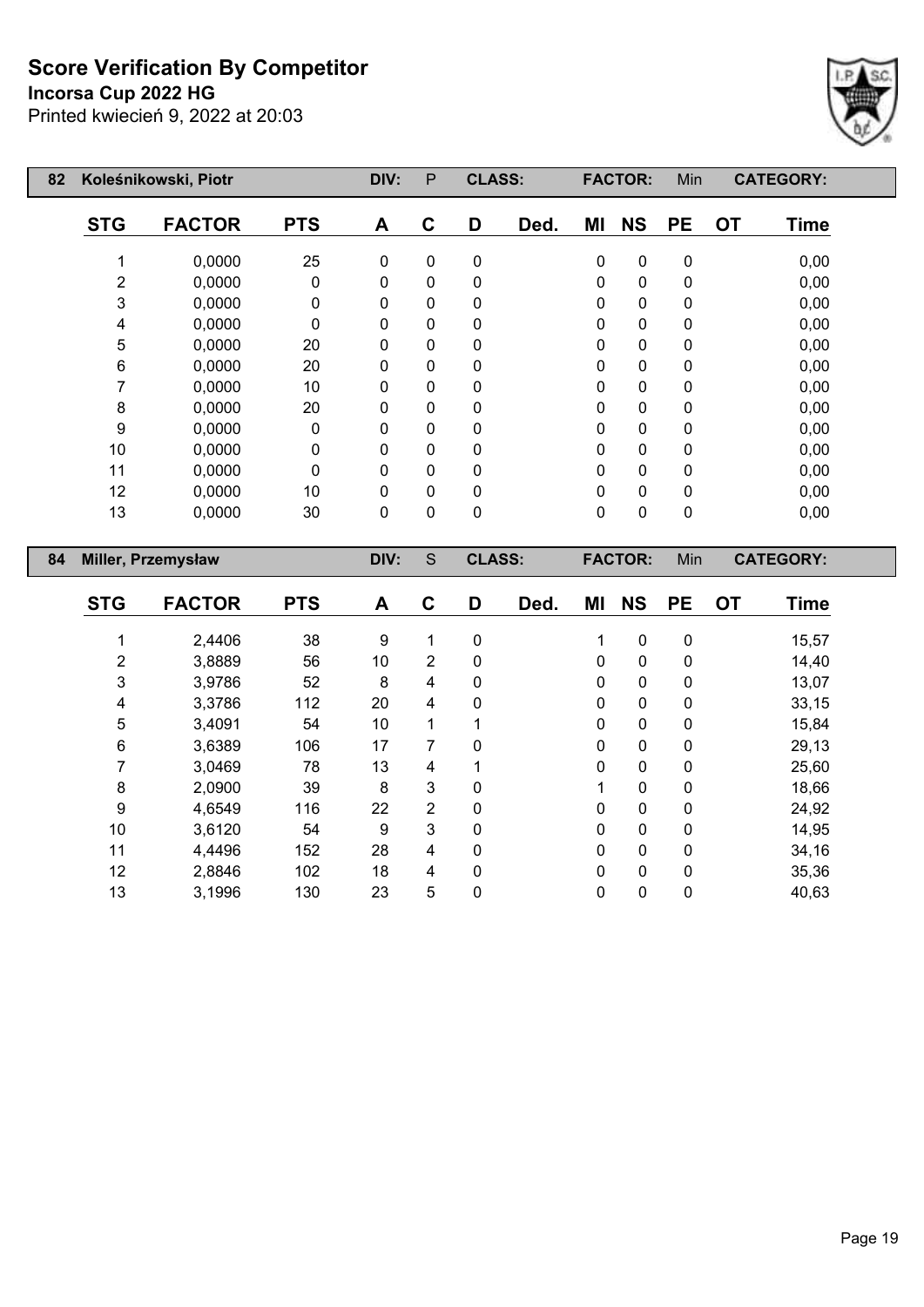**Incorsa Cup 2022 HG**

 $\mathsf{I}$ 



| 89 |                 | Kornijczuk, Andrzej |              | DIV:        | S            | <b>CLASS:</b> |      |    | <b>FACTOR:</b> | Min       | <b>CATEGORY:</b>         | S |
|----|-----------------|---------------------|--------------|-------------|--------------|---------------|------|----|----------------|-----------|--------------------------|---|
|    | <b>STG</b>      | <b>FACTOR</b>       | <b>PTS</b>   | A           | C            | D             | Ded. | ΜI | <b>NS</b>      | <b>PE</b> | <b>OT</b><br><b>Time</b> |   |
|    |                 | 0,0000              | 25           | 0           | 0            | 0             |      | 0  | $\mathbf 0$    | 0         | 0,00                     |   |
|    | 2               | 0,0000              | 0            | 0           | 0            | 0             |      | 0  | $\mathbf{0}$   | 0         | 0,00                     |   |
|    | 3               | 0,0000              | 0            | 0           | 0            | 0             |      | 0  | 0              | 0         | 0,00                     |   |
|    | 4               | 0,0000              | $\mathbf{0}$ | 0           | 0            | 0             |      | 0  | 0              | 0         | 0,00                     |   |
|    | 5               | 0,0000              | 20           | $\Omega$    | $\Omega$     | 0             |      | 0  | 0              | 0         | 0,00                     |   |
|    | 6               | 0,0000              | 20           | 0           | 0            | 0             |      | 0  | 0              | 0         | 0,00                     |   |
|    |                 | 0,0000              | 10           | 0           | $\mathbf{0}$ | 0             |      | 0  | 0              | 0         | 0,00                     |   |
|    | 8               | 0,0000              | 20           | 0           | 0            | 0             |      | 0  | 0              | 0         | 0,00                     |   |
|    | 9               | 0,0000              | 0            | 0           | 0            | 0             |      | 0  | 0              | 0         | 0,00                     |   |
|    | 10              | 0,0000              | 0            | 0           | 0            | 0             |      | 0  | 0              | 0         | 0,00                     |   |
|    | 11              | 0,0000              | 0            | 0           | $\mathbf{0}$ | 0             |      | 0  | 0              | 0         | 0,00                     |   |
|    | 12              | 0,0000              | 10           | $\mathbf 0$ | $\Omega$     | 0             |      | 0  | 0              | 0         | 0,00                     |   |
|    | 13              | 0,0000              | 30           | 0           | 0            | 0             |      | 0  | 0              | 0         | 0,00                     |   |
| 91 | Flajszer, Kamil |                     |              | DIV:        | P            | <b>CLASS:</b> |      |    | <b>FACTOR:</b> | Min       | <b>CATEGORY:</b>         |   |

| <b>STG</b> | <b>FACTOR</b> | <b>PTS</b> | A  | C  | D              | Ded. | ΜI             | <b>NS</b>    | <b>PE</b>    | <b>OT</b> | <b>Time</b> |
|------------|---------------|------------|----|----|----------------|------|----------------|--------------|--------------|-----------|-------------|
|            |               |            |    |    |                |      |                |              |              |           |             |
|            | 2,3276        | 53         | 10 |    | 0              |      | $\mathbf 0$    | $\mathbf 0$  | $\mathbf 0$  |           | 22,77       |
| 2          | 2,3460        | 24         | 7  | 3  | $\mathbf 0$    |      | $\overline{2}$ | $\mathbf{0}$ | 0            |           | 10,23       |
| 3          | 2,7306        | 37         | 7  | 4  | 0              |      |                | $\mathbf 0$  | 0            |           | 13,55       |
| 4          | 3,2473        | 73         | 10 | 10 | 3              |      |                | 0            | 0            |           | 22,48       |
| 5          | 3,2277        | 54         | 9  | 3  | 0              |      | 0              | $\mathbf 0$  | $\mathbf{0}$ |           | 16,73       |
| 6          | 2,4847        | 57         | 13 | 7  |                |      | 3              | $\mathbf 0$  | 0            |           | 22,94       |
| 7          | 3,8697        | 76         | 12 | 5  | 1              |      | 0              | 0            | $\mathbf{0}$ |           | 19,64       |
| 8          | 3,4571        | 54         | 9  | 3  | 0              |      | $\Omega$       | $\mathbf 0$  | $\mathbf{0}$ |           | 15,62       |
| 9          | 4,5307        | 112        | 20 | 4  | 0              |      | 0              | $\mathbf 0$  | 0            |           | 24,72       |
| 10         | 3,1812        | 46         | 7  | 3  | 2              |      | 0              | $\mathbf 0$  | $\mathbf{0}$ |           | 14,46       |
| 11         | 3,6296        | 136        | 21 | 10 |                |      | 0              | 0            | 0            |           | 37,47       |
| 12         | 3,2609        | 90         | 14 | 6  | $\overline{2}$ |      | 0              | $\mathbf 0$  | $\mathbf{0}$ |           | 27,60       |
| 13         | 3,6854        | 119        | 24 | 3  | 0              |      | 1              | 0            | 0            |           | 32,29       |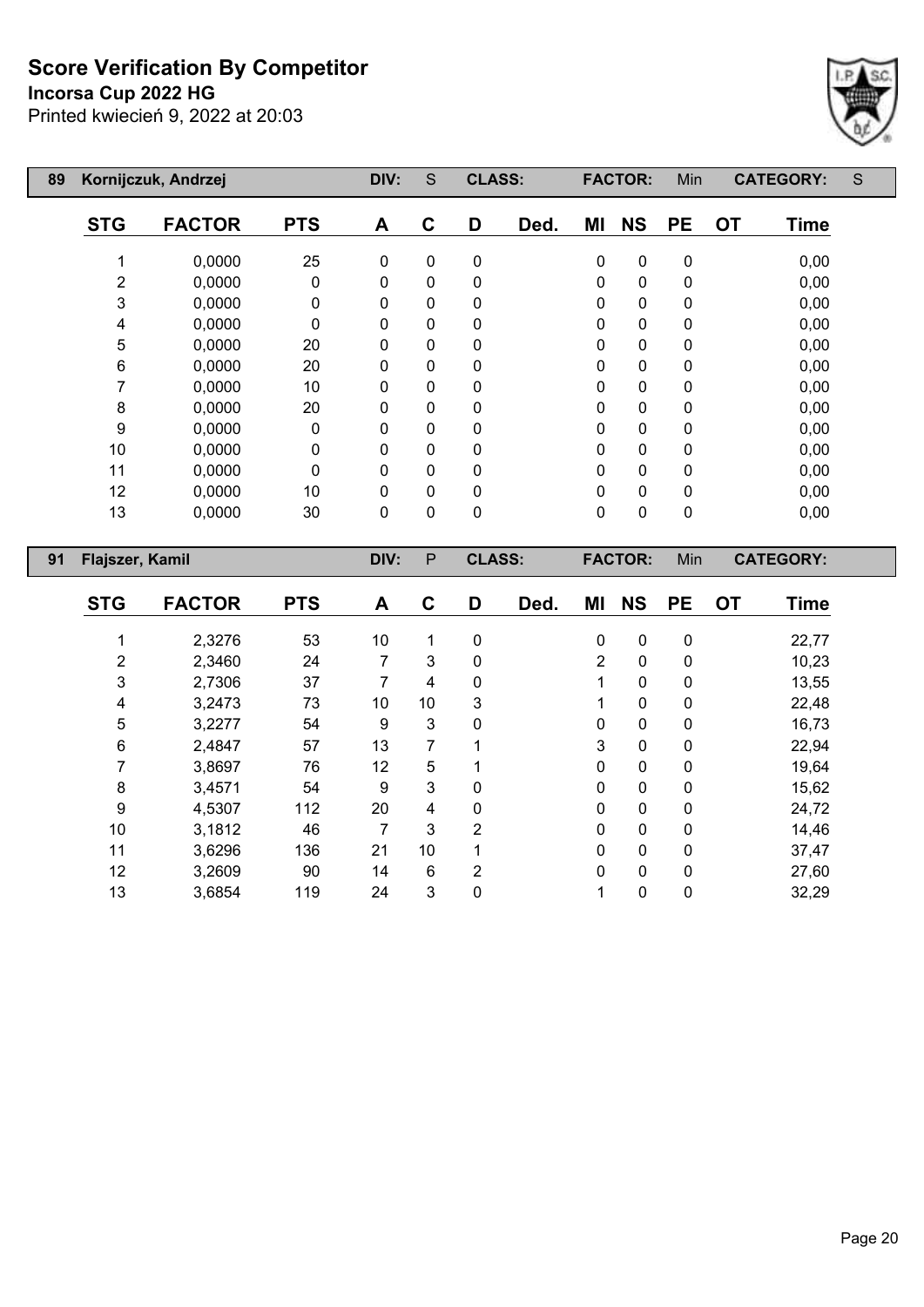**Incorsa Cup 2022 HG**

Printed kwiecień 9, 2022 at 20:03



| 92 |                | <b>BEREZOWSKI, PAWEŁ</b>  |            | DIV:             | $\mathsf{P}$   | <b>CLASS:</b>  |      |             | <b>FACTOR:</b> | Min         |           | <b>CATEGORY:</b> | SS |
|----|----------------|---------------------------|------------|------------------|----------------|----------------|------|-------------|----------------|-------------|-----------|------------------|----|
|    | <b>STG</b>     | <b>FACTOR</b>             | <b>PTS</b> | A                | $\mathbf{C}$   | D              | Ded. | MI          | <b>NS</b>      | <b>PE</b>   | <b>OT</b> | <b>Time</b>      |    |
|    |                | 4,1129                    | 51         | 10 <sup>°</sup>  | $\mathbf 0$    | 1              |      | 0           | $\pmb{0}$      | $\pmb{0}$   |           | 12,40            |    |
|    | $\overline{c}$ | 4,3796                    | 48         | 6                | 6              | 0              |      | 0           | $\mathbf 0$    | $\mathbf 0$ |           | 10,96            |    |
|    | 3              | 3,4976                    | 44         | 5                | 6              |                |      | 0           | $\mathbf 0$    | $\mathbf 0$ |           | 12,58            |    |
|    | 4              | 3,9740                    | 104        | 17               | 6              |                |      | 0           | 0              | $\mathbf 0$ |           | 26,17            |    |
|    | 5              | 3,1653                    | 54         | 10               | 1              |                |      | 0           | $\pmb{0}$      | $\pmb{0}$   |           | 17,06            |    |
|    | 6              | 3,9730                    | 100        | 14               | 10             | 0              |      | 0           | $\pmb{0}$      | $\pmb{0}$   |           | 25,17            |    |
|    | 7              | 3,2908                    | 80         | 13               | 5              | $\Omega$       |      | 0           | $\pmb{0}$      | $\pmb{0}$   |           | 24,31            |    |
|    | 8              | 1,8440                    | 52         | $\boldsymbol{9}$ | $\overline{2}$ |                |      | 0           | $\pmb{0}$      | $\pmb{0}$   |           | 28,20            |    |
|    | 9              | 4,9197                    | 98         | 14               | 9              |                |      | 0           | $\pmb{0}$      | $\pmb{0}$   |           | 19,92            |    |
|    | 10             | 4,1507                    | 54         | 9                | 3              | 0              |      | 0           | $\mathbf 0$    | $\mathbf 0$ |           | 13,01            |    |
|    | 11             | 4,5048                    | 136        | 22               | 8              | $\overline{2}$ |      | $\mathbf 0$ | $\pmb{0}$      | $\pmb{0}$   |           | 30,19            |    |
|    | 12             | 4,7667                    | 94         | 14               | 8              | 0              |      | $\pmb{0}$   | $\pmb{0}$      | $\pmb{0}$   |           | 19,72            |    |
|    | 13             | 4,0411                    | 122        | 20               | $\overline{7}$ | 1              |      | 0           | $\pmb{0}$      | $\pmb{0}$   |           | 30,19            |    |
| 93 |                | <b>Tausiewicz, Marcin</b> |            | DIV:             | $\circ$        | <b>CLASS:</b>  |      |             | <b>FACTOR:</b> | Maj         |           | <b>CATEGORY:</b> |    |
|    | <b>STG</b>     | <b>FACTOR</b>             | <b>PTS</b> | A                | $\mathbf{C}$   | D              | Ded. | ΜI          | <b>NS</b>      | <b>PE</b>   | <b>OT</b> | <b>Time</b>      |    |
|    |                | 7,6471                    | 52         | 8                | 3              | $\mathbf 0$    |      | $\mathbf 0$ | $\pmb{0}$      | $\pmb{0}$   |           | 6,80             |    |
|    | 2              | 8,6053                    | 58         | 10               | $\overline{2}$ | 0              |      | 0           | $\pmb{0}$      | $\pmb{0}$   |           | 6,74             |    |
|    | 3              | 7,6607                    | 56         | 8                | 4              | 0              |      | 0           | $\mathbf 0$    | 0           |           | 7,31             |    |

 9,0838 116 20 4 0 0 0 0 12,77 8,7580 55 9 2 1 0 0 0 6,28 8,7025 110 16 7 1 0 0 0 12,64 7,0518 83 11 7 0 0 0 0 11,77 7,0197 57 9 3 0 0 0 0 8,12 10,1887 108 12 12 0 0 0 0 10,60 8,8456 59 11 1 0 0 0 0 6,67 9,6692 152 26 5 1 0 0 0 15,72 8,6672 106 18 4 0 0 0 0 12,23 6,7532 104 20 6 0 2 0 0 15,40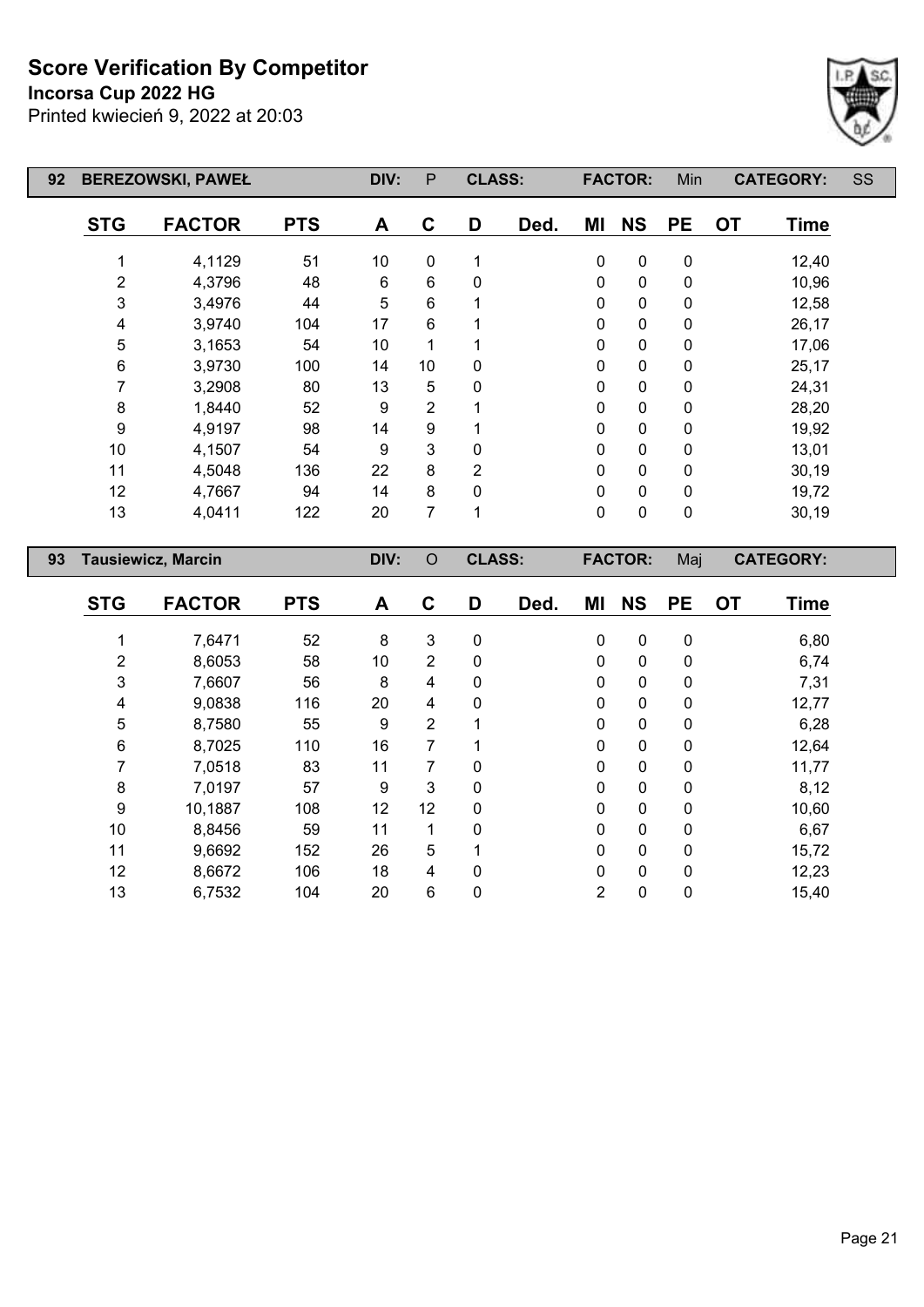**Incorsa Cup 2022 HG**



| 96 | Magda, Mirosław |                       |            | DIV: | $\circ$        | <b>CLASS:</b>  |      |                | <b>FACTOR:</b> | Maj         | <b>CATEGORY:</b> |             | S |
|----|-----------------|-----------------------|------------|------|----------------|----------------|------|----------------|----------------|-------------|------------------|-------------|---|
|    | <b>STG</b>      | <b>FACTOR</b>         | <b>PTS</b> | A    | C              | D              | Ded. | ΜI             | <b>NS</b>      | <b>PE</b>   | <b>OT</b>        | <b>Time</b> |   |
|    | 1               | 3,2714                | 37         | 9    | 0              | 1              |      | 1              | $\pmb{0}$      | 0           |                  | 11,31       |   |
|    | $\overline{2}$  | 4,8053                | 58         | 10   | $\overline{2}$ | 0              |      | $\mathbf 0$    | $\pmb{0}$      | $\mathbf 0$ |                  | 12,07       |   |
|    | 3               | 3,6697                | 60         | 12   | 0              | 0              |      | 0              | $\pmb{0}$      | $\pmb{0}$   |                  | 16,35       |   |
|    | 4               | 4,5161                | 112        | 18   | 5              |                |      | $\mathbf 0$    | $\pmb{0}$      | $\mathbf 0$ |                  | 24,80       |   |
|    | 5               | 3,1832                | 53         | 9    | 1              | 2              |      | 0              | $\pmb{0}$      | $\pmb{0}$   |                  | 16,65       |   |
|    | 6               | 3,4942                | 84         | 16   | 6              | 0              |      | $\overline{2}$ | $\pmb{0}$      | $\mathbf 0$ |                  | 24,04       |   |
|    | 7               | 3,1811                | 78         | 10   | 6              | $\overline{2}$ |      | $\mathbf 0$    | $\mathbf 0$    | $\mathbf 0$ |                  | 24,52       |   |
|    | 8               | 2,4686                | 55         | 9    | $\overline{2}$ |                |      | 0              | $\pmb{0}$      | $\pmb{0}$   |                  | 22,28       |   |
|    | 9               | 5,3872                | 112        | 16   | 8              | 0              |      | $\mathbf 0$    | $\pmb{0}$      | $\mathbf 0$ |                  | 20,79       |   |
|    | 10              | 3,5789                | 51         | 5    | 6              |                |      | $\mathbf 0$    | $\pmb{0}$      | $\pmb{0}$   |                  | 14,25       |   |
|    | 11              | 5,2266                | 143        | 17   | 14             |                |      | $\mathbf 0$    | $\pmb{0}$      | $\mathbf 0$ |                  | 27,36       |   |
|    | 12              | 4,3568                | 105        | 19   | $\overline{2}$ |                |      | $\mathbf 0$    | $\mathbf 0$    | $\mathbf 0$ |                  | 24,10       |   |
|    | 13              | 4,1176                | 133        | 25   | $\mathbf{1}$   | $\overline{2}$ |      | $\mathbf 0$    | $\mathbf 0$    | $\mathbf 0$ |                  | 32,30       |   |
| 97 |                 | Krupiński, Aleksander |            | DIV: | S              | <b>CLASS:</b>  |      |                | <b>FACTOR:</b> | Min         | <b>CATEGORY:</b> |             |   |
|    | <b>STG</b>      | <b>FACTOR</b>         | <b>PTS</b> | A    | C              | D              | Ded. | ΜI             | <b>NS</b>      | <b>PE</b>   | <b>OT</b>        | Time        |   |

|    | 3,8088 | 47  | 8  | 2  |             | 0            | $\mathbf{0}$ | $\mathbf{0}$ | 12,34 |
|----|--------|-----|----|----|-------------|--------------|--------------|--------------|-------|
| 2  | 4,7402 | 52  | 8  | 4  | 0           | 0            | $\mathbf{0}$ | 0            | 10,97 |
| 3  | 4,7493 | 54  | 9  | 3  | 0           | 0            | $\mathbf{0}$ | 0            | 11,37 |
| 4  | 3,8663 | 96  | 13 | 10 |             | 0            | $\mathbf{0}$ | $\mathbf{0}$ | 24,83 |
| 5  | 3,4139 | 48  |    | 4  |             | $\mathbf{0}$ | $\mathbf{0}$ | $\mathbf{0}$ | 14,06 |
| 6  | 3,6336 | 96  | 15 | 6  | 3           | 0            | $\mathbf{0}$ | $\mathbf{0}$ | 26,42 |
| 7  | 3,7861 | 80  | 14 | 3  |             | 0            | $\mathbf{0}$ | $\mathbf{0}$ | 21,13 |
| 8  | 2,7792 | 54  | 9  | 3  | 0           | 0            | $\mathbf{0}$ | $\Omega$     | 19,43 |
| 9  | 5,1758 | 106 | 17 | 7  | $\mathbf 0$ | 0            | $\mathbf{0}$ | $\mathbf{0}$ | 20,48 |
| 10 | 3,6955 | 50  | 8  | 3  |             | 0            | $\mathbf{0}$ | $\mathbf{0}$ | 13,53 |
| 11 | 4,8375 | 134 | 21 | 9  | 2           | 0            | $\mathbf{0}$ | $\mathbf{0}$ | 27,70 |
| 12 | 4,5519 | 96  | 15 | 7  | 0           | 0            | $\mathbf{0}$ | $\Omega$     | 21,09 |
| 13 | 3,8059 | 120 | 19 | 8  |             | 0            | $\mathbf{0}$ | 0            | 31,53 |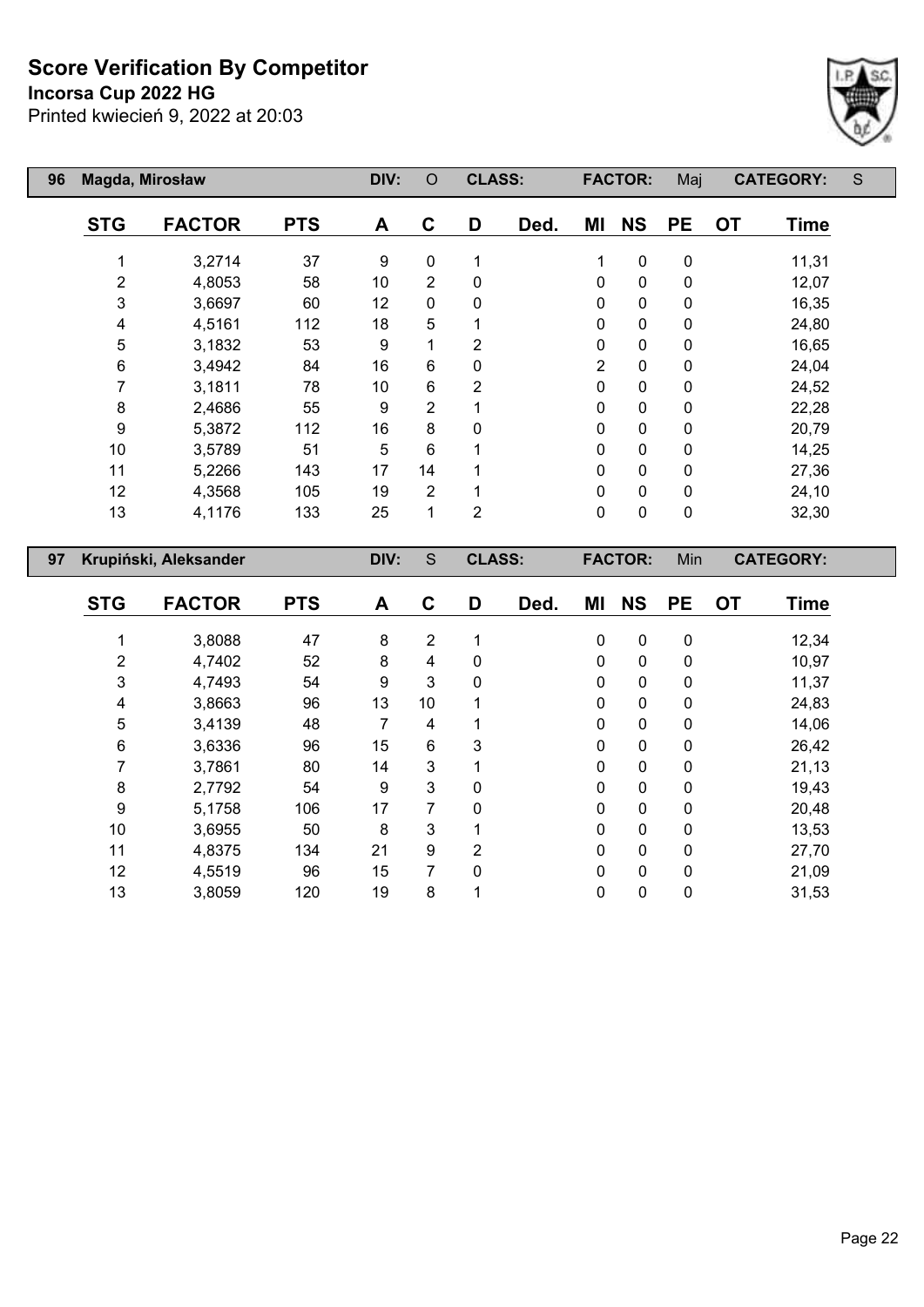**Incorsa Cup 2022 HG**



| 98  | Syslo, Pawel           |               |            | DIV: | P              | <b>CLASS:</b> |      |                | <b>FACTOR:</b> | Min       |           | <b>CATEGORY:</b> |   |
|-----|------------------------|---------------|------------|------|----------------|---------------|------|----------------|----------------|-----------|-----------|------------------|---|
|     | <b>STG</b>             | <b>FACTOR</b> | <b>PTS</b> | A    | $\mathbf C$    | D             | Ded. | ΜI             | <b>NS</b>      | <b>PE</b> | <b>OT</b> | <b>Time</b>      |   |
|     |                        | 3,4550        | 53         | 10   | 1              | $\mathbf 0$   |      | 0              | $\pmb{0}$      | 0         |           | 15,34            |   |
|     | 2                      | 4,3134        | 60         | 12   | $\mathbf{0}$   | 0             |      | 0              | $\pmb{0}$      | 0         |           | 13,91            |   |
|     | 3                      | 4,2182        | 58         | 11   | 1              | 0             |      | 0              | 0              | 0         |           | 13,75            |   |
|     | 4                      | 4,6234        | 116        | 22   | $\overline{2}$ | 0             |      | 0              | 0              | 0         |           | 25,09            |   |
|     | 5                      | 3,2589        | 54         | 10   | 1              |               |      | 0              | 0              | 0         |           | 16,57            |   |
|     | 6                      | 2,8761        | 78         | 16   | 6              | 0             |      | $\overline{2}$ | 0              | 0         |           | 27,12            |   |
|     | 7                      | 2,4876        | 55         | 10   | 4              | 3             |      | 1              | 0              | 0         |           | 22,11            |   |
|     | 8                      | 2,9460        | 54         | 10   | 1              |               |      | 0              | 0              | 0         |           | 18,33            |   |
|     | 9                      | 4,8073        | 106        | 17   | 7              | 0             |      | 0              | 0              | 0         |           | 22,05            |   |
|     | 10                     | 2,6929        | 37         | 7    | 4              | 0             |      |                | 0              | 0         |           | 13,74            |   |
|     | 11                     | 3,9009        | 115        | 24   | 4              | 3             |      |                | 1              | 0         |           | 29,48            |   |
|     | 12                     | 3,9926        | 108        | 21   | 1              | 0             |      | 0              | $\mathbf 0$    | 0         |           | 27,05            |   |
|     | 13                     | 4,0804        | 134        | 25   | 3              | $\pmb{0}$     |      | $\mathbf 0$    | $\pmb{0}$      | $\pmb{0}$ |           | 32,84            |   |
| 100 | <b>Bismor, Dariusz</b> |               |            | DIV: | $\mathsf{P}$   | <b>CLASS:</b> |      |                | <b>FACTOR:</b> | Min       |           | <b>CATEGORY:</b> | S |
|     | <b>STG</b>             | <b>FACTOR</b> | <b>PTS</b> | A    | C              | D             | Ded. | ΜI             | <b>NS</b>      | <b>PE</b> | <b>OT</b> | <b>Time</b>      |   |

| <b>STG</b> | <b>FACTOR</b> | <b>PTS</b> | A            | С | D              | Ded. | ΜI | <b>NS</b>    | <b>PE</b> | <b>OT</b> | Time  |
|------------|---------------|------------|--------------|---|----------------|------|----|--------------|-----------|-----------|-------|
|            | 2,9115        | 49         | 8            | 3 | 0              |      | 0  | $\Omega$     | 0         |           | 16,83 |
| 2          | 4,0788        | 58         | 11           |   | 0              |      | 0  | 0            | 0         |           | 14,22 |
| 3          | 3,0423        | 54         | 9            | 3 | 0              |      | 0  | $\mathbf{0}$ | 0         |           | 17,75 |
| 4          | 4,1889        | 102        | 17           | 5 | 2              |      | 0  | $\mathbf{0}$ | 0         |           | 24,35 |
| 5          | 1,7009        | 29         | 6            | 2 | 3              |      |    | 0            | 0         |           | 17,05 |
| 6          | 0,0000        | 20         | $\mathbf{0}$ | 0 | 0              |      | 0  | 0            | 0         |           | 0,00  |
|            | 3,3959        | 76         | 11           | 7 | 0              |      | 0  | $\mathbf{0}$ | 0         |           | 22,38 |
| 8          | 1,1522        | 33         | 6            | 4 | 1              |      |    | $\mathbf{0}$ | 0         |           | 28,64 |
| 9          | 4,3769        | 85         | 15           | 6 | 2              |      |    | $\Omega$     | 0         |           | 19,42 |
| 10         | 3,6470        | 50         | 8            | 3 |                |      | 0  | $\mathbf{0}$ | 0         |           | 13,71 |
| 11         | 4,9050        | 142        | 23           | 9 | 0              |      | 0  | $\Omega$     | 0         |           | 28,95 |
| 12         | 4,1941        | 102        | 18           | 4 | 0              |      | 0  | $\mathbf{0}$ | 0         |           | 24,32 |
| 13         | 3,6107        | 105        | 19           | 6 | $\overline{2}$ |      |    | 0            | 0         |           | 29,08 |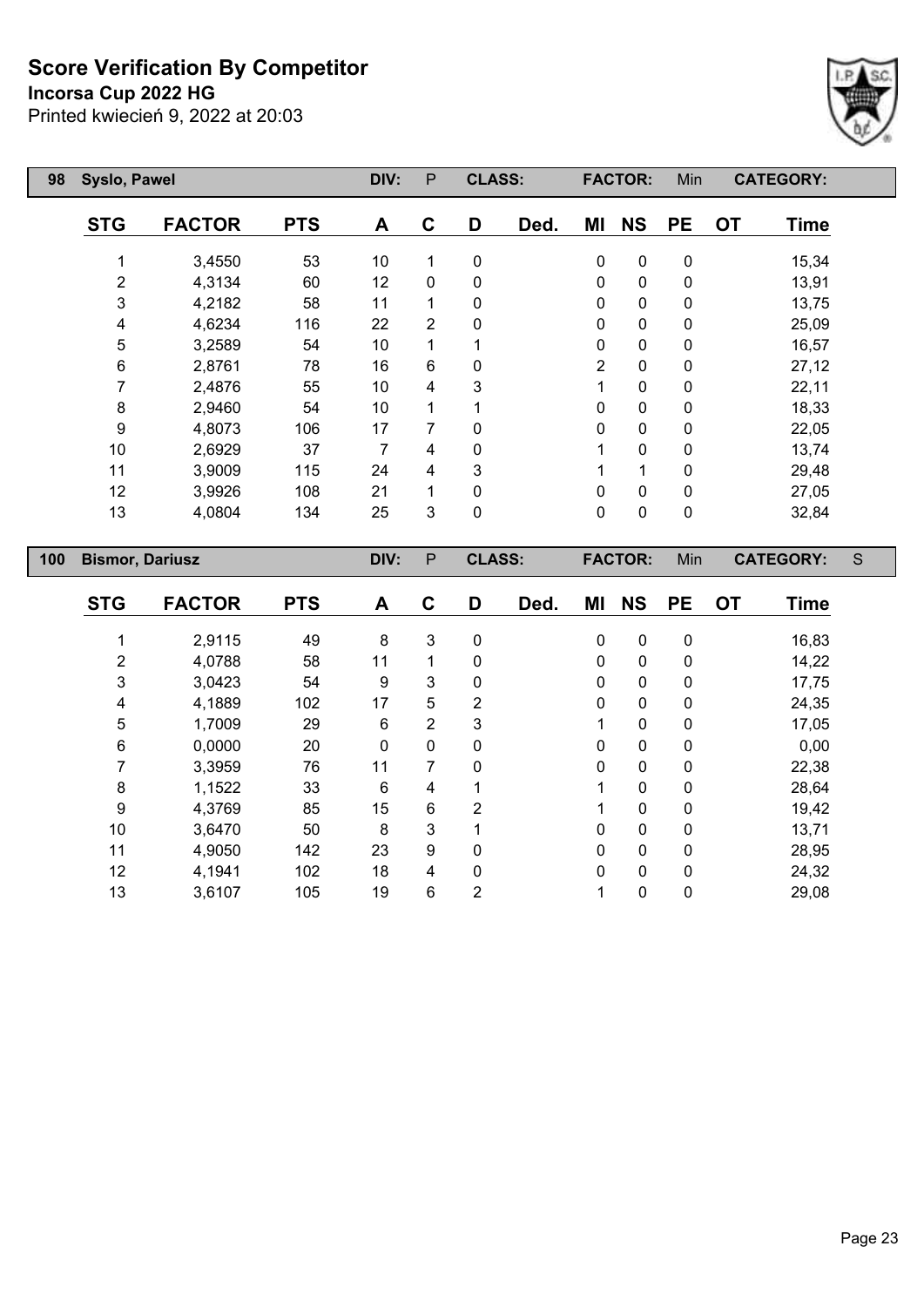**Incorsa Cup 2022 HG**



| 107 | Nowak, Maciej   |                                                    |            | DIV: | $\circ$      | <b>CLASS:</b> |           |             | <b>FACTOR:</b> | Maj         |           | <b>CATEGORY:</b> |   |
|-----|-----------------|----------------------------------------------------|------------|------|--------------|---------------|-----------|-------------|----------------|-------------|-----------|------------------|---|
|     | <b>STG</b>      | <b>FACTOR</b>                                      | <b>PTS</b> | A    | C            | D             | Ded.      | ΜI          | <b>NS</b>      | <b>PE</b>   | <b>OT</b> | <b>Time</b>      |   |
|     |                 | 6,2740                                             | 49         | 7    | 3            |               |           | 0           | $\mathbf 0$    | 0           |           | 7,81             |   |
|     | $\overline{2}$  | 5,1480                                             | 40         | 6    | 5            | $\mathbf{0}$  |           | 1           | $\mathbf 0$    | 0           |           | 7,77             |   |
|     | 3               | 4,9116                                             | 50         | 6    | 4            | 2             |           | 0           | $\mathbf 0$    | 0           |           | 10,18            |   |
|     | 4               | 6,5553                                             | 106        | 12   | 11           |               |           | 0           | $\mathbf 0$    | 0           |           | 16,17            |   |
|     | 5               | 4,6980                                             | 42         | 10   | $\mathbf{0}$ |               |           | 1           | $\pmb{0}$      | 0           |           | 8,94             |   |
|     | 6               | 7,2549                                             | 111        | 17   | 6            |               |           | 0           | $\mathbf 0$    | 0           |           | 15,30            |   |
|     | 7               | 6,5182                                             | 79         | 9    | 8            |               |           | 0           | $\mathbf 0$    | 0           |           | 12,12            |   |
|     | 8               | 5,6056                                             | 56         | 10   |              |               |           | 0           | 0              | 0           |           | 9,99             |   |
|     | 9               | 6,9611                                             | 93         | 13   | 9            |               |           | 1           | $\pmb{0}$      | 0           |           | 13,36            |   |
|     | 10              | 6,9007                                             | 57         | 9    | 3            | $\Omega$      |           | 0           | $\pmb{0}$      | 0           |           | 8,26             |   |
|     | 11              | 8,6406                                             | 150        | 24   | 7            |               |           | 0           | $\mathbf 0$    | 0           |           | 17,36            |   |
|     | 12              | 7,5573                                             | 99         | 13   | 8            |               |           | 0           | $\mathbf 0$    | $\mathbf 0$ |           | 13,10            |   |
|     | 13              | 6,0706                                             | 129        | 19   | 8            |               |           | 0           | $\pmb{0}$      | $\pmb{0}$   |           | 21,25            |   |
| 108 | Łoziński, Paweł |                                                    |            | DIV: | $\mathsf{P}$ | <b>CLASS:</b> |           |             | <b>FACTOR:</b> | Min         |           | <b>CATEGORY:</b> | S |
|     | <b>STG</b>      | <b>PTS</b><br><b>FACTOR</b><br>C<br>Ded.<br>D<br>A |            | ΜI   | <b>NS</b>    | <b>PE</b>     | <b>OT</b> | <b>Time</b> |                |             |           |                  |   |

| <b>STG</b> | <b>FACTOR</b> | <b>PTS</b> | A  | C              | D              | Ded. | ΜI           | <b>NS</b>    | <b>PE</b> | <b>OT</b> | Time  |
|------------|---------------|------------|----|----------------|----------------|------|--------------|--------------|-----------|-----------|-------|
|            | 3,0844        | 38         | 9  |                | 0              |      | 1            | $\mathbf 0$  | 0         |           | 12,32 |
| 2          | 5,1040        | 54         | 9  | 3              | 0              |      | 0            | 0            | 0         |           | 10,58 |
| 3          | 4,2137        | 56         | 10 | 2              | 0              |      | 0            | 0            | 0         |           | 13,29 |
| 4          | 4,8475        | 116        | 22 | $\overline{2}$ | 0              |      | 0            | $\mathbf{0}$ | 0         |           | 23,93 |
| 5          | 4,3580        | 56         | 10 | $\overline{2}$ | 0              |      | 0            | 0            | 0         |           | 12,85 |
| 6          | 4,5066        | 116        | 22 | $\overline{2}$ | 0              |      | $\mathbf{0}$ | $\mathbf{0}$ | 0         |           | 25,74 |
|            | 3,9480        | 82         | 14 | 4              | 0              |      | 0            | 0            | 0         |           | 20,77 |
| 8          | 3,0139        | 50         | 7  | 5              | 0              |      | $\Omega$     | 0            | 0         |           | 16,59 |
| 9          | 5,4001        | 110        | 19 | 5              | 0              |      | $\mathbf{0}$ | $\mathbf{0}$ | 0         |           | 20,37 |
| 10         | 4,0945        | 52         | 9  | $\overline{2}$ |                |      | $\mathbf{0}$ | 0            | 0         |           | 12,70 |
| 11         | 5,5939        | 146        | 25 | 7              | 0              |      | $\Omega$     | $\mathbf{0}$ | $\Omega$  |           | 26,10 |
| 12         | 5,7637        | 100        | 19 |                | $\overline{2}$ |      | 0            | 0            | 0         |           | 17,35 |
| 13         | 4,5119        | 116        | 19 | 6              | 3              |      | 0            | 0            | 0         |           | 25,71 |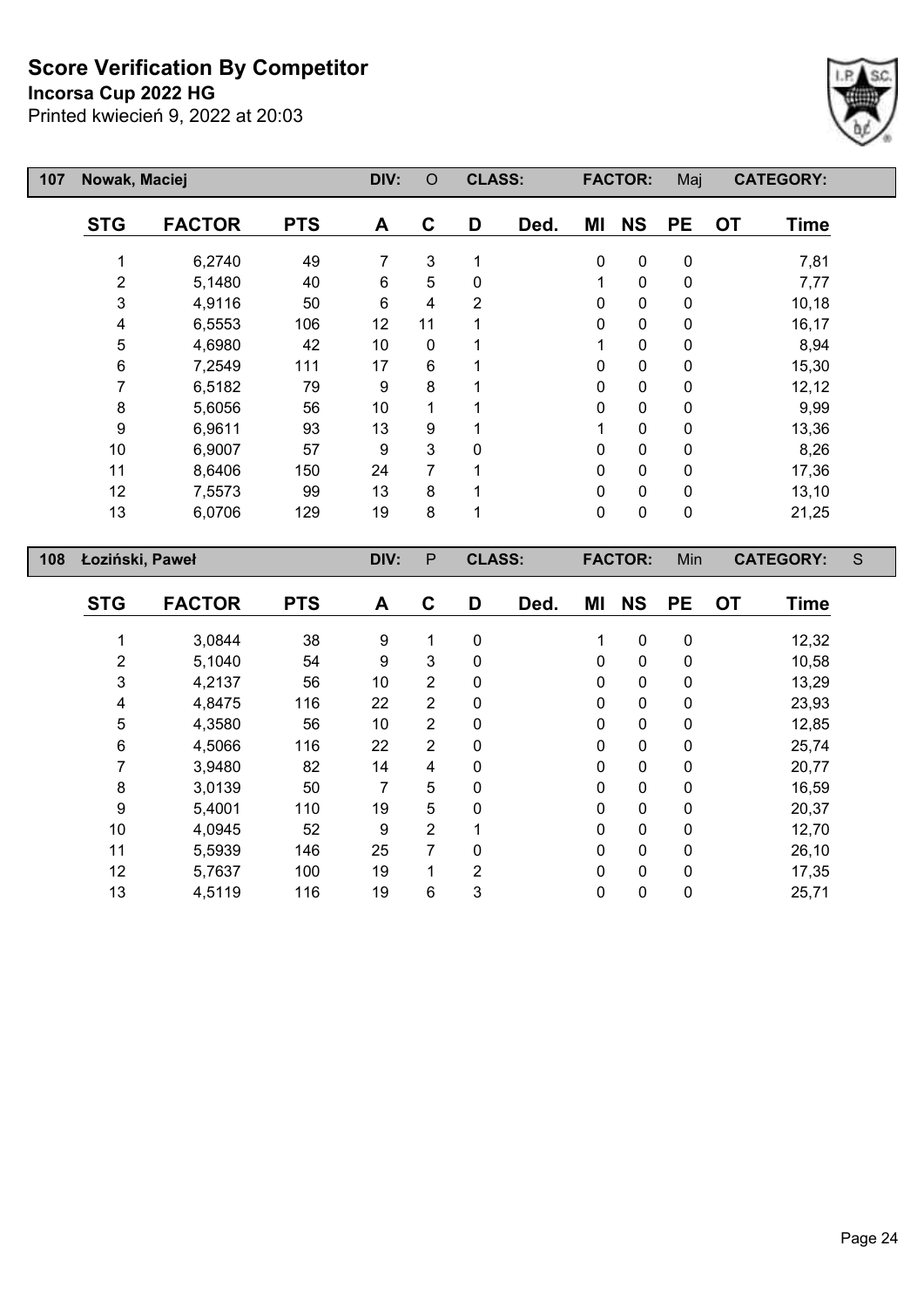**Incorsa Cup 2022 HG**



| 109 | Waślicki, Karol |               |            | DIV: | S           | <b>CLASS:</b>  |      |                | <b>FACTOR:</b> | Min          | <b>CATEGORY:</b>         |  |
|-----|-----------------|---------------|------------|------|-------------|----------------|------|----------------|----------------|--------------|--------------------------|--|
|     | <b>STG</b>      | <b>FACTOR</b> | <b>PTS</b> | A    | $\mathbf C$ | D              | Ded. | ΜI             | <b>NS</b>      | <b>PE</b>    | <b>OT</b><br><b>Time</b> |  |
|     |                 | 5,3070        | 51         | 10   | 0           | 1              |      | 0              | 0              | 0            | 9,61                     |  |
|     | 2               | 6,4118        | 52         | 8    | 4           | 0              |      | 0              | 0              | 0            | 8,11                     |  |
|     | 3               | 5,8685        | 50         | 7    | 5           | 0              |      | 0              | $\mathbf 0$    | 0            | 8,52                     |  |
|     | 4               | 5,7623        | 96         | 14   | 8           | 2              |      | $\mathbf 0$    | 0              | 0            | 16,66                    |  |
|     | 5               | 6,4147        | 56         | 10   | 2           | 0              |      | $\mathbf 0$    | 0              | 0            | 8,73                     |  |
|     | 6               | 3,7997        | 66         | 12   | 8           | $\overline{2}$ |      | $\overline{2}$ | $\mathbf 0$    | $\mathbf 0$  | 17,37                    |  |
|     | 7               | 4,0978        | 57         | 9    | 7           |                |      |                | 0              | 0            | 13,91                    |  |
|     | 8               | 3,3378        | 50         | 8    | 3           |                |      | 0              | $\mathbf 0$    | 0            | 14,98                    |  |
|     | 9               | 7,2289        | 96         | 13   | 10          |                |      | $\mathbf 0$    | $\mathbf 0$    | 0            | 13,28                    |  |
|     | 10              | 6,1176        | 52         | 8    | 4           | $\Omega$       |      | 0              | $\mathbf 0$    | 0            | 8,50                     |  |
|     | 11              | 6,5264        | 121        | 21   | 8           | 2              |      |                | $\mathbf{0}$   | $\mathbf{0}$ | 18,54                    |  |
|     | 12              | 6,9962        | 92         | 13   | 9           | $\Omega$       |      | 0              | 0              | 0            | 13,15                    |  |
|     | 13              | 6,4137        | 120        | 20   | 6           | $\overline{2}$ |      | $\pmb{0}$      | $\mathbf 0$    | $\pmb{0}$    | 18,71                    |  |
| 110 |                 | Kurcz, Szymon |            |      | P           | <b>CLASS:</b>  |      |                | <b>FACTOR:</b> | Min          | <b>CATEGORY:</b>         |  |

| <b>STG</b> | <b>FACTOR</b> | <b>PTS</b> | A  | C              | D | Ded. | ΜI | <b>NS</b>   | <b>PE</b>   | <b>OT</b> | <b>Time</b> |
|------------|---------------|------------|----|----------------|---|------|----|-------------|-------------|-----------|-------------|
|            |               |            |    |                |   |      |    |             |             |           |             |
|            | 3,4028        | 49         | 9  |                |   |      | 0  | $\mathbf 0$ | $\mathbf 0$ |           | 14,40       |
| 2          | 4,4978        | 60         | 12 | $\mathbf 0$    | 0 |      | 0  | 0           | 0           |           | 13,34       |
| 3          | 4,0138        | 58         | 11 | 1              | 0 |      | 0  | 0           | 0           |           | 14,45       |
| 4          | 3,9188        | 112        | 20 | 4              | 0 |      | 0  | 0           | 0           |           | 28,58       |
| 5          | 3,9744        | 56         | 10 | $\overline{2}$ | 0 |      | 0  | 0           | 0           |           | 14,09       |
| 6          | 3,4332        | 118        | 23 | 1              | 0 |      | 0  | 0           | 0           |           | 34,37       |
|            | 2,9217        | 84         | 16 | 1              |   |      | 0  | 0           | 0           |           | 28,75       |
| 8          | 2,0863        | 58         | 11 | 1              | 0 |      | 0  | 0           | 0           |           | 27,80       |
| 9          | 4,3155        | 116        | 22 | $\overline{2}$ | 0 |      | 0  | 0           | 0           |           | 26,88       |
| 10         | 3,6625        | 56         | 10 | $\overline{2}$ | 0 |      | 0  | 0           | 0           |           | 15,29       |
| 11         | 4,1391        | 144        | 24 | 8              | 0 |      | 0  | 0           | 0           |           | 34,79       |
| 12         | 4,3159        | 100        | 17 | 5              | 0 |      | 0  | 0           | 0           |           | 23,17       |
| 13         | 3,3428        | 106        | 24 | 2              | 0 |      | 2  | 0           | 0           |           | 31,71       |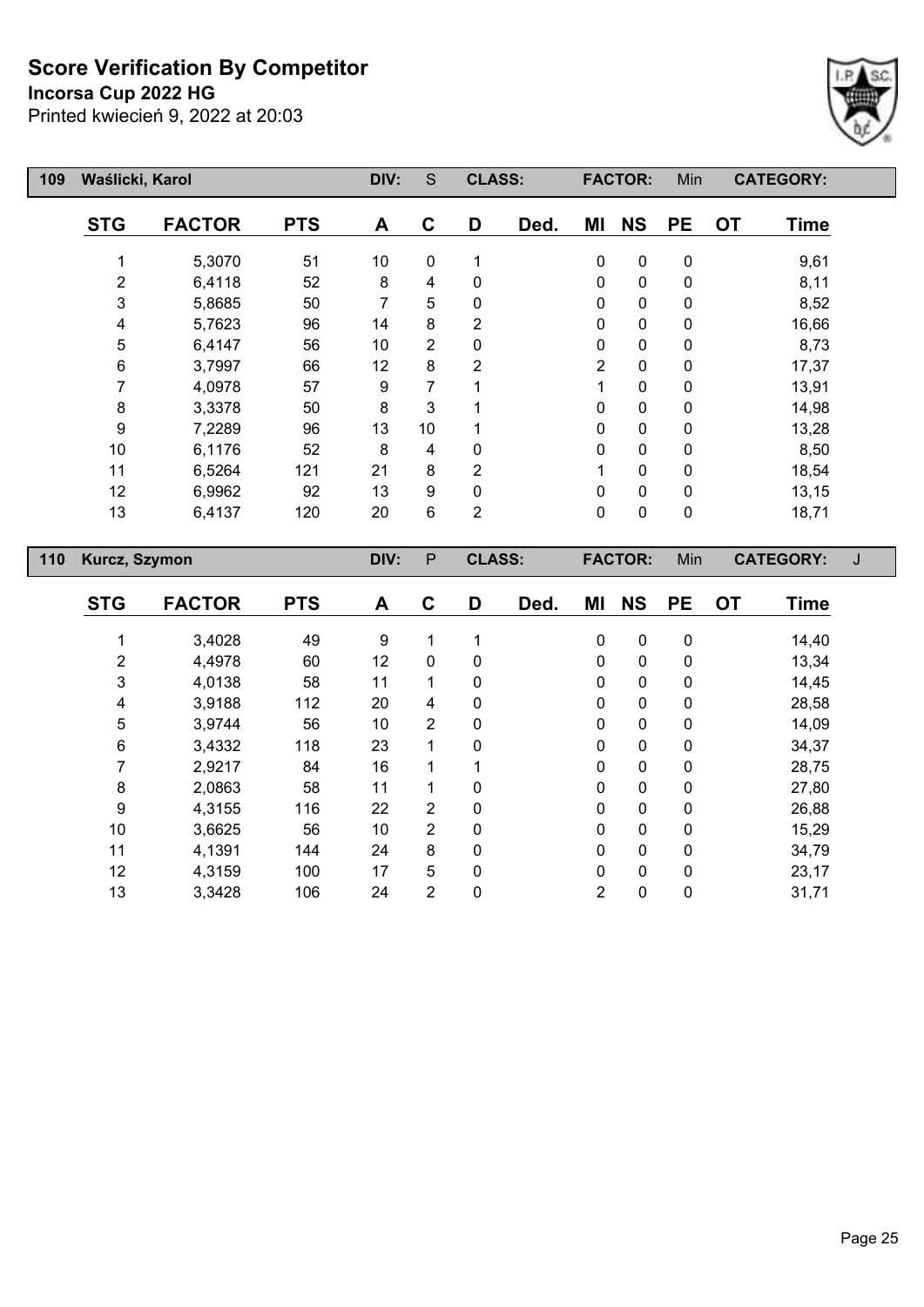**Incorsa Cup 2022 HG**



| 111 | <b>Antosiak, Maciek</b> |                  |            | DIV: | P | <b>CLASS:</b>  |      |              | <b>FACTOR:</b> | Min       |           | <b>CATEGORY:</b> |  |
|-----|-------------------------|------------------|------------|------|---|----------------|------|--------------|----------------|-----------|-----------|------------------|--|
|     | <b>STG</b>              | <b>FACTOR</b>    | <b>PTS</b> | A    | C | D              | Ded. | ΜI           | <b>NS</b>      | <b>PE</b> | <b>OT</b> | <b>Time</b>      |  |
|     |                         | 5,1060           | 53         | 10   | 1 | 0              |      | $\pmb{0}$    | $\pmb{0}$      | 0         |           | 10,38            |  |
|     | $\overline{2}$          | 6,0325           | 52         | 8    | 4 | 0              |      | $\mathbf 0$  | 0              | 0         |           | 8,62             |  |
|     | 3                       | 4,7574           | 50         | 7    | 5 | 0              |      | $\mathbf 0$  | 0              | 0         |           | 10,51            |  |
|     | 4                       | 5,3883           | 102        | 16   | 7 |                |      | 0            | 0              | 0         |           | 18,93            |  |
|     | 5                       | 4,0952           | 43         | 10   |   | 0              |      |              | 0              | 0         |           | 10,50            |  |
|     | 6                       | 5,3319           | 98         | 16   | 5 | 3              |      | $\mathbf 0$  | 0              | 0         |           | 18,38            |  |
|     | 7                       | 3,3887           | 53         | 8    | 7 | $\overline{2}$ |      |              | 0              | 0         |           | 15,64            |  |
|     | 8                       | 3,2581           | 52         | 8    | 4 | 0              |      | $\mathbf{0}$ | 0              | 0         |           | 15,96            |  |
|     | 9                       | 7,1622           | 106        | 17   | 7 | $\Omega$       |      | $\mathbf{0}$ | 0              | 0         |           | 14,80            |  |
|     | 10                      | 5,7537           | 50         | 8    | 3 |                |      | 0            | 0              | 0         |           | 8,69             |  |
|     | 11                      | 5,9138           | 144        | 25   | 6 |                |      | 0            | 0              | 0         |           | 24,35            |  |
|     | 12                      | 5,3241           | 92         | 14   |   |                |      | 0            | 0              | 0         |           | 17,28            |  |
|     | 13                      | 5,0759           | 117        | 23   | 4 | 0              |      | 1            | 0              | 0         |           | 23,05            |  |
| 112 |                         | Rogalski, Kacper |            | DIV: | S | <b>CLASS:</b>  |      |              | <b>FACTOR:</b> | Min       |           | <b>CATEGORY:</b> |  |

|            | <b>FACTOR</b> | <b>PTS</b> |    | C              | D            |      | ΜI             | <b>NS</b>    | <b>PE</b>    |           |             |
|------------|---------------|------------|----|----------------|--------------|------|----------------|--------------|--------------|-----------|-------------|
| <b>STG</b> |               |            | A  |                |              | Ded. |                |              |              | <b>OT</b> | <b>Time</b> |
|            | 1,1170        | 17         | 6  | $\overline{2}$ | 4            |      | $\overline{2}$ | $\mathbf 0$  | $\mathbf 0$  |           | 15,22       |
| 2          | 4,8043        | 54         | 9  | 3              | $\mathbf{0}$ |      | $\mathbf{0}$   | 0            | $\Omega$     |           | 11,24       |
| 3          | 3,7651        | 50         | 8  | 3              |              |      | 0              | 0            | $\mathbf 0$  |           | 13,28       |
| 4          | 1,7504        | 70         | 15 | 4              | 3            |      | $\overline{2}$ | 0            | 0            |           | 39,99       |
| 5          | 1,5052        | 39         | 8  | 3              | $\mathbf 0$  |      | 1              | $\mathbf 0$  | $\Omega$     |           | 25,91       |
| 6          | 3,5847        | 87         | 15 | 7              |              |      |                | 0            | $\mathbf 0$  |           | 24,27       |
| 7          | 2,0864        | 42         | 8  | 7              |              |      | $\overline{2}$ | $\mathbf 0$  | $\mathbf{0}$ |           | 20,13       |
| 8          | 0,6757        | 24         | 8  | 1              |              |      | $\overline{2}$ | 0            | $\mathbf{0}$ |           | 35,52       |
| 9          | 2,4938        | 50         | 15 | 5              | $\mathbf 0$  |      | 4              | $\mathbf 0$  | $\mathbf 0$  |           | 20,05       |
| 10         | 3,5477        | 48         | 7  | 4              | ◢            |      | $\Omega$       | $\mathbf{0}$ | $\Omega$     |           | 13,53       |
| 11         | 3,9333        | 125        | 22 | 8              |              |      | 1              | 0            | $\mathbf 0$  |           | 31,78       |
| 12         | 3,6909        | 96         | 15 | 7              | $\Omega$     |      | $\mathbf{0}$   | 0            | $\mathbf{0}$ |           | 26,01       |
| 13         | 3,7072        | 118        | 19 | 7              | 2            |      | 0              | 0            | 0            |           | 31,83       |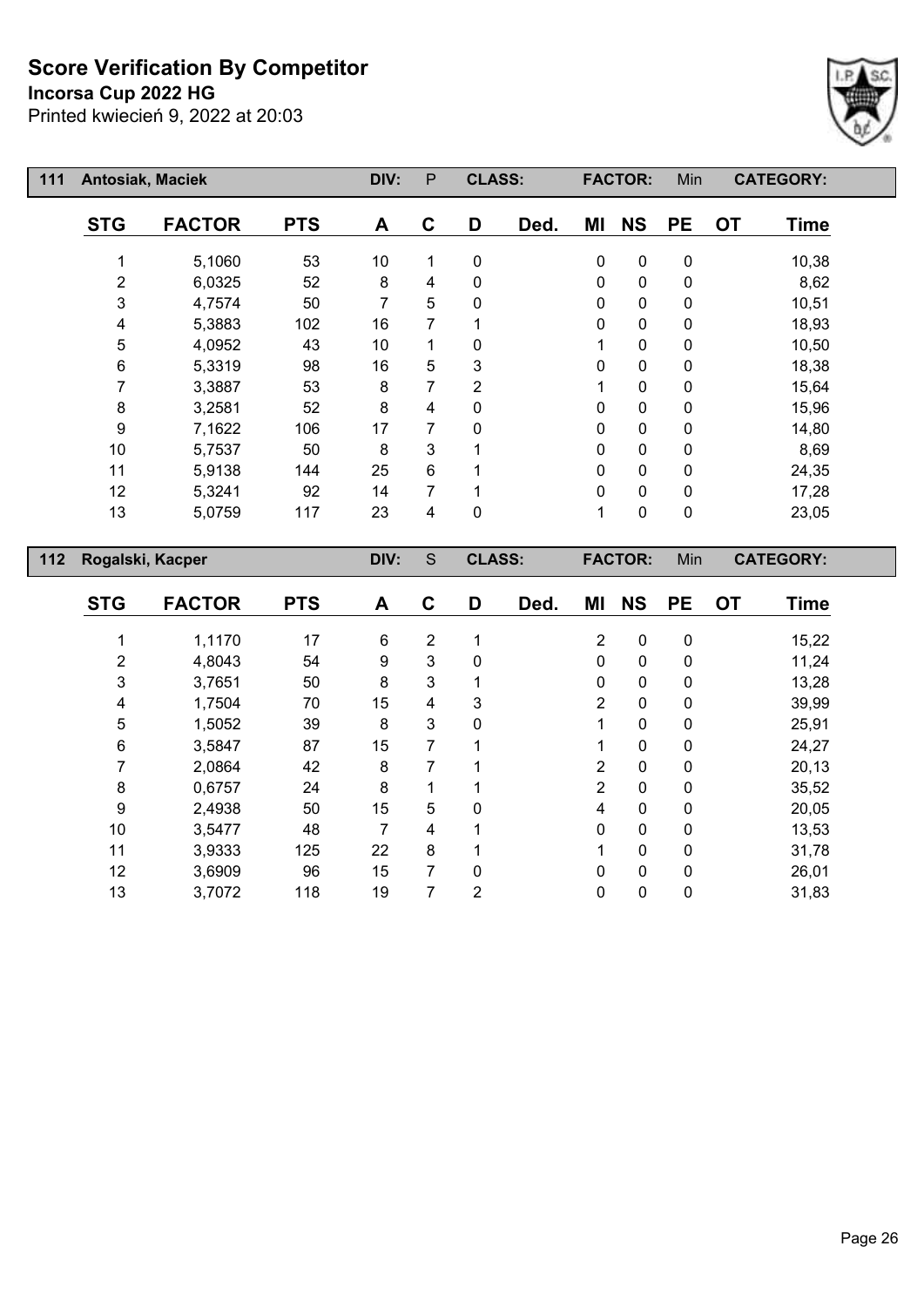**Incorsa Cup 2022 HG**

Printed kwiecień 9, 2022 at 20:03



| 114 | Klonowski, Artur          |               |                            | DIV: | PO             | <b>CLASS:</b> |      |                | <b>FACTOR:</b> | Min       |           | <b>CATEGORY:</b> | S |
|-----|---------------------------|---------------|----------------------------|------|----------------|---------------|------|----------------|----------------|-----------|-----------|------------------|---|
|     | <b>STG</b>                | <b>FACTOR</b> | <b>PTS</b>                 | A    | C              | D             | Ded. | ΜI             | <b>NS</b>      | <b>PE</b> | <b>OT</b> | <b>Time</b>      |   |
|     |                           | 5,2684        | 53                         | 10   | 1              | $\mathbf 0$   |      | $\mathbf 0$    | 0              | 0         |           | 10,06            |   |
|     | 2                         | 5,1471        | 56                         | 10   | $\overline{2}$ | 0             |      | 0              | $\pmb{0}$      | 0         |           | 10,88            |   |
|     | $\ensuremath{\mathsf{3}}$ | 1,6807        | 20                         | 7    | 1              | 2             |      | $\overline{2}$ | $\pmb{0}$      | 0         |           | 11,90            |   |
|     | 4                         | 4,8434        | 99                         | 20   | 3              | 0             |      | 1              | $\pmb{0}$      | 0         |           | 20,44            |   |
|     | 5                         | 5,3731        | 54                         | 9    | 3              | $\mathbf 0$   |      | 0              | $\pmb{0}$      | $\pmb{0}$ |           | 10,05            |   |
|     | 6                         | 5,7956        | 110                        | 19   | 5              | 0             |      | 0              | $\pmb{0}$      | 0         |           | 18,98            |   |
|     | 7                         | 5,4521        | $\overline{2}$<br>82<br>15 |      | 0              | $\pmb{0}$     | 0    |                | 15,04          |           |           |                  |   |
|     | 8                         | 2,2222        | 58                         | 11   | 1              | 0             |      | 0              | $\pmb{0}$      | 0         |           | 26,10            |   |
|     | 9                         | 5,4581        | 84                         | 19   | 3              | 0             |      | $\overline{2}$ | $\pmb{0}$      | 0         |           | 15,39            |   |
|     | 10                        | 5,6243        | 50                         | 9    | 1              | 2             |      | 0              | $\pmb{0}$      | 0         |           | 8,89             |   |
|     | 11                        | 6,1740        | 137                        | 27   | 4              | $\mathbf{0}$  |      | 1              | $\pmb{0}$      | 0         |           | 22,19            |   |
|     | 12                        | 5,3661        | 96                         | 16   | 5              |               |      | 0              | $\pmb{0}$      | 0         |           | 17,89            |   |
|     | 13                        | 4,9533        | 122                        | 20   | 7              |               |      | 0              | $\pmb{0}$      | $\pmb{0}$ |           | 24,63            |   |
| 115 | Królik, Jacek             |               |                            | DIV: | $\mathsf{P}$   | <b>CLASS:</b> |      |                | <b>FACTOR:</b> | Min       |           | <b>CATEGORY:</b> |   |
|     | <b>STG</b>                | <b>FACTOR</b> | <b>PTS</b>                 | A    | C              | D<br>Ded.     |      | ΜI             | <b>NS</b>      | <b>PE</b> | <b>OT</b> | <b>Time</b>      |   |
|     |                           | 2,9277        | 51                         | 9    | $\overline{2}$ | 0             |      | $\pmb{0}$      | $\mathbf 0$    | 0         |           | 17,42            |   |

 5,6285 60 12 0 0 0 0 0 10,66 5,3654 58 11 1 0 0 0 0 10,81 4,7157 102 17 5 2 0 0 0 21,63 5,0360 56 10 2 0 0 0 0 11,12 5,7318 112 20 4 0 0 0 0 19,54 3,9331 80 13 5 0 0 0 0 20,34 2,0235 31 6 3 2 1 0 0 15,32 5,5186 116 22 2 0 0 0 0 21,02

| 10 | 2,7800 | 35  | $7 \quad 3$ |   |   |              |              | $\mathbf 0$ | 12,59 |
|----|--------|-----|-------------|---|---|--------------|--------------|-------------|-------|
| 11 | 4,3619 | 121 | 21          | 8 | 2 | $\mathbf{1}$ | $\mathbf{0}$ | 0           | 27,74 |
| 12 | 5,1163 | 110 | 22          | 0 | 0 | $\Omega$     | 0            | 0           | 21,50 |
| 13 | 4,8798 | 134 | 25          | 3 | 0 | $\Omega$     | 0            | 0           | 27,46 |
|    |        |     |             |   |   |              |              |             |       |
|    |        |     |             |   |   |              |              |             |       |
|    |        |     |             |   |   |              |              |             |       |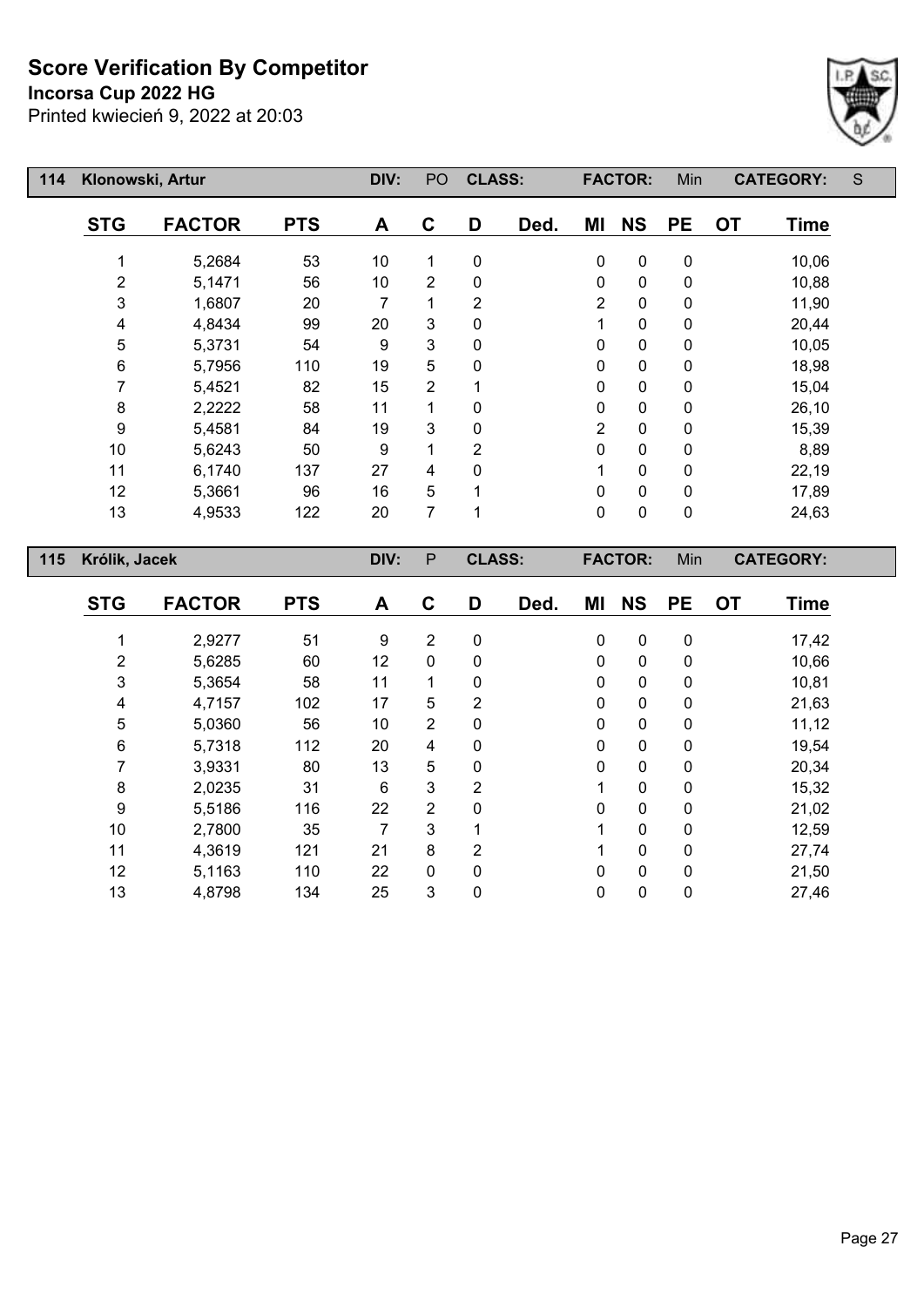**Incorsa Cup 2022 HG**



| 116 | Opęchowski, Krzysztof | DIV:          | $\mathsf{P}$ | <b>CLASS:</b> |                |               | <b>FACTOR:</b> | Min         |                | <b>CATEGORY:</b> |           |                  |  |
|-----|-----------------------|---------------|--------------|---------------|----------------|---------------|----------------|-------------|----------------|------------------|-----------|------------------|--|
|     | <b>STG</b>            | <b>FACTOR</b> | <b>PTS</b>   | A             | C              | D             | Ded.           | ΜI          | <b>NS</b>      | <b>PE</b>        | <b>OT</b> | <b>Time</b>      |  |
|     |                       | 5,1742        | 49           | 9             | 1              | 1             |                | $\mathbf 0$ | 0              | $\pmb{0}$        |           | 9,47             |  |
|     | $\overline{2}$        | 5,0134        | 56           | 10            | $\overline{2}$ | 0             |                | $\mathbf 0$ | 0              | $\pmb{0}$        |           | 11,17            |  |
|     | $\mathbf{3}$          | 4,7788        | 54           | 9             | 3              | 0             |                | $\mathbf 0$ | 0              | $\pmb{0}$        |           | 11,30            |  |
|     | 4                     | 5,9843        | 114          | 21            | 3              | 0             |                | 0           | 0              | $\pmb{0}$        |           | 19,05            |  |
|     | 5                     | 5,0505        | 50           | 8             | 3              |               |                | 0           | 0              | $\pmb{0}$        |           | 9,90             |  |
|     | 6                     | 6,3830        | 114          | 22            |                |               |                | $\mathbf 0$ | 0              | $\pmb{0}$        |           | 17,86            |  |
|     | 7                     | 4,8721        | 80           | 15            |                | 2             |                | $\pmb{0}$   | 0              | $\pmb{0}$        |           | 16,42            |  |
|     | 8                     | 4,6142        | 58           | 11            |                | 0             |                | 0           | 0              | $\pmb{0}$        |           | 12,57            |  |
|     | 9                     | 5,5287        | 80           | 19            | 5              | 0             |                | 0           | 0              | 3                |           | 14,47            |  |
|     | 10                    | 4,8436        | 48           | 6             | $6\phantom{1}$ | 0             |                | 0           | 0              | $\pmb{0}$        |           | 9,91             |  |
|     | 11                    | 7,8961        | 152          | 28            | 4              | 0             |                | 0           | 0              | $\pmb{0}$        |           | 19,25            |  |
|     | 12                    | 5,6856        | 102          | 18            | 4              | 0             |                | $\pmb{0}$   | 0              | $\pmb{0}$        |           | 17,94            |  |
|     | 13                    | 6,1344        | 126          | 22            | 5              | 1             |                | 0           | 0              | $\pmb{0}$        |           | 20,54            |  |
| 117 | <b>Bilon, Piotr</b>   |               |              | DIV:          | $\mathsf{P}$   | <b>CLASS:</b> |                |             | <b>FACTOR:</b> | Min              |           | <b>CATEGORY:</b> |  |
|     | <b>STG</b>            | <b>FACTOR</b> | <b>PTS</b>   | A             | С              | D             | Ded.           | ΜI          | <b>NS</b>      | <b>PE</b>        | <b>OT</b> | Time             |  |

| <b>STG</b> | <b>FACTOR</b> | <b>PTS</b> | A  | C              | D           | Ded. | MI             | <b>NS</b> | <b>PE</b>   | <b>OT</b> | Time   |
|------------|---------------|------------|----|----------------|-------------|------|----------------|-----------|-------------|-----------|--------|
|            | 5,2041        | 51         | 9  | 2              | 0           |      | 0              | 0         | 0           |           | 9,80   |
| 2          | 5,7911        | 56         | 10 | $\overline{2}$ | 0           |      | 0              | 0         | 0           |           | 9,67   |
| 3          | 5,7312        | 58         | 11 | 1              | 0           |      | 0              | 0         | 0           |           | 10, 12 |
| 4          | 5,4501        | 112        | 20 | 4              | 0           |      | 0              | 0         | 0           |           | 20,55  |
| 5          | 2,9794        | 39         | 8  | 3              | 0           |      |                | 0         | $\mathbf 0$ |           | 13,09  |
| 6          | 4,2264        | 118        | 23 |                | 0           |      | 0              | 0         | 0           |           | 27,92  |
| 7          | 4,6587        | 86         | 16 | $\overline{2}$ | 0           |      | $\Omega$       | 0         | 0           |           | 18,46  |
| 8          | 2,5529        | 41         | 9  | 2              | 0           |      |                | 0         | 0           |           | 16,06  |
| 9          | 6,5106        | 114        | 21 | 3              | 0           |      | 0              | 0         | $\mathbf 0$ |           | 17,51  |
| 10         | 4,8327        | 52         | 9  | 2              |             |      | 0              | 0         | 0           |           | 10,76  |
| 11         | 4,9279        | 106        | 23 | 7              | $\mathbf 0$ |      | $\overline{2}$ | 0         | 1           |           | 21,51  |
| 12         | 5,3107        | 100        | 18 | 3              | 1           |      | $\mathbf{0}$   | 0         | $\mathbf 0$ |           | 18,83  |
| 13         | 5,3801        | 138        | 27 | 1              | 0           |      | 0              | 0         | 0           |           | 25,65  |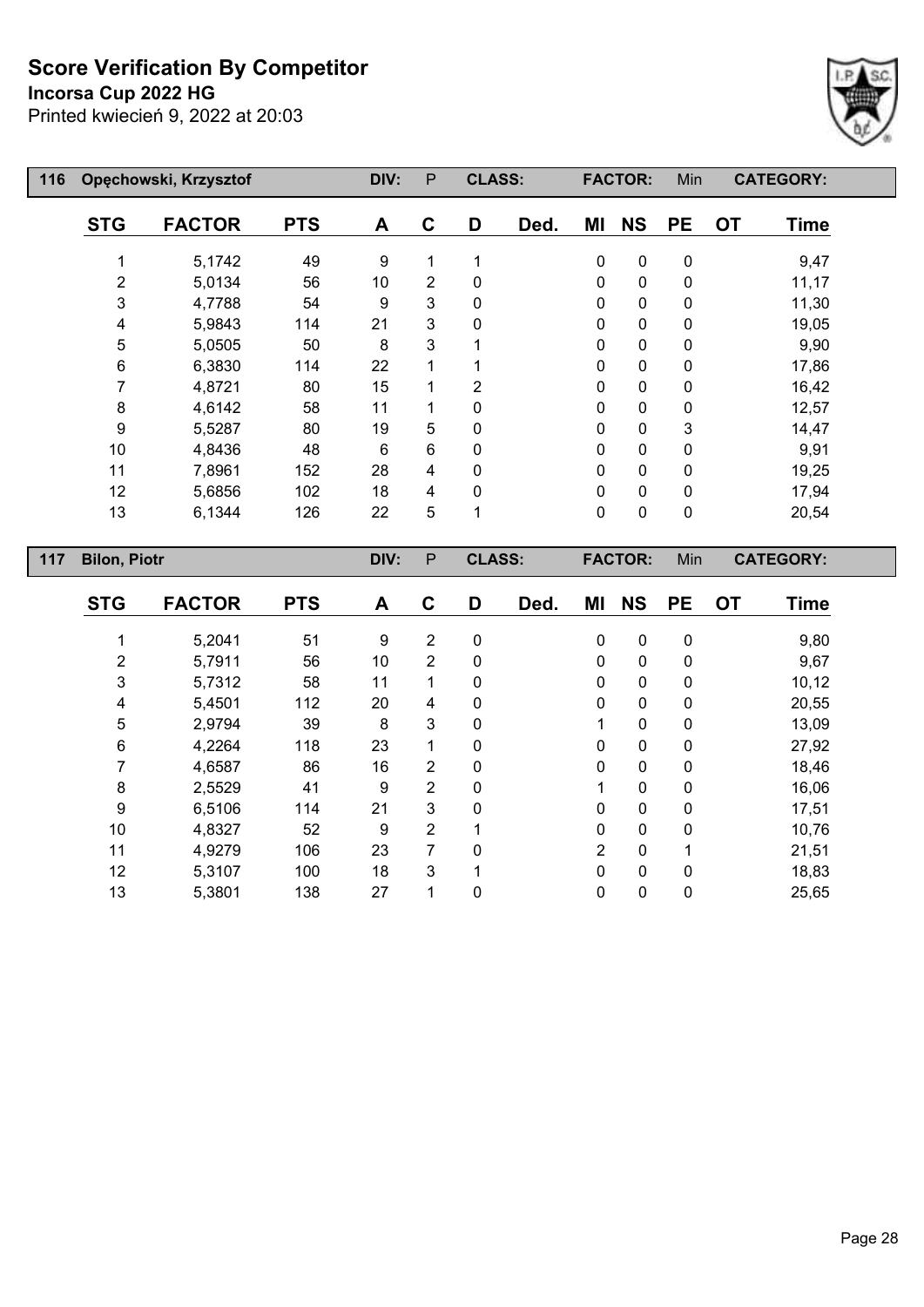**Incorsa Cup 2022 HG**

Printed kwiecień 9, 2022 at 20:03



| 121 | Putkowski, Rafał          |                   |            | DIV:                             | $\mathsf{P}$        | <b>CLASS:</b>    |      |                | <b>FACTOR:</b> | Min                    |           | <b>CATEGORY:</b> |  |
|-----|---------------------------|-------------------|------------|----------------------------------|---------------------|------------------|------|----------------|----------------|------------------------|-----------|------------------|--|
|     | <b>STG</b>                | <b>FACTOR</b>     | <b>PTS</b> | A                                | $\mathbf C$         | D                | Ded. | ΜI             | <b>NS</b>      | <b>PE</b>              | <b>OT</b> | <b>Time</b>      |  |
|     | 1                         | 4,3553            | 51         | 9                                | $\overline{2}$      | 0                |      | $\pmb{0}$      | 0              | $\pmb{0}$              |           | 11,71            |  |
|     | $\overline{\mathbf{c}}$   | 5,9732            | 58         | 11                               | 1                   | $\mathbf 0$      |      | 0              | $\mathbf 0$    | $\pmb{0}$              |           | 9,71             |  |
|     | $\ensuremath{\mathsf{3}}$ | 5,8423            | 60         | 12                               | $\mathbf 0$         | 0                |      | 0              | 0              | $\pmb{0}$              |           | 10,27            |  |
|     | $\overline{\mathbf{4}}$   | 5,3403            | 102        | 16                               | $\overline{7}$      | 1                |      | $\pmb{0}$      | $\pmb{0}$      | $\pmb{0}$              |           | 19,10            |  |
|     | 5                         | 5,4737            | 52         | 9                                | $\overline{2}$      | 1                |      | 0              | 0              | $\pmb{0}$              |           | 9,50             |  |
|     | $\,6$                     | 6,1505            | 112        | 21                               | $\overline{2}$      | 1                |      | 0              | 0              | $\pmb{0}$              |           | 18,21            |  |
|     | $\overline{7}$            | 4,2673            | 76         | 13                               | 3                   | $\overline{2}$   |      | 0              | 0              | $\pmb{0}$              |           | 17,81            |  |
|     | 8                         | 2,3768            | 54         | $\boldsymbol{9}$                 | 3                   | $\pmb{0}$        |      | 0              | 0              | $\pmb{0}$              |           | 22,72            |  |
|     | $\boldsymbol{9}$          | 6,0060            | 100        | 14                               | 10                  | 0                |      | 0              | 0              | $\pmb{0}$              |           | 16,65            |  |
|     | 10                        | 6,5389            | 58         | 11                               | $\mathbf{1}$        | 0                |      | 0              | 0              | 0                      |           | 8,87             |  |
|     | 11                        | 6,6124            | 138        | 23                               | $\overline{7}$      | $\overline{2}$   |      | $\mathbf 0$    | 0              | $\pmb{0}$              |           | 20,87            |  |
|     | 12                        | 6,2615            | 102        | 18                               | $\overline{4}$      | $\pmb{0}$        |      | $\pmb{0}$      | $\pmb{0}$      | $\pmb{0}$              |           | 16,29            |  |
|     | 13                        | 5,0917            | 111        | 22                               | 3                   | $\overline{2}$   |      | $\mathbf{1}$   | $\mathbf 0$    | $\pmb{0}$              |           | 21,80            |  |
|     |                           |                   |            |                                  |                     |                  |      |                |                |                        |           |                  |  |
|     |                           |                   |            |                                  |                     |                  |      |                |                |                        |           |                  |  |
| 122 |                           | Kossakowski, Adam |            | DIV:                             | ${\sf P}$           | <b>CLASS:</b>    |      |                | <b>FACTOR:</b> | Min                    |           | <b>CATEGORY:</b> |  |
|     | <b>STG</b>                | <b>FACTOR</b>     | <b>PTS</b> | A                                | $\mathbf C$         | D                | Ded. | MI             | <b>NS</b>      | <b>PE</b>              | <b>OT</b> | <b>Time</b>      |  |
|     |                           |                   |            |                                  |                     |                  |      |                |                |                        |           |                  |  |
|     | 1                         | 3,0824            | 43         | $\overline{7}$<br>$\overline{7}$ | $\overline{2}$      | $\boldsymbol{2}$ |      | $\pmb{0}$      | $\pmb{0}$      | $\pmb{0}$              |           | 13,95            |  |
|     | $\overline{c}$            | 4,7059            | 48<br>50   | $\overline{7}$                   | $\overline{4}$<br>5 | 1<br>$\pmb{0}$   |      | 0              | 0<br>$\pmb{0}$ | $\pmb{0}$              |           | 10,20            |  |
|     | 3<br>4                    | 4,3403<br>4,9015  | 102        | 15                               | 9                   | 0                |      | $\pmb{0}$<br>0 | 0              | $\pmb{0}$<br>$\pmb{0}$ |           | 11,52<br>20,81   |  |
|     |                           | 3,7945            | 48         | $\overline{7}$                   | 4                   | 1                |      | 0              | 0              | $\pmb{0}$              |           | 12,65            |  |
|     | 5<br>$\,6$                | 3,0870            | 61         | 14                               | 7                   | 0                |      | 3              | 0              | $\pmb{0}$              |           | 19,76            |  |
|     | $\overline{7}$            | 4,2865            | 82         | 14                               | 4                   | 0                |      | 0              | $\pmb{0}$      | $\pmb{0}$              |           | 19,13            |  |
|     | $\bf 8$                   | 3,4982            | 58         | 11                               | 1                   | 0                |      | 0              | 0              | $\pmb{0}$              |           | 16,58            |  |
|     | 9                         | 6,2722            | 106        | 17                               | 7                   | 0                |      | 0              | 0              | 0                      |           | 16,90            |  |
|     | 10                        | 3,4813            | 40         | 4                                | $6\phantom{1}$      | $\overline{2}$   |      | $\pmb{0}$      | 0              | $\pmb{0}$              |           | 11,49            |  |
|     | 11                        | 5,0875            | 125        | 21                               | 10                  | 0                |      | 1              | 0              | $\pmb{0}$              |           | 24,57            |  |

4,7087 118 19 7 2 0 0 0 25,06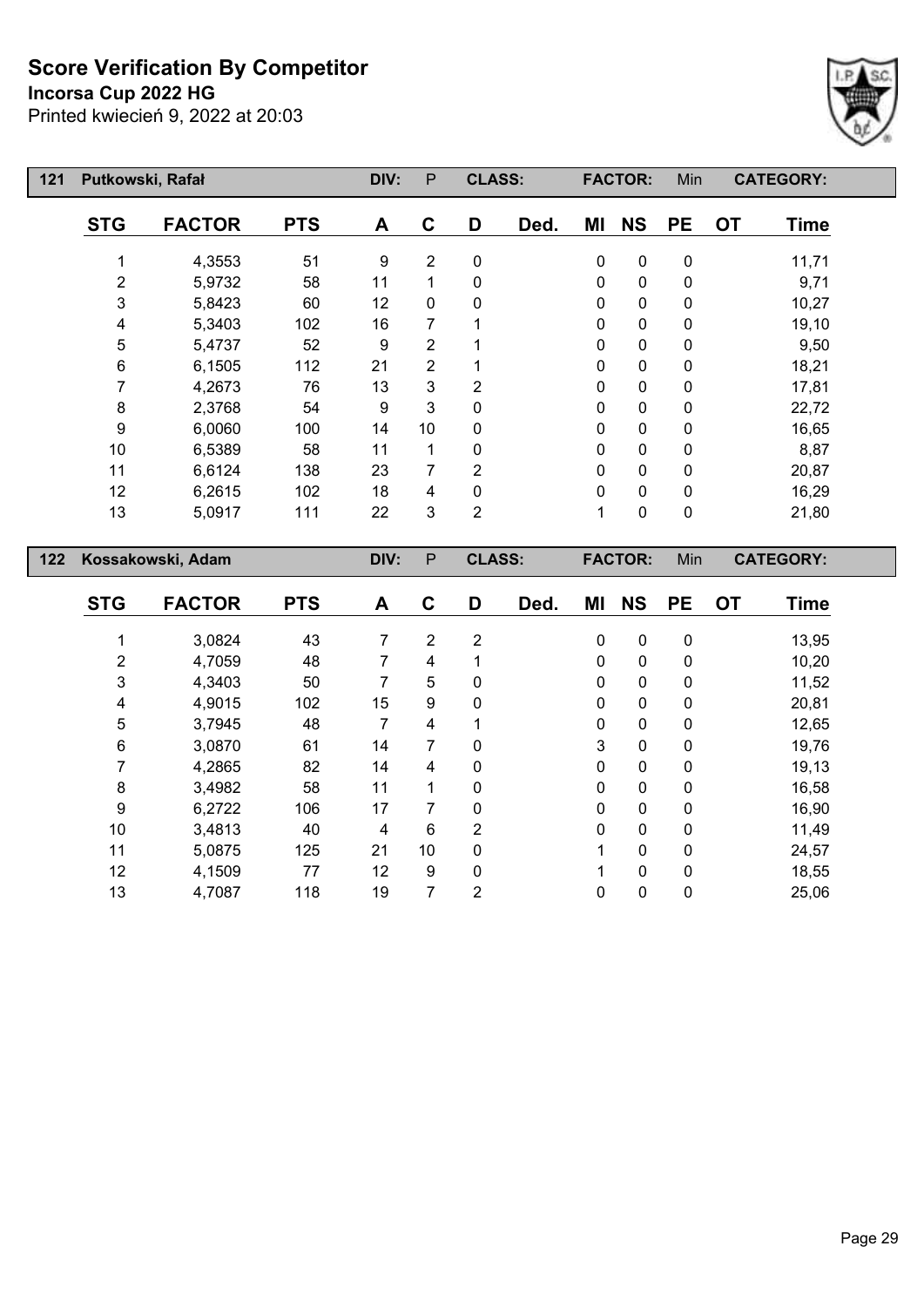**Incorsa Cup 2022 HG**



| 123 | Klepacki, Marcin |               |            | DIV: | P  | <b>CLASS:</b> |      |                | <b>FACTOR:</b> | Min       |           | <b>CATEGORY:</b> |
|-----|------------------|---------------|------------|------|----|---------------|------|----------------|----------------|-----------|-----------|------------------|
|     | <b>STG</b>       | <b>FACTOR</b> | <b>PTS</b> | A    | C  | D             | Ded. | ΜI             | <b>NS</b>      | <b>PE</b> | <b>OT</b> | <b>Time</b>      |
|     |                  | 3,4051        | 49         | 9    | 1  |               |      | 0              | 0              | 0         |           | 14,39            |
|     | $\overline{2}$   | 4,6140        | 52         | 8    | 4  | 0             |      | 0              | 0              | $\pmb{0}$ |           | 11,27            |
|     | 3                | 3,2162        | 43         | 10   | 1  | 0             |      |                | 0              | $\pmb{0}$ |           | 13,37            |
|     | 4                | 4,5677        | 112        | 20   | 4  | $\mathbf{0}$  |      | 0              | 0              | 0         |           | 24,52            |
|     | 5                | 4,2978        | 56         | 10   | 2  | $\mathbf{0}$  |      | 0              | 0              | 0         |           | 13,03            |
|     | 6                | 3,3347        | 82         | 18   | 4  | 0             |      | $\overline{2}$ | 0              | 0         |           | 24,59            |
|     | 7                | 4,1890        | 86         | 16   | 2  | 0             |      | 0              | 0              | 0         |           | 20,53            |
|     | 8                | 2,2604        | 50         | 8    | 3  |               |      | 0              | 0              | 0         |           | 22,12            |
|     | 9                | 5,9259        | 112        | 20   | 4  | 0             |      | 0              | 0              | 0         |           | 18,90            |
|     | 10               | 4,3154        | 52         | 8    | 4  | 0             |      | 0              | 0              | 0         |           | 12,05            |
|     | 11               | 5,1986        | 144        | 25   | 6  |               |      | 0              | 0              | 0         |           | 27,70            |
|     | 12               | 4,4503        | 102        | 18   | 4  | 0             |      | 0              | 0              | 0         |           | 22,92            |
|     | 13               | 3,3020        | 130        | 24   | 3  |               |      | 0              | 0              | 0         |           | 39,37            |
| 124 | Kobos, Krzysztof |               |            | DIV: | PO | <b>CLASS:</b> |      |                | <b>FACTOR:</b> | Min       |           | <b>CATEGORY:</b> |

| <b>STG</b>     | <b>FACTOR</b> | <b>PTS</b> | A  | C              | D            | Ded. | ΜI           | <b>NS</b>    | <b>PE</b>    | <b>OT</b> | <b>Time</b> |  |
|----------------|---------------|------------|----|----------------|--------------|------|--------------|--------------|--------------|-----------|-------------|--|
|                | 6,3020        | 53         | 10 |                | 0            |      | $\mathbf 0$  | $\mathbf 0$  | $\mathbf 0$  |           | 8,41        |  |
| $\overline{2}$ | 7,1942        | 60         | 12 | $\mathbf{0}$   | $\mathbf{0}$ |      | $\mathbf 0$  | $\mathbf{0}$ | $\mathbf{0}$ |           | 8,34        |  |
| 3              | 5,6842        | 54         | 9  | 3              | 0            |      | $\mathbf 0$  | $\mathbf 0$  | 0            |           | 9,50        |  |
| 4              | 4,3429        | 116        | 22 | $\overline{2}$ | $\mathbf{0}$ |      | $\mathbf{0}$ | 0            | $\mathbf{0}$ |           | 26,71       |  |
| 5              | 5,4717        | 58         | 11 | $\mathbf 1$    | 0            |      | $\mathbf{0}$ | 0            | $\mathbf{0}$ |           | 10,60       |  |
| 6              | 5,0519        | 112        | 20 | 4              | 0            |      | $\mathbf 0$  | 0            | 0            |           | 22,17       |  |
| 7              | 4,6263        | 78         | 12 | 6              | 0            |      | $\mathbf 0$  | $\mathbf{0}$ | $\mathbf{0}$ |           | 16,86       |  |
| 8              | 2,7834        | 41         | 9  | $\overline{2}$ | 0            |      |              | 0            | 0            |           | 14,73       |  |
| 9              | 7,2896        | 110        | 19 | 5              | 0            |      | 0            | 0            | 0            |           | 15,09       |  |
| 10             | 6,3492        | 56         | 11 | $\mathbf{0}$   | 1            |      | $\mathbf 0$  | $\mathbf 0$  | $\mathbf{0}$ |           | 8,82        |  |
| 11             | 6,0168        | 129        | 24 | 6              |              |      | 1            | 0            | 0            |           | 21,44       |  |
| 12             | 7,5199        | 104        | 20 | $\mathbf 1$    | 1            |      | $\mathbf 0$  | 0            | $\mathbf{0}$ |           | 13,83       |  |
| 13             | 6,4789        | 138        | 27 |                | 0            |      | $\mathbf 0$  | 0            | 0            |           | 21,30       |  |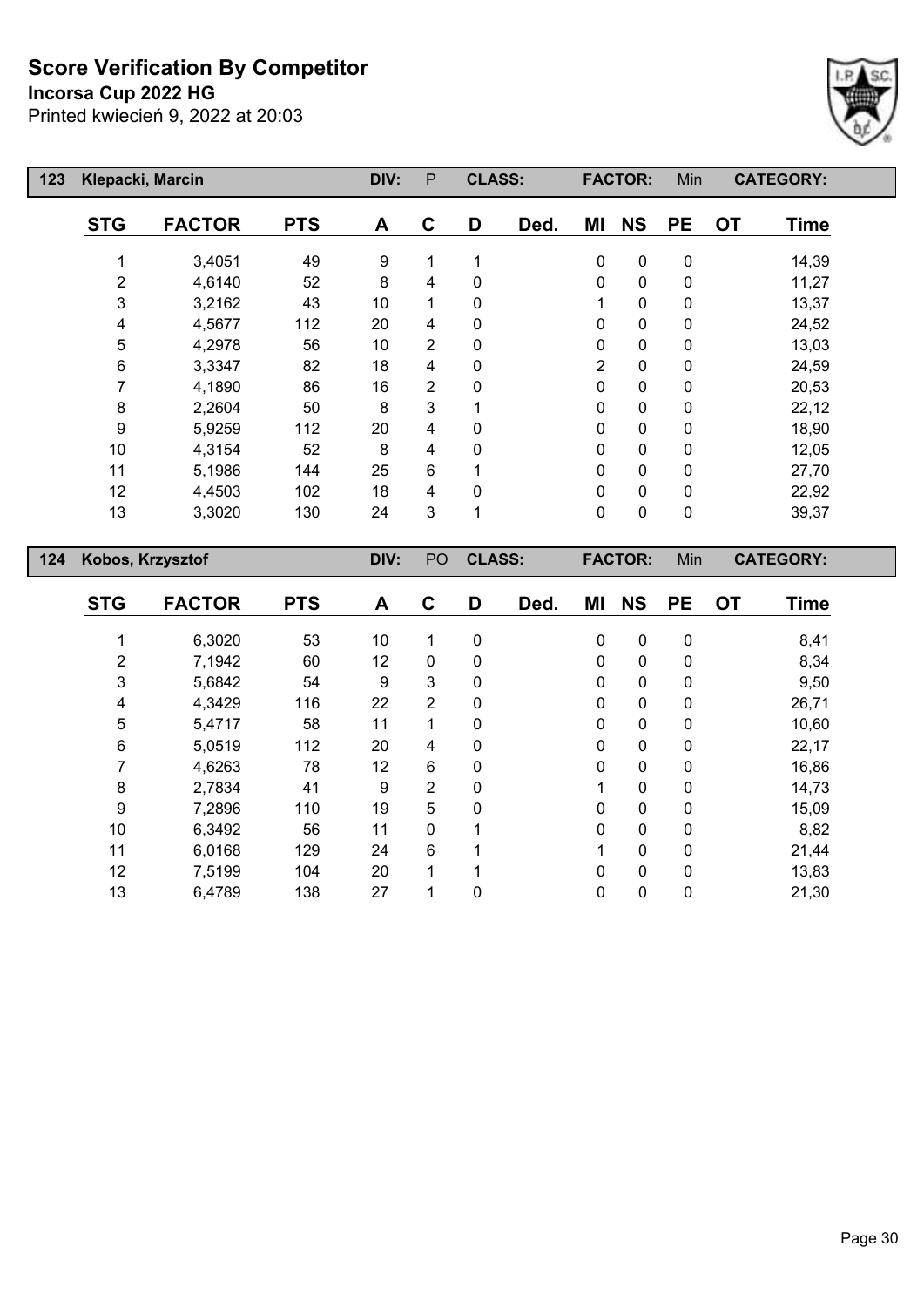**Incorsa Cup 2022 HG**

Printed kwiecień 9, 2022 at 20:03



| 128 | Szuba, Zbigniew |               |            | DIV:           | P              | <b>CLASS:</b>  |      |           | <b>FACTOR:</b> | Min       |           | <b>CATEGORY:</b> | S |
|-----|-----------------|---------------|------------|----------------|----------------|----------------|------|-----------|----------------|-----------|-----------|------------------|---|
|     | <b>STG</b>      | <b>FACTOR</b> | <b>PTS</b> | A              | $\mathbf C$    | D              | Ded. | ΜI        | <b>NS</b>      | <b>PE</b> | <b>OT</b> | Time             |   |
|     | 1               | 2,8773        | 49         | 9              | 1              | 1              |      | $\pmb{0}$ | $\mathbf 0$    | 0         |           | 17,03            |   |
|     | 2               | 4,5494        | 52         | 9              | $\overline{2}$ |                |      | 0         | $\mathbf 0$    | $\pmb{0}$ |           | 11,43            |   |
|     | 3               | 3,9816        | 52         | 8              | 4              | 0              |      | 0         | $\pmb{0}$      | $\pmb{0}$ |           | 13,06            |   |
|     | 4               | 0,0000        | 0          | 8              | 9              | $\mathbf 0$    |      | 7         | $\pmb{0}$      | 3         |           | 20,54            |   |
|     | 5               | 3,7679        | 50         | 9              | 1              | $\overline{2}$ |      | 0         | $\pmb{0}$      | $\pmb{0}$ |           | 13,27            |   |
|     | 6               | 2,9349        | 83         | 14             | 7              | $\overline{2}$ |      | 1         | $\pmb{0}$      | $\pmb{0}$ |           | 28,28            |   |
|     | 7               | 2,5717        | 78         | 13             | 4              |                |      | 0         | $\pmb{0}$      | $\pmb{0}$ |           | 30,33            |   |
|     | 8               | 2,8793        | 52         | 9              | $\overline{2}$ |                |      | 0         | $\pmb{0}$      | $\pmb{0}$ |           | 18,06            |   |
|     | 9               | 5,0621        | 106        | 18             | 5              |                |      | 0         | $\pmb{0}$      | $\pmb{0}$ |           | 20,94            |   |
|     | 10              | 3,8541        | 56         | 10             | $\overline{2}$ | $\mathbf 0$    |      | 0         | $\pmb{0}$      | $\pmb{0}$ |           | 14,53            |   |
|     | 11              | 4,3643        | 138        | 23             | 7              | $\overline{2}$ |      | 0         | $\pmb{0}$      | $\pmb{0}$ |           | 31,62            |   |
|     | 12              | 3,6728        | 88         | 13             | 7              | 2              |      | 0         | $\pmb{0}$      | $\pmb{0}$ |           | 23,96            |   |
|     | 13              | 3,6524        | 116        | 19             | 6              | 3              |      | $\pmb{0}$ | $\pmb{0}$      | $\pmb{0}$ |           | 31,76            |   |
| 130 | Kuc, Maciej     |               |            | DIV:           | S              | <b>CLASS:</b>  |      |           | <b>FACTOR:</b> | Min       |           | <b>CATEGORY:</b> |   |
|     | <b>STG</b>      | <b>FACTOR</b> | <b>PTS</b> | A              | C              | D              | Ded. | ΜI        | <b>NS</b>      | <b>PE</b> | <b>OT</b> | <b>Time</b>      |   |
|     |                 | 1,2687        | 22         | $\overline{7}$ | $\overline{2}$ | 1              |      | 1         | 1              | $\pmb{0}$ |           | 17,34            |   |
|     | 2               | 3,1961        | 52         | 8              | 4              | $\pmb{0}$      |      | 0         | $\pmb{0}$      | $\pmb{0}$ |           | 16,27            |   |
|     | 3               | 3,0750        | 50         | 8              | $\mathbf{3}$   |                |      | 0         | $\pmb{0}$      | $\pmb{0}$ |           | 16,26            |   |
|     | 4               | 2,7533        | 100        | 15             | 8              | 1              |      | 0         | 0              | 0         |           | 36,32            |   |

 2,8571 48 8 2 2 0 0 0 16,80 2,5495 94 13 9 2 0 0 0 36,87 1,2629 60 7 7 4 0 0 0 47,51 0,3237 12 3 5 2 2 0 0 37,07 2,1815 81 14 6 3 1 0 0 37,13 3,2624 46 5 7 0 0 0 0 14,10 4,1888 134 20 11 1 0 0 0 31,99 3,2620 96 16 5 1 0 0 0 29,43 3,5170 120 18 10 0 0 0 0 34,12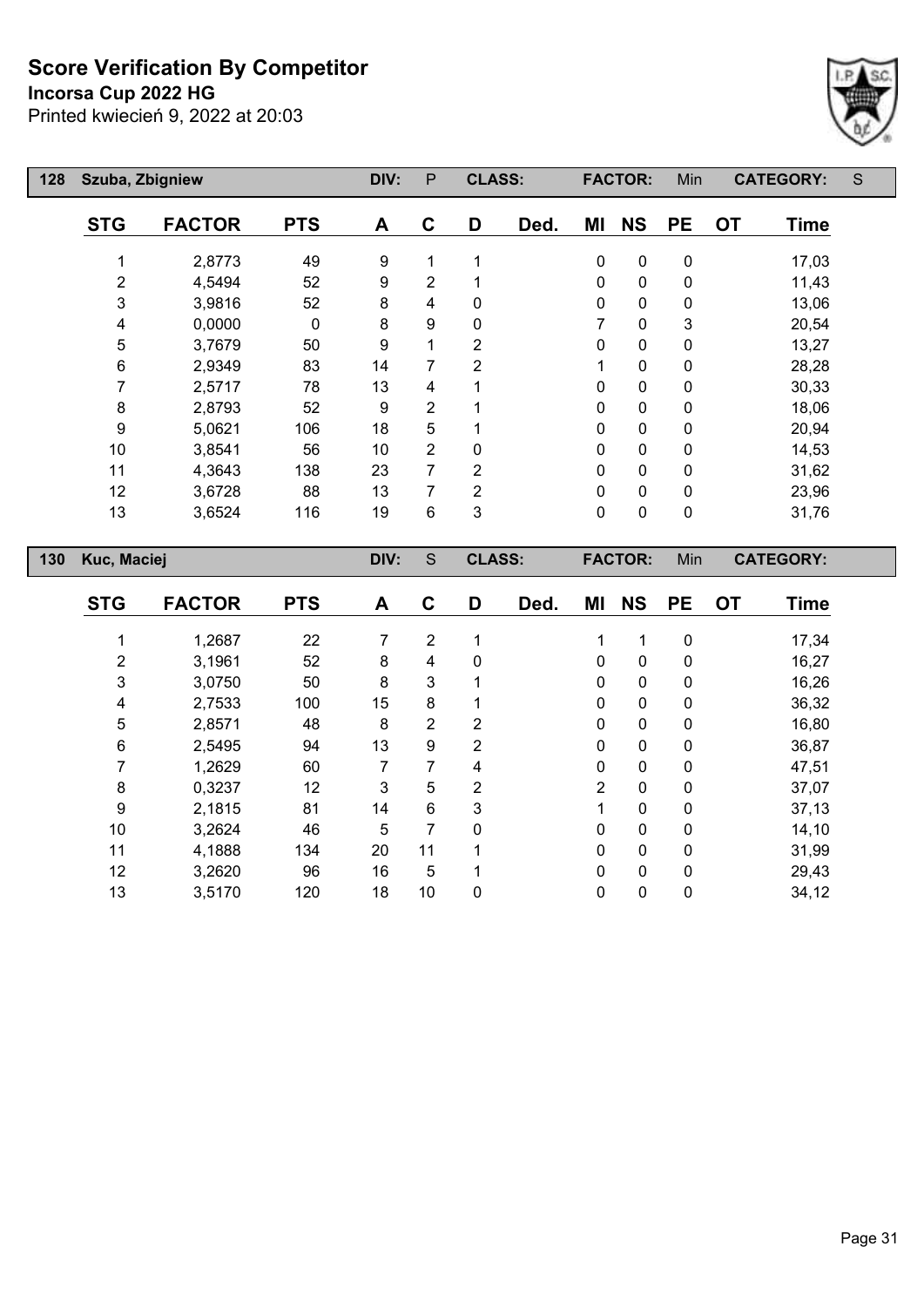**Incorsa Cup 2022 HG**

Printed kwiecień 9, 2022 at 20:03



| 132 |                          | Stelmaszczyk, Michał    |            | DIV:           | $\mathsf{P}$   | <b>CLASS:</b>  |      |                | <b>FACTOR:</b> | Min              |           | <b>CATEGORY:</b> |  |
|-----|--------------------------|-------------------------|------------|----------------|----------------|----------------|------|----------------|----------------|------------------|-----------|------------------|--|
|     | <b>STG</b>               | <b>FACTOR</b>           | <b>PTS</b> | A              | $\mathbf C$    | D              | Ded. | ΜI             | <b>NS</b>      | <b>PE</b>        | <b>OT</b> | <b>Time</b>      |  |
|     | 1                        | 4,5503                  | 43         | $\overline{7}$ | $\overline{2}$ | $\overline{2}$ |      | $\mathbf 0$    | $\pmb{0}$      | $\pmb{0}$        |           | 9,45             |  |
|     | $\overline{c}$           | 6,6429                  | 56         | 10             | $\overline{2}$ | 0              |      | 0              | $\pmb{0}$      | $\pmb{0}$        |           | 8,43             |  |
|     | 3                        | 4,2424                  | 42         | 5              | 5              | $\overline{c}$ |      | 0              | $\pmb{0}$      | $\pmb{0}$        |           | 9,90             |  |
|     | 4                        | 4,1313                  | 73         | 10             | 10             | 3              |      | 1              | $\pmb{0}$      | $\pmb{0}$        |           | 17,67            |  |
|     | 5                        | 5,2838                  | 54         | 10             | 1              |                |      | 0              | $\pmb{0}$      | $\pmb{0}$        |           | 10,22            |  |
|     | $\,6\,$                  | 4,7593                  | 87         | 15             | 7              |                |      | 1              | $\pmb{0}$      | $\pmb{0}$        |           | 18,28            |  |
|     | $\overline{7}$           | 4,3994                  | 63         | 12             | 4              |                |      | 1              | $\pmb{0}$      | 0                |           | 14,32            |  |
|     | $\bf 8$                  | 2,7559                  | 35         | $\,6$          | 5              | 0              |      | 1              | $\pmb{0}$      | $\pmb{0}$        |           | 12,70            |  |
|     | $\boldsymbol{9}$         | 5,3863                  | 76         | 15             | 7              | 0              |      | $\overline{2}$ | $\pmb{0}$      | $\pmb{0}$        |           | 14,11            |  |
|     | 10                       | 4,9496                  | 54         | 9              | 3              | 0              |      | $\pmb{0}$      | $\pmb{0}$      | $\pmb{0}$        |           | 10,91            |  |
|     | 11                       | 6,1090                  | 130        | 18             | 13             | 1              |      | $\pmb{0}$      | $\pmb{0}$      | $\pmb{0}$        |           | 21,28            |  |
|     | 12                       | 6,4858                  | 98         | 16             | $\,6$          | 0              |      | $\pmb{0}$      | $\pmb{0}$      | $\pmb{0}$        |           | 15,11            |  |
|     | 13                       | 5,5287                  | 126        | 23             | 3              | $\overline{2}$ |      | 0              | $\mathbf 0$    | $\pmb{0}$        |           | 22,79            |  |
|     |                          |                         |            |                |                |                |      |                |                |                  |           |                  |  |
| 133 |                          | Krzysztofowicz, Dominik |            | DIV:           | $\sf P$        | <b>CLASS:</b>  |      |                | <b>FACTOR:</b> | Min              |           | <b>CATEGORY:</b> |  |
|     | <b>STG</b>               | <b>FACTOR</b>           | <b>PTS</b> | A              | $\mathbf C$    | D              | Ded. | ΜI             | <b>NS</b>      | <b>PE</b>        | <b>OT</b> | <b>Time</b>      |  |
|     | 1                        | 3,6983                  | 51         | 9              | $\overline{2}$ | $\pmb{0}$      |      | $\pmb{0}$      | $\pmb{0}$      | $\pmb{0}$        |           | 13,79            |  |
|     | $\overline{\mathbf{c}}$  | 2,8351                  | 33         | $\overline{7}$ | $\overline{2}$ | 2              |      | 1              | $\mathbf 0$    | $\pmb{0}$        |           | 11,64            |  |
|     | 3                        | 4,1252                  | 58         | 11             | 1              | $\mathbf 0$    |      | 0              | $\pmb{0}$      | $\pmb{0}$        |           | 14,06            |  |
|     | $\overline{\mathcal{A}}$ | 3,7903                  | 94         | 13             | 9              | 2              |      | $\mathbf 0$    | $\pmb{0}$      | $\pmb{0}$        |           | 24,80            |  |
|     | 5                        | 3,6075                  | 50         | 8              | 3              | 1              |      | 0              | $\pmb{0}$      | $\pmb{0}$        |           | 13,86            |  |
|     | $\,6$                    | 3,4789                  | 102        | 17             | 5              | 2              |      | $\mathbf 0$    | $\pmb{0}$      | $\boldsymbol{0}$ |           | 29,32            |  |
|     | 7                        | 2,8996                  | 82         | 14             | 4              | 0              |      | 0              | $\pmb{0}$      | 0                |           | 28,28            |  |

 1,5401 44 7 2 3 0 0 0 28,57 4,4604 112 20 4 0 0 0 0 25,11 4,0783 50 7 5 0 0 0 0 12,26 5,4405 134 23 5 4 0 0 0 24,63 2,3550 54 9 9 2 2 0 0 22,93 4,5767 120 20 6 2 0 0 0 26,22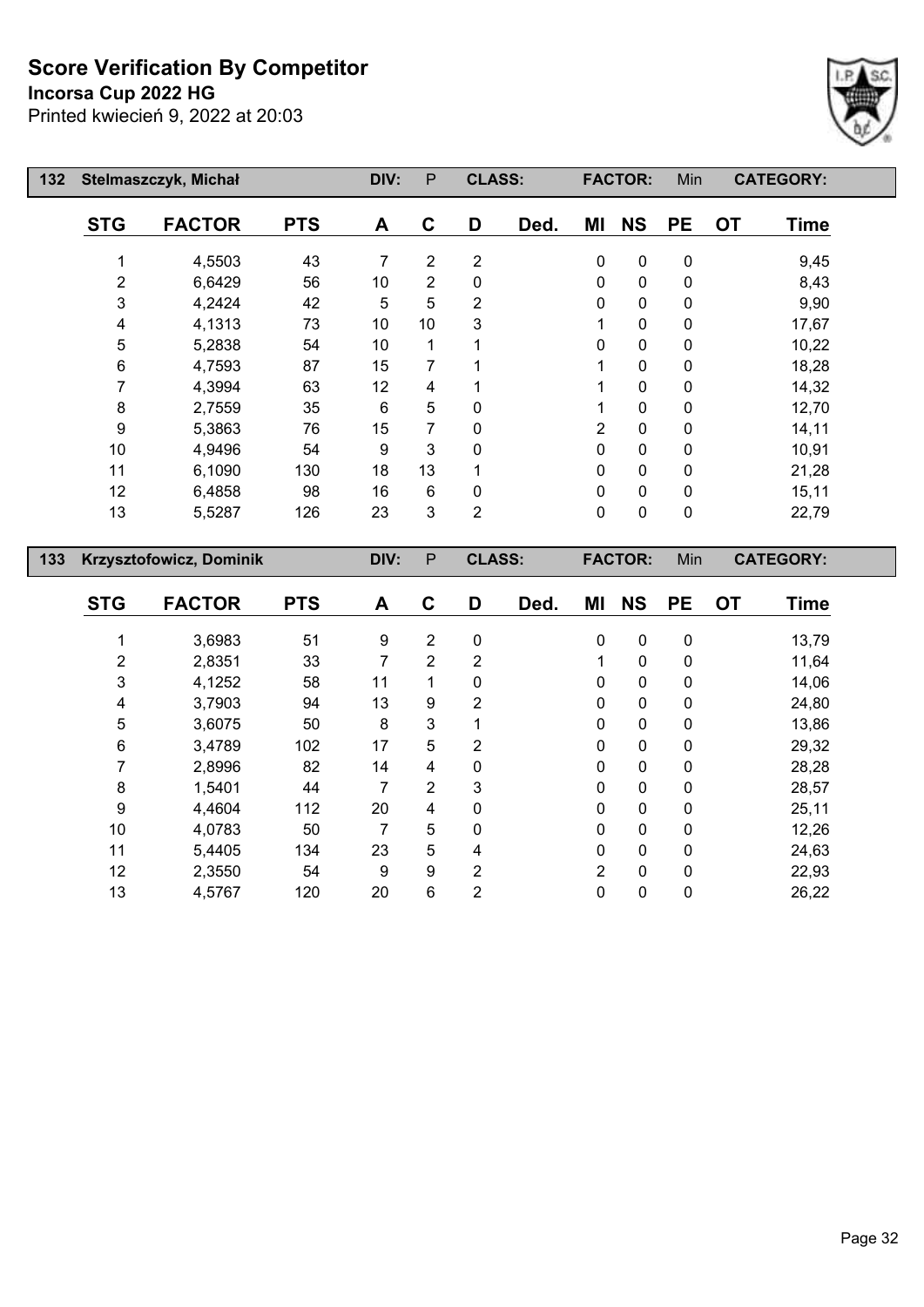**Incorsa Cup 2022 HG**



| 134 | <b>Walczak, Adrian</b> |               |            | DIV: | P              | <b>CLASS:</b>  |      |                | <b>FACTOR:</b> | Min         | <b>CATEGORY:</b>  |           |
|-----|------------------------|---------------|------------|------|----------------|----------------|------|----------------|----------------|-------------|-------------------|-----------|
|     | <b>STG</b>             | <b>FACTOR</b> | <b>PTS</b> | A    | C              | D              | Ded. | ΜI             | <b>NS</b>      | <b>PE</b>   | <b>OT</b><br>Time |           |
|     |                        | 4,1975        | 51         | 10   | $\mathbf 0$    |                |      | $\pmb{0}$      | $\mathbf 0$    | $\pmb{0}$   | 12,15             |           |
|     | 2                      | 6,3754        | 54         | 9    | 3              | $\mathbf 0$    |      | 0              | $\mathbf 0$    | 0           | 8,47              |           |
|     | $\mathbf{3}$           | 4,2409        | 50         | 7    | 5              | 0              |      | 0              | $\mathbf 0$    | $\mathbf 0$ | 11,79             |           |
|     | 4                      | 4,1299        | 89         | 15   | 8              | 0              |      | 1              | $\mathbf 0$    | 0           | 21,55             |           |
|     | 5                      | 1,7825        | 20         | 6    | 3              |                |      | $\overline{2}$ | $\mathbf 0$    | 0           | 11,22             |           |
|     | 6                      | 4,5224        | 98         | 13   | 11             | $\Omega$       |      | 0              | $\mathbf 0$    | 0           | 21,67             |           |
|     | 7                      | 2,7103        | 48         | 11   | 4              |                |      | $\overline{2}$ | $\mathbf 0$    | $\mathbf 0$ | 17,71             |           |
|     | 8                      | 1,8318        | 27         | 6    | 1              | 4              |      | 1              | 0              | $\mathbf 0$ | 14,74             |           |
|     | 9                      | 5,4910        | 104        | 16   | 8              | 0              |      | $\mathbf 0$    | $\mathbf 0$    | $\mathbf 0$ | 18,94             |           |
|     | 10                     | 4,4218        | 52         | 9    | $\overline{2}$ |                |      | 0              | $\pmb{0}$      | $\mathbf 0$ | 11,76             |           |
|     | 11                     | 4,9200        | 120        | 14   | 16             | $\overline{2}$ |      | 0              | $\mathbf 0$    | 0           | 24,39             |           |
|     | 12                     | 5,6338        | 96         | 15   | 7              | $\mathbf{0}$   |      | 0              | $\mathbf 0$    | 0           | 17,04             |           |
|     | 13                     | 3,1215        | 84         | 16   | $\overline{7}$ | 3              |      | $\overline{2}$ | $\mathbf 0$    | $\mathbf 0$ | 26,91             |           |
| 135 | Pikul, Adam            |               |            | DIV: | P              | <b>CLASS:</b>  |      |                | <b>FACTOR:</b> | Min         | <b>CATEGORY:</b>  | <b>SS</b> |
|     | <b>STG</b>             | <b>FACTOR</b> | <b>PTS</b> | A    | C              | D              | Ded. | ΜI             | <b>NS</b>      | <b>PE</b>   | <b>OT</b><br>Time |           |

| <b>STG</b> | <b>FACTOR</b> | <b>PTS</b> | A  | C              | D            | Ded. | MI           | <b>NS</b>   | <b>PE</b>    | <b>OT</b> | <b>Time</b> |
|------------|---------------|------------|----|----------------|--------------|------|--------------|-------------|--------------|-----------|-------------|
|            | 2,5683        | 47         | 8  | $\overline{2}$ |              |      | $\mathbf 0$  | $\mathbf 0$ | $\mathbf 0$  |           | 18,30       |
| 2          | 4,0375        | 56         | 10 | $\overline{2}$ | 0            |      | 0            | 0           | 0            |           | 13,87       |
| 3          | 3,0432        | 50         | 7  | 5              | 0            |      | 0            | 0           | 0            |           | 16,43       |
| 4          | 2,2619        | 90         | 9  | 15             | $\mathbf{0}$ |      | 0            | $\pmb{0}$   | 0            |           | 39,79       |
| 5          | 2,6925        | 50         | 8  | 3              |              |      | 0            | $\pmb{0}$   | 0            |           | 18,57       |
| 6          | 3,2230        | 112        | 20 | 4              | $\mathbf{0}$ |      | 0            | $\pmb{0}$   | 0            |           | 34,75       |
|            | 1,9382        | 64         | 9  | 5              | 4            |      | 0            | $\mathbf 0$ | 0            |           | 33,02       |
| 8          | 2,5717        | 52         | 8  | 4              | $\mathbf{0}$ |      | 0            | $\mathbf 0$ | 0            |           | 20,22       |
| 9          | 3,6691        | 102        | 17 | 5              | 2            |      | $\mathbf{0}$ | 0           | $\mathbf{0}$ |           | 27,80       |
| 10         | 3,1553        | 52         | 8  | 4              | 0            |      | 0            | 0           | 0            |           | 16,48       |
| 11         | 2,9686        | 140        | 22 | 10             | $\Omega$     |      | 0            | 0           | $\mathbf{0}$ |           | 47,16       |
| 12         | 3,4954        | 92         | 13 | 9              | $\mathbf{0}$ |      | 0            | 0           | 0            |           | 26,32       |
| 13         | 2,4379        | 105        | 18 | 8              |              |      |              | 0           | 0            |           | 43,07       |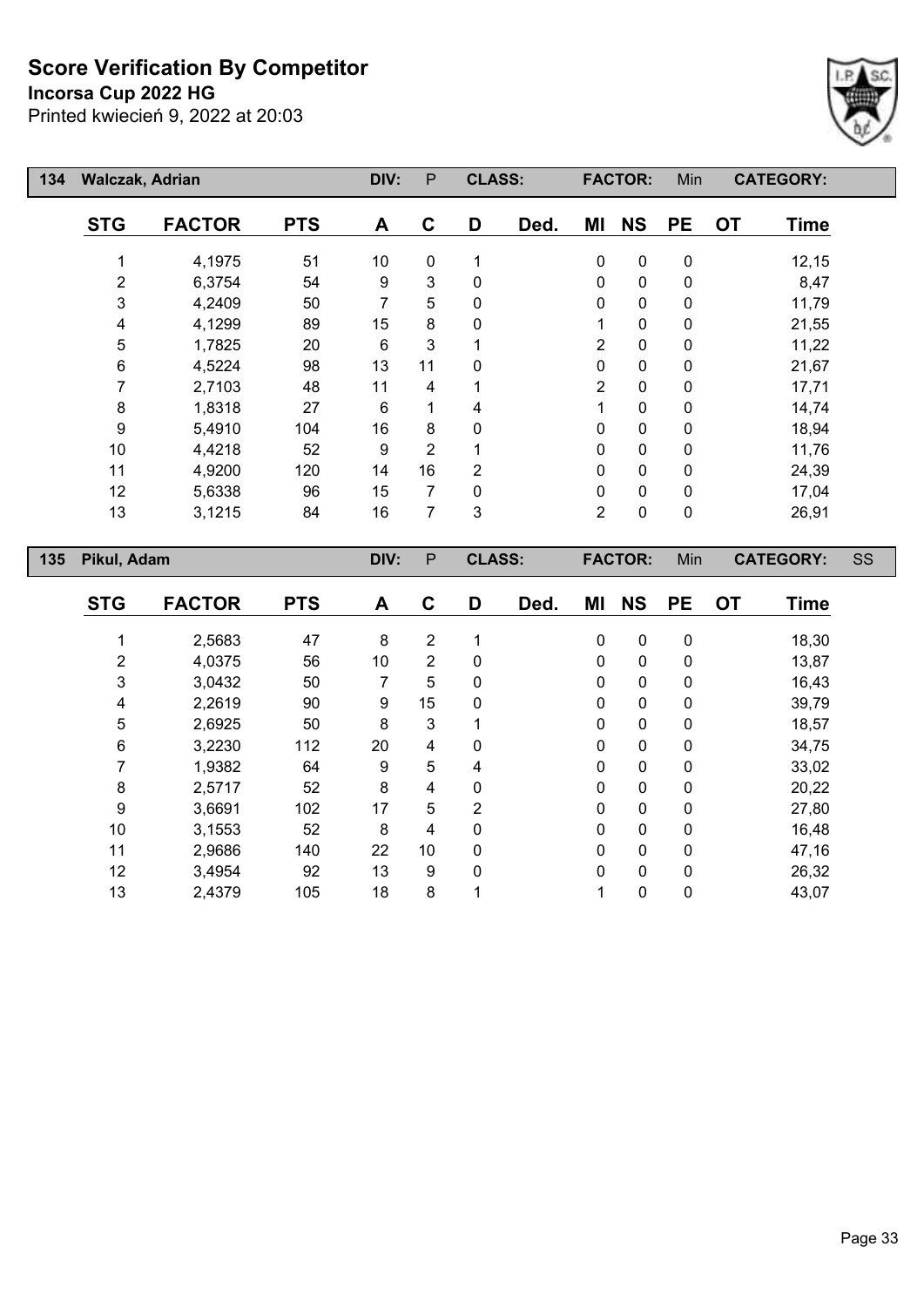**Incorsa Cup 2022 HG**



| 136 | Marszałek, Karol |                  |            | DIV:           | ${\sf P}$                 | <b>CLASS:</b>  |      |                | <b>FACTOR:</b>         | Min            |           | <b>CATEGORY:</b> |           |
|-----|------------------|------------------|------------|----------------|---------------------------|----------------|------|----------------|------------------------|----------------|-----------|------------------|-----------|
|     | <b>STG</b>       | <b>FACTOR</b>    | <b>PTS</b> | A              | $\mathbf C$               | D              | Ded. | ΜI             | <b>NS</b>              | <b>PE</b>      | <b>OT</b> | <b>Time</b>      |           |
|     | 1                | 4,0462           | 49         | 8              | $\ensuremath{\mathsf{3}}$ | $\mathbf 0$    |      | 0              | $\pmb{0}$              | $\pmb{0}$      |           | 12,11            |           |
|     | 2                | 5,2224           | 54         | 9              | $\mathbf{3}$              | $\pmb{0}$      |      | 0              | $\pmb{0}$              | $\pmb{0}$      |           | 10,34            |           |
|     | 3                | 1,5986           | 18         | 4              | 6                         | 0              |      | $\overline{2}$ | $\pmb{0}$              | $\pmb{0}$      |           | 11,26            |           |
|     | 4                | 3,4345           | 86         | 10             | 11                        | 3              |      | 0              | $\mathbf 0$            | 0              |           | 25,04            |           |
|     | 5                | 3,7821           | 50         | 8              | $\mathbf 3$               | 1              |      | 0              | $\pmb{0}$              | 0              |           | 13,22            |           |
|     | $\,6$            | 4,6847           | 104        | 18             | 4                         | $\overline{2}$ |      | 0              | $\pmb{0}$              | 0              |           | 22,20            |           |
|     | $\overline{7}$   | 3,9687           | 76         | 12             | 5                         | $\mathbf{1}$   |      | 0              | $\pmb{0}$              | 0              |           | 19,15            |           |
|     | $\bf 8$          | 0,2294           | 8          | $\overline{2}$ | 5                         | 3              |      | $\overline{2}$ | $\pmb{0}$              | $\pmb{0}$      |           | 34,88            |           |
|     | $\boldsymbol{9}$ | 5,4514           | 96         | 15             | 6                         | 3              |      | 0              | $\pmb{0}$              | $\pmb{0}$      |           | 17,61            |           |
|     | 10               | 1,3766           | 14         | 4              | 4                         | $\overline{2}$ |      | $\overline{2}$ | $\pmb{0}$              | $\mathbf 0$    |           | 10,17            |           |
|     | 11               | 3,7477           | 104        | 14             | 13                        | 5              |      | 0              | $\mathbf 1$            | 0              |           | 27,75            |           |
|     | 12               | 4,3145           | 90         | 13             | $\,8\,$                   | 1              |      | $\pmb{0}$      | $\pmb{0}$              | $\pmb{0}$      |           | 20,86            |           |
|     | 13               | 0,0000           | 0          | 12             | 6                         | $\pmb{0}$      |      | $10$           | $\pmb{0}$              | 4              |           | 18,65            |           |
|     |                  |                  |            |                |                           |                |      |                |                        |                |           |                  |           |
|     |                  |                  |            |                |                           |                |      |                |                        |                |           |                  |           |
| 138 | Noga, Tadeusz    |                  |            | DIV:           | S                         | <b>CLASS:</b>  |      |                | <b>FACTOR:</b>         | Min            |           | <b>CATEGORY:</b> | <b>SS</b> |
|     | <b>STG</b>       | <b>FACTOR</b>    | <b>PTS</b> | A              | $\mathbf C$               | D              | Ded. | MI             | <b>NS</b>              | <b>PE</b>      | <b>OT</b> | <b>Time</b>      |           |
|     |                  |                  |            |                |                           |                |      |                |                        |                |           |                  |           |
|     | 1                | 3,1108           | 41<br>58   | 9<br>11        | $\overline{2}$<br>1       | $\pmb{0}$<br>0 |      | 0              | 1                      | $\pmb{0}$      |           | 13,18            |           |
|     | 2                | 4,9573           | 56         | 10             | $\overline{2}$            | 0              |      | 0<br>0         | $\pmb{0}$<br>$\pmb{0}$ | $\pmb{0}$<br>0 |           | 11,70            |           |
|     | 3                | 4,3887           |            |                | 5                         | 0              |      | 0              | $\pmb{0}$              | 0              |           | 12,76            |           |
|     | 4                | 4,5814<br>3,8633 | 110<br>52  | 19<br>8        | $\overline{\mathbf{4}}$   | 0              |      | 0              | $\pmb{0}$              | $\pmb{0}$      |           | 24,01            |           |
|     | 5<br>$\,6$       | 4,5729           | 106        | 18             | $\mathbf 5$               | $\mathbf{1}$   |      | 0              | $\pmb{0}$              | $\pmb{0}$      |           | 13,46<br>23,18   |           |
|     | $\overline{7}$   | 1,7560           | 78         | 13             | 4                         | 1              |      | 0              | $\pmb{0}$              | $\pmb{0}$      |           | 44,42            |           |
|     | 8                | 2,7086           | 50         | 8              | $\mathbf{3}$              | 1              |      | 0              | 0                      | $\pmb{0}$      |           | 18,46            |           |
|     | $\boldsymbol{9}$ | 4,9415           | 114        | 21             | $\mathbf{3}$              | 0              |      | 0              | $\mathbf 0$            | $\pmb{0}$      |           | 23,07            |           |
|     | 10               | 4,0966           | 56         | 10             | $\overline{2}$            | 0              |      | 0              | $\pmb{0}$              | 0              |           | 13,67            |           |
|     | 11               | 4,9626           | 146        | 25             | $\overline{7}$            | 0              |      | 0              | $\pmb{0}$              | 0              |           | 29,42            |           |
|     | 12               | 4,3273           | 110        | 22             | $\pmb{0}$                 | 0              |      | 0              | $\pmb{0}$              | 0              |           | 25,42            |           |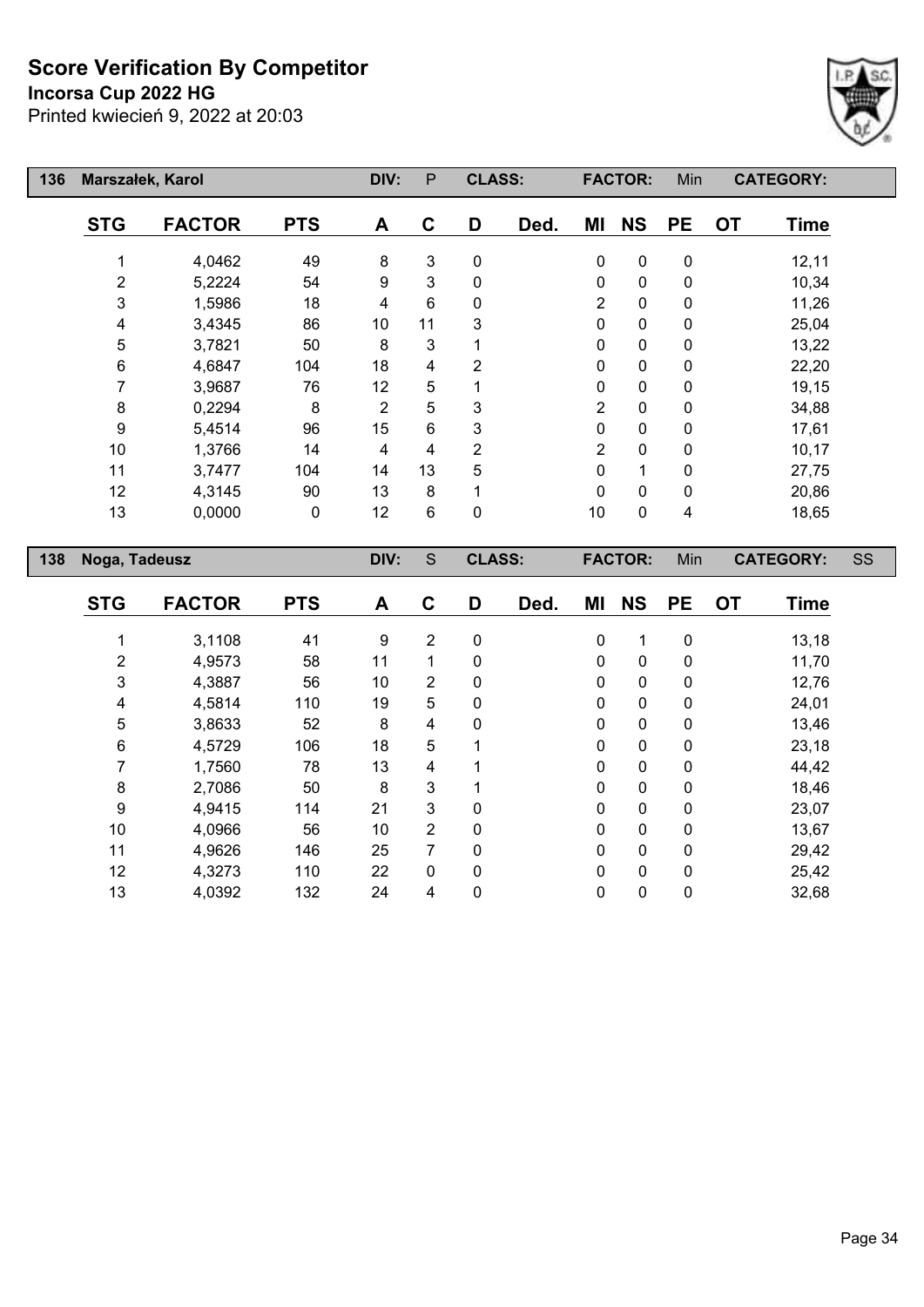**Incorsa Cup 2022 HG**

Printed kwiecień 9, 2022 at 20:03



| 140 | Sowa, Joanna            |                   |            | DIV:           | PO             | <b>CLASS:</b>  |      |                | <b>FACTOR:</b> | Min       | <b>CATEGORY:</b> |             | L |
|-----|-------------------------|-------------------|------------|----------------|----------------|----------------|------|----------------|----------------|-----------|------------------|-------------|---|
|     | <b>STG</b>              | <b>FACTOR</b>     | <b>PTS</b> | A              | $\mathbf c$    | D              | Ded. | ΜI             | <b>NS</b>      | <b>PE</b> | <b>OT</b>        | <b>Time</b> |   |
|     | 1                       | 1,5648            | 21         | $\overline{7}$ | $\overline{2}$ | $\pmb{0}$      |      | $\overline{2}$ | $\pmb{0}$      | $\pmb{0}$ |                  | 13,42       |   |
|     | 2                       | 4,3112            | 46         | 7              | 3              | $\overline{2}$ |      | 0              | $\pmb{0}$      | $\pmb{0}$ |                  | 10,67       |   |
|     | 3                       | 4,0355            | 50         | 7              | 5              | $\pmb{0}$      |      | $\pmb{0}$      | $\pmb{0}$      | $\pmb{0}$ |                  | 12,39       |   |
|     | 4                       | 3,4838            | 98         | 14             | 9              | 1              |      | 0              | $\pmb{0}$      | $\pmb{0}$ |                  | 28,13       |   |
|     | 5                       | 2,5540            | 52         | 8              | 4              | 0              |      | $\pmb{0}$      | $\pmb{0}$      | $\pmb{0}$ |                  | 20,36       |   |
|     | $\,6$                   | 4,0673            | 104        | 18             | 4              | $\overline{2}$ |      | 0              | $\pmb{0}$      | $\pmb{0}$ |                  | 25,57       |   |
|     | 7                       | 3,0708            | 69         | 14             | $\mathbf{3}$   | 0              |      | 1              | $\pmb{0}$      | $\pmb{0}$ |                  | 22,47       |   |
|     | $\bf 8$                 | 2,8760            | 48         | 6              | 6              | 0              |      | 0              | $\pmb{0}$      | $\pmb{0}$ |                  | 16,69       |   |
|     | $\boldsymbol{9}$        | 4,2174            | $90\,$     | 12             | 9              | 3              |      | 0              | $\pmb{0}$      | $\pmb{0}$ |                  | 21,34       |   |
|     | 10                      | 3,8261            | 44         | 5              | $\,6\,$        | 1              |      | 0              | $\pmb{0}$      | $\pmb{0}$ |                  | 11,50       |   |
|     | 11                      | 5,1054            | 138        | 23             | $\overline{7}$ | $\overline{2}$ |      | $\pmb{0}$      | $\mathbf 0$    | $\pmb{0}$ |                  | 27,03       |   |
|     | 12                      | 4,5106            | 94         | 15             | 6              | 1              |      | $\pmb{0}$      | $\pmb{0}$      | $\pmb{0}$ |                  | 20,84       |   |
|     | 13                      | 3,8752            | 118        | 20             | 5              | 3              |      | $\pmb{0}$      | $\pmb{0}$      | $\pmb{0}$ |                  | 30,45       |   |
| 142 |                         | Jarząbek, Adriana |            | DIV:           | $\mathbf S$    | <b>CLASS:</b>  |      |                | <b>FACTOR:</b> | Min       | <b>CATEGORY:</b> |             | L |
|     | <b>STG</b>              | <b>FACTOR</b>     | <b>PTS</b> | A              | $\mathbf C$    | D              | Ded. | ΜI             | <b>NS</b>      | <b>PE</b> | <b>OT</b>        | <b>Time</b> |   |
|     | 1                       | 2,7105            | 47         | 9              | $\mathbf 0$    | $\overline{2}$ |      | $\pmb{0}$      | $\pmb{0}$      | $\pmb{0}$ |                  | 17,34       |   |
|     | $\overline{\mathbf{c}}$ | 3,7037            | 50         | 7              | 5              | 0              |      | 0              | $\pmb{0}$      | $\pmb{0}$ |                  | 13,50       |   |
|     | 3                       | 3,4060            | 50         | 8              | 3              | 1              |      | 0              | $\pmb{0}$      | $\pmb{0}$ |                  | 14,68       |   |
|     | 4                       | 3,0918            | 96         | 13             | 10             | 1              |      | 0              | $\pmb{0}$      | $\pmb{0}$ |                  | 31,05       |   |
|     | 5                       | 2,5629            | 54         | 10             | 1              |                |      | 0              | $\pmb{0}$      | $\pmb{0}$ |                  | 21,07       |   |
|     | 6                       | 2,5366            | 85         | 14             | 8              | 1              |      | 1              | $\pmb{0}$      | $\pmb{0}$ |                  | 33,51       |   |
|     | 7                       | 2,1518            | 57         | 11             | 3              | 3              |      | 1              | $\pmb{0}$      | $\pmb{0}$ |                  | 26,49       |   |
|     | 8                       | 1,8619            | 48         | 8              | $\overline{2}$ | $\overline{2}$ |      | $\pmb{0}$      | 0              | $\pmb{0}$ |                  | 25,78       |   |

 3,6336 94 14 7 3 0 0 0 25,87 2,7811 46 5 7 0 0 0 0 16,54 3,2114 108 21 7 2 2 0 0 33,63 3,9510 100 17 5 0 0 0 0 25,31 2,8999 124 20 8 0 0 0 0 42,76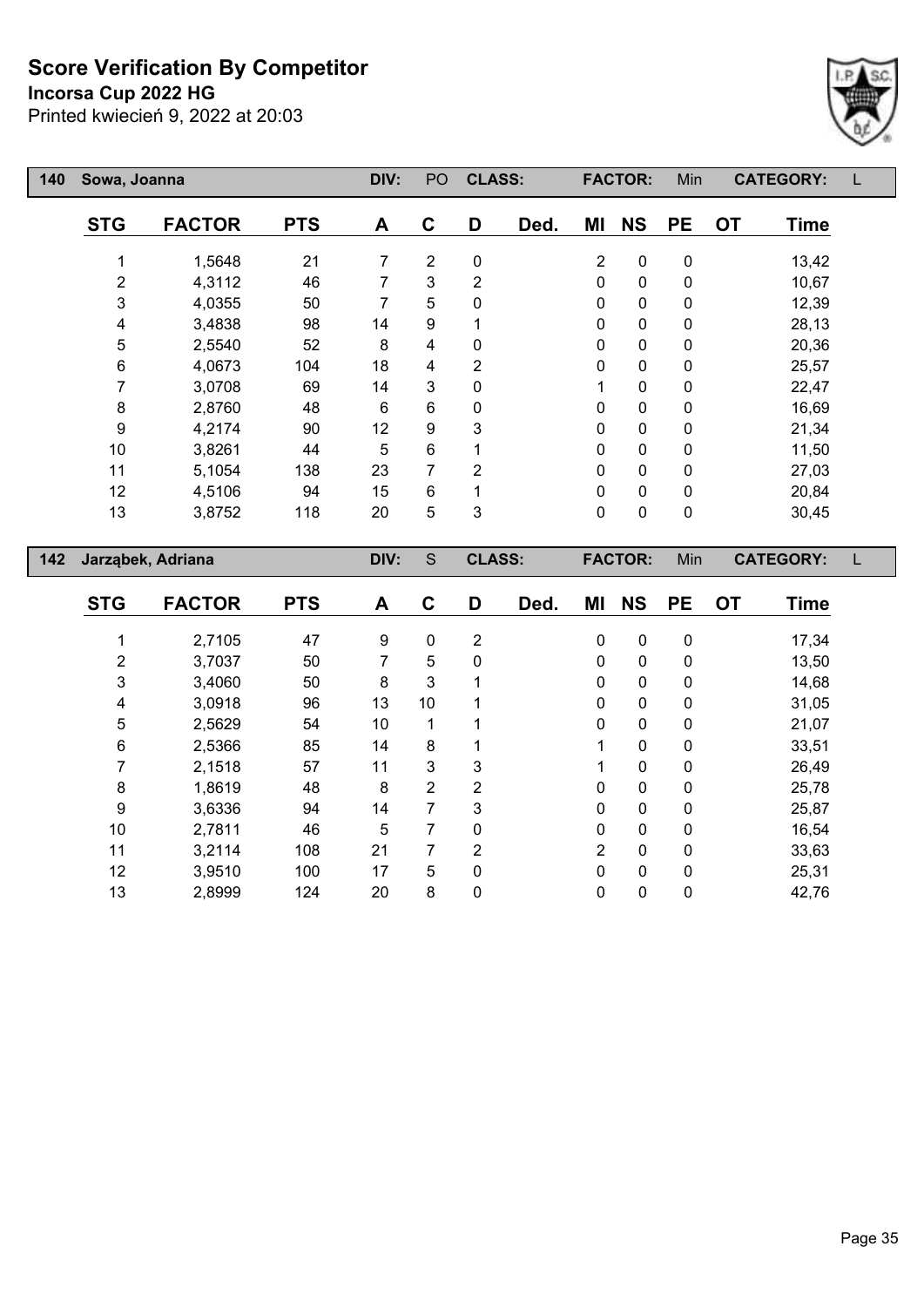**Incorsa Cup 2022 HG**



| 143 | Wójcik, Mariusz   |               |                | DIV: | P              | <b>CLASS:</b> |      |                | <b>FACTOR:</b> | Min         |           | <b>CATEGORY:</b> | SS |
|-----|-------------------|---------------|----------------|------|----------------|---------------|------|----------------|----------------|-------------|-----------|------------------|----|
|     | <b>STG</b>        | <b>FACTOR</b> | <b>PTS</b>     | A    | C              | D             | Ded. | ΜI             | <b>NS</b>      | <b>PE</b>   | <b>OT</b> | <b>Time</b>      |    |
|     |                   | 1,3575        | 51             | 9    | $\overline{2}$ | $\mathbf 0$   |      | 0              | $\pmb{0}$      | $\mathbf 0$ |           | 37,57            |    |
|     | 2                 | 4,1605        | 56             | 10   | $\overline{2}$ | 0             |      | 0              | $\mathbf 0$    | 0           |           | 13,46            |    |
|     | 3                 | 0,4615        | 24             | 5    | 6              |               |      | $\pmb{0}$      | $\overline{2}$ | $\pmb{0}$   |           | 52,00            |    |
|     | 4                 | 0,9442        | 68             | 14   | 5              | 3             |      | $\overline{2}$ | $\mathbf 0$    | 0           |           | 72,02            |    |
|     | 5                 | 0,0000        | $\mathbf 0$    | 6    |                |               |      | 4              | $\pmb{0}$      | $\mathbf 0$ |           | 16,80            |    |
|     | 6                 | 1,1365        | 70             | 13   | 8              |               |      | $\overline{2}$ | 0              | 0           |           | 61,59            |    |
|     | 7                 | 0,0316        | $\overline{2}$ | 6    | $\overline{2}$ | 6             |      | 4              | $\mathbf 0$    | 0           |           | 63,34            |    |
|     | 8                 | 0,8512        | 41             | 9    | $\overline{2}$ | 0             |      | 1              | $\mathbf 0$    | 0           |           | 48,17            |    |
|     | 9                 | 2,2105        | 88             | 10   | 12             | 2             |      | 0              | $\mathbf 0$    | 0           |           | 39,81            |    |
|     | 10                | 1,3650        | 42             | 5    | 5              | 2             |      | 0              | $\pmb{0}$      | $\mathbf 0$ |           | 30,77            |    |
|     | 11                | 0,7325        | 21             | 10   | 13             | 2             |      | 7              | $\mathbf 0$    | 0           |           | 28,67            |    |
|     | 12                | 1,6833        | 54             | 12   | 8              | $\Omega$      |      | $\overline{2}$ | $\mathbf 0$    |             |           | 32,08            |    |
|     | 13                | 1,6722        | 91             | 16   | 5              | 6             |      | 1              | $\pmb{0}$      | $\pmb{0}$   |           | 54,42            |    |
| 144 | Putseyeu, Anatoli |               |                | DIV: | $\mathsf{P}$   | <b>CLASS:</b> |      |                | <b>FACTOR:</b> | Min         |           | <b>CATEGORY:</b> |    |
|     | <b>STG</b>        | <b>FACTOR</b> | <b>PTS</b>     | Δ    | C              | D             | Ded  | МI             | <b>NS</b>      | PF          | <b>OT</b> | Time             |    |

| <b>STG</b> | <b>FACTOR</b> | <b>PTS</b> | Α  | C              | D | Ded. | MI           | <b>NS</b>    | PE          | <b>OT</b> | <b>Time</b> |
|------------|---------------|------------|----|----------------|---|------|--------------|--------------|-------------|-----------|-------------|
|            | 3,8651        | 47         | 7  | 4              | 0 |      | $\mathbf{0}$ | $\mathbf{0}$ | 0           |           | 12,16       |
| 2          | 4,3853        | 56         | 10 | 2              | 0 |      | 0            | 0            | 0           |           | 12,77       |
| 3          | 4,2959        | 54         | 9  | 3              | 0 |      | 0            | 0            | 0           |           | 12,57       |
| 4          | 4,2151        | 116        | 22 | 2              | 0 |      | $\Omega$     | 0            | 0           |           | 27,52       |
| 5          | 2,6210        | 39         | 8  | 3              | 0 |      |              | 0            | 0           |           | 14,88       |
| 6          | 4,1017        | 100        | 15 | 8              |   |      | $\Omega$     | $\mathbf{0}$ | 0           |           | 24,38       |
|            | 1,6335        | 55         | 9  | 6              | 2 |      |              | 0            | 0           |           | 33,67       |
| 8          | 2,3908        | 52         | 9  | $\overline{2}$ |   |      | 0            | 0            | 0           |           | 21,75       |
| 9          | 4,2089        | 112        | 20 | 4              | 0 |      | $\Omega$     | 0            | 0           |           | 26,61       |
| 10         | 3,3832        | 52         | 8  | 4              | 0 |      | 0            | 0            | 0           |           | 15,37       |
| 11         | 3,7027        | 140        | 23 | 8              |   |      | $\Omega$     | 0            | $\mathbf 0$ |           | 37,81       |
| 12         | 3,8607        | 92         | 14 |                |   |      | 0            | 0            | 0           |           | 23,83       |
| 13         | 4,0989        | 126        | 22 | 5              |   |      | 0            | 0            | 0           |           | 30,74       |